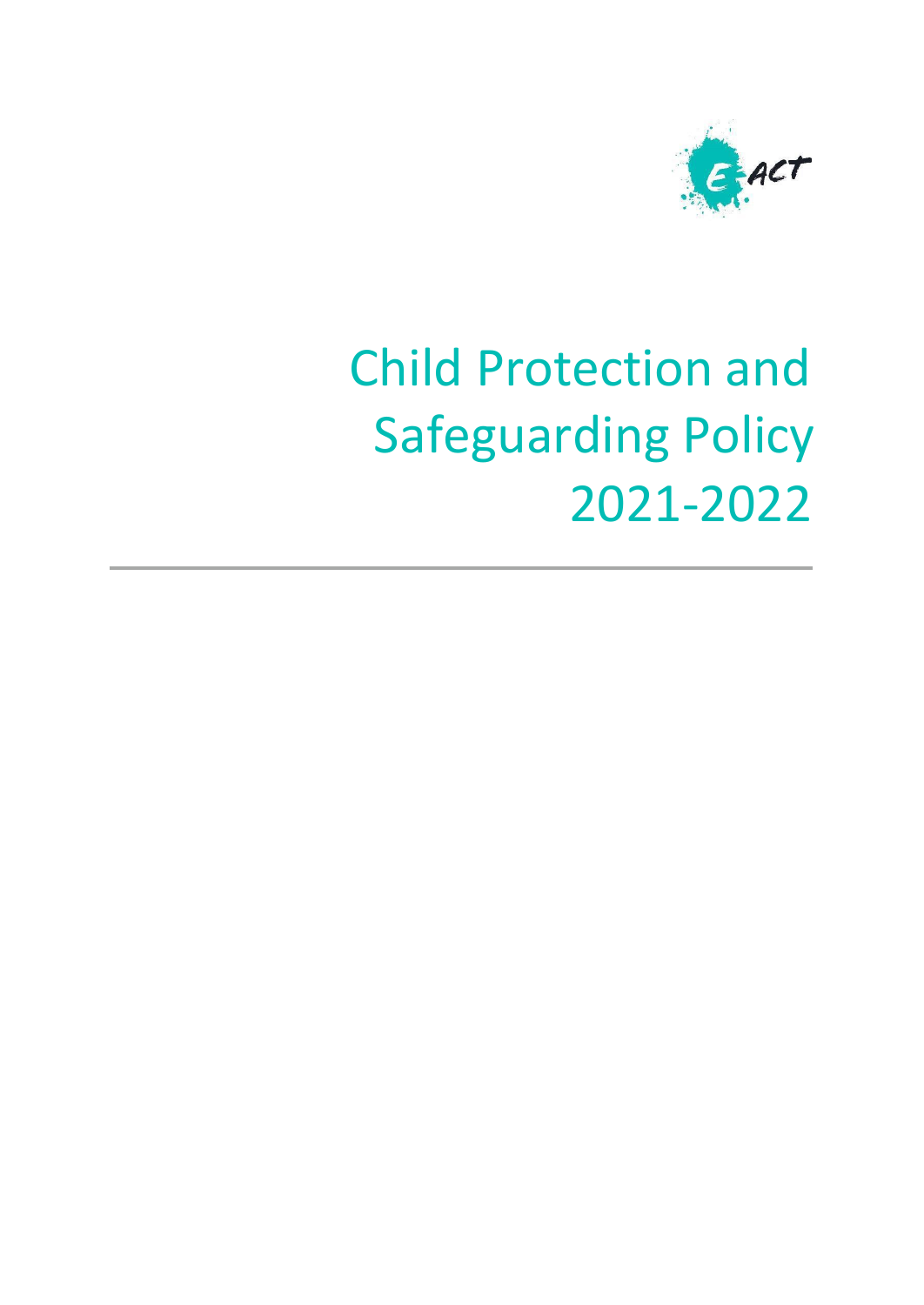## **Document provenance**

| This policy was approved by Trustees as follows -                     |                                     |  |
|-----------------------------------------------------------------------|-------------------------------------|--|
| Approver: Board of Trustees                                           | Date of Approval: 14 September 2021 |  |
| Executive Leadership Team (ELT) Owner:<br>Date of Review: August 2022 |                                     |  |
| Chief Executive Officer (CEO)                                         |                                     |  |

*Unless there are legislative or regulatory changes in the interim, this policy will be reviewed annually. Should no substantive changes be required at that point, the policy will move to the next review cycle.*

#### **Summary of changes at last review:**

- Changes to reflect the new Keeping Children Safe in Education (KCSIE) Department for Education (DfE, September 2021):
	- Part 1 & Annex B is now the requirement for reading for all staff Annex A provides a condensed version of Part 1 for staff who do not work directly with children on a regular basis.
	- Inclusion of 'commerce' as a category of online safety risk (i.e. online gambling).
	- Confirmation of annual academy online safety review.
	- Updated examples of peer on peer/child on child abuse.
	- Reinforced statement that staff will make sure victims know they are being taken seriously and not feel ashamed for creating a problem or reporting, whilst the wishes of the victim is an important consideration.
	- Updated examples of sexual harassment in line with 2021 advice.
	- Inclusion of link to UKCIS advice on 'Sharing nudes and semi-nudes'.
	- Additional risk factors included within serious youth violence.
	- Emphasis on MH concern linked to safeguarding concern resulting in immediate action.
	- CCE acknowledgement: Experiences of girls and boys.
	- Inclusion of elective home education (EHE) as a vulnerability and the E-ACT process including a parental meeting following an EHE request.
	- Reference to job title not being the determining factor for S128 check of a 'management' position.
	- Appendix 3: Terminology update to include low level concerns for allegations against staff that do not meet the harm threshold. Inclusion of process for low level concerns.
	- Inclusion of specific reference to modern slavery (and the National Referral Mechanism), child abduction and community safety incidents and cybercrime (all now included in KCSIE 2021 Annex B.
	- Reference to the Domestic Abuse Act 2021 and the fact that children are victims in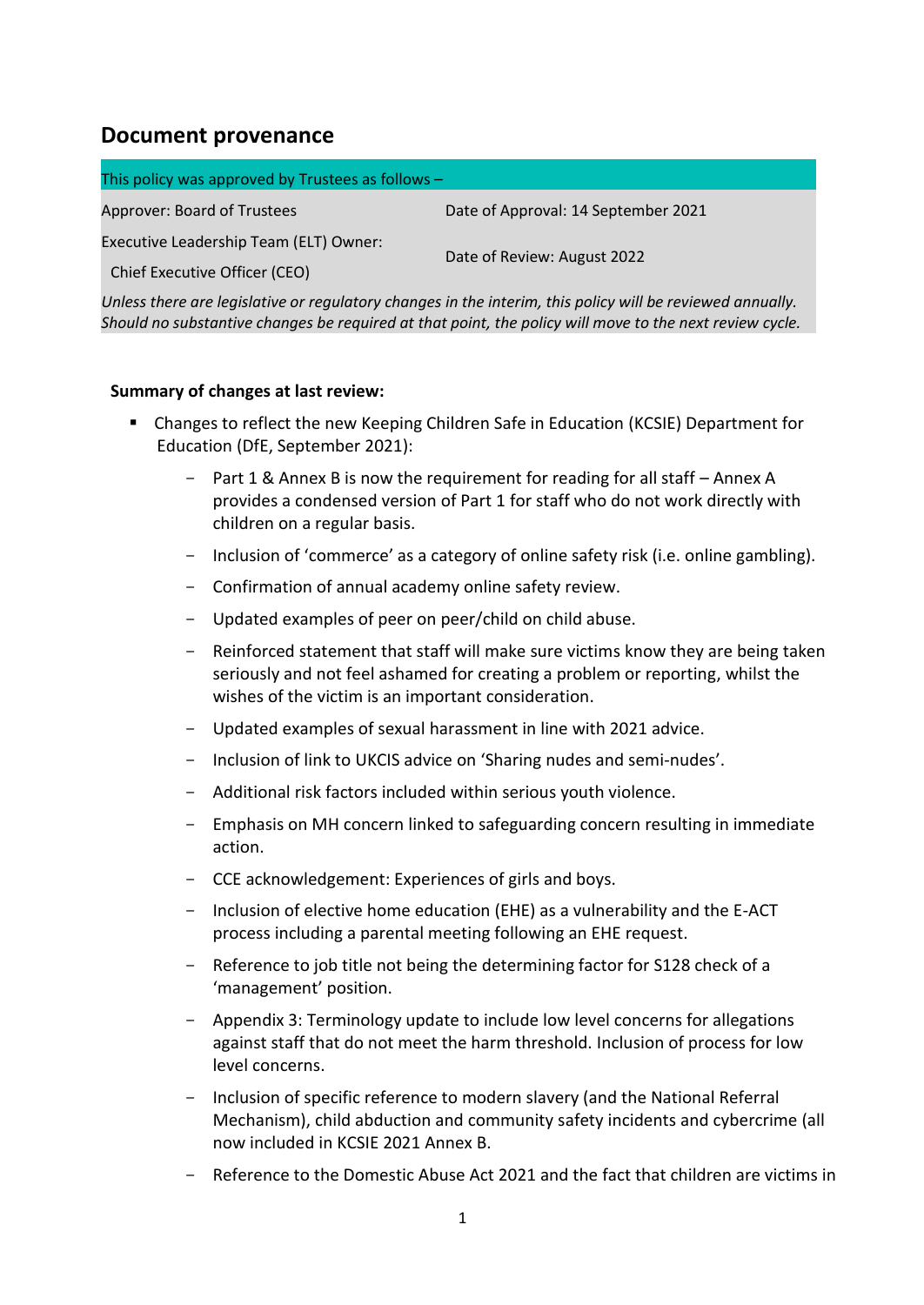their own right if they see, hear or experience the effects of abuse.

- Additions to DSL role: Lead on social-worker children (SWC), encourage listening culture and sharing safeguarding file within 5 days of a pupil transfer.
- 1 now includes the emphasis on a safeguarding culture.
- Amended related guidance updates as required.
- Removal of COVID-19 sections (3.5 and 15).
- 5.43 amended in acknowledgement of our continued adherence to advice from the DfE about online safety where children are being asked to learn online at home.
- Filtering and monitoring section moved to after 'Online Safety' for flow.
- 14 amended to reflect roles of CEO, National Safeguarding Director and Regional Safeguarding Leads.
- Clarity that decisions about sexual violence and harassment are made on a case by case basis through the DSL and with support from Social Care/Police as required.
- Inclusion of children missing education (CME) as a vulnerability.
- Inclusion of children accessing alternative provision (AP) as a vulnerability.
- Weekly welfare check completed for any pupil who is absent for 5 consecutive days regardless of the reason for absence.
- Specific reference to staff being aware of the specific needs and additional safeguarding risks for vulnerable groups (including SEND and social-worker children (SWC)).
- Reference to the 'Staff Safeguarding CPD Plan' being followed for all staff safeguarding training.
- Reference to pupil awareness through the academy personal development curriculum.
- **E** Appendix 2: Update to remove reference to EEA for living or working outside the UK and risk assessment implementation. Update in relation to barred list checks for specific roles. Assessment of visitors from external organisations (i.e. educational value/age appropriateness).
- Appendix 3: Dated flow charts amended with brief written process.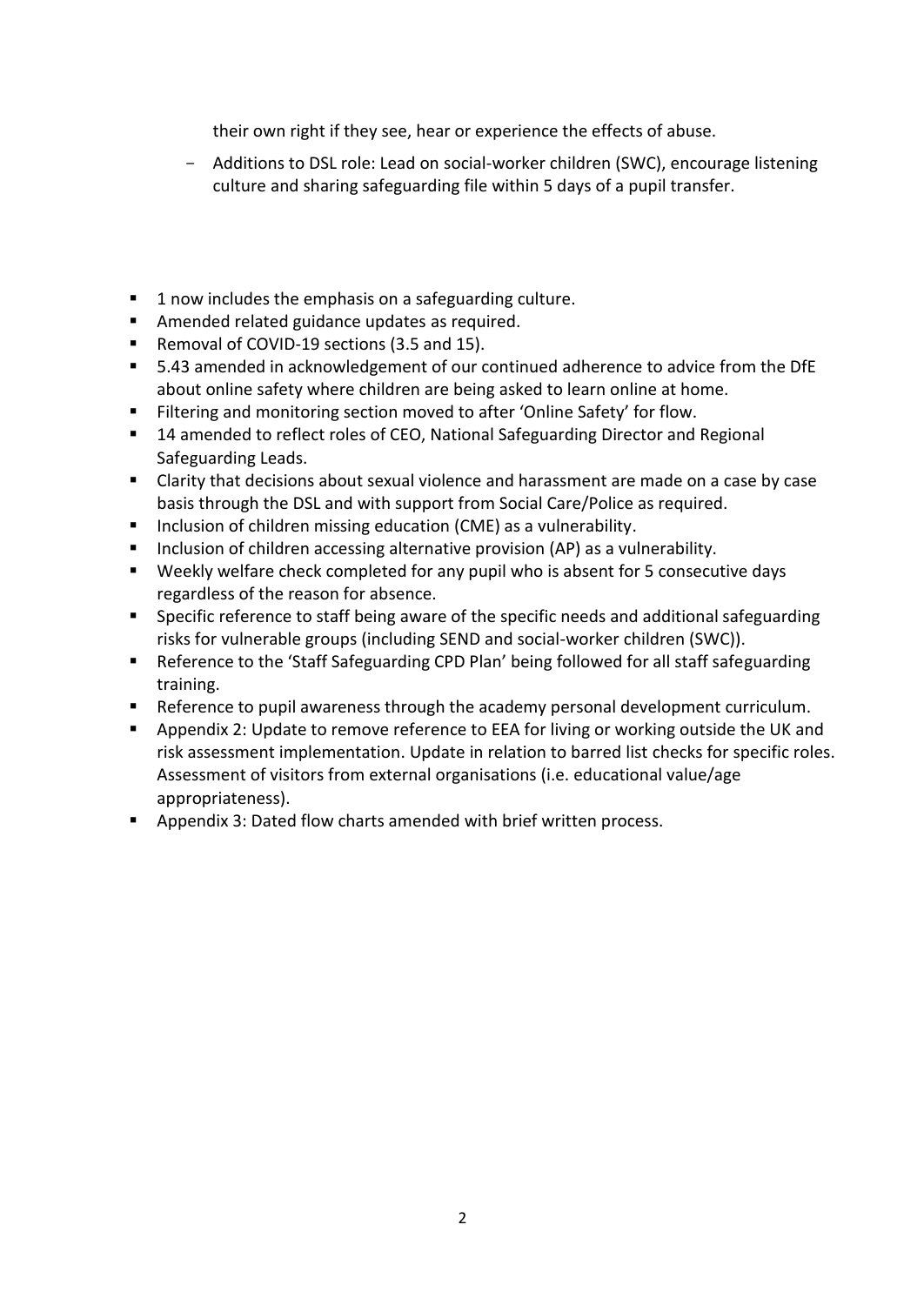#### **Related policies:**

- Acceptable Use of Mobile Phones Policy
- Behaviour, Anti-Bullying and Exclusions Policy
- Whistleblowing Policy
- Staff Code of Conduct Policy
- Complaints and Concerns Policy
- Health and Safety Policy
- Attendance Policy
- Online Safety Policy
- Social Media Policy
- Relationships Sex & Health Education Policy (Primary or Secondary)
- Supporting Students with Medical Needs Policy
- Pupil Mental Health and Wellbeing Policy
- **■** Information and Records Retention Policy
- SCR and Safer Recruitment Policy

The appendices are based on the Department for Education (DfE 2021) statutory guidance, *Keeping Children Safe in Education:* 

https://www.gov.uk/government/publications/keeping-children-safe-in-education--2

#### **Related Guidance:**

- [Alternative provision \(2013; Updated 2016\)](https://www.gov.uk/government/publications/alternative-provision)
- [Behaviour and discipline in schools \(2016; Updated 2020\)](https://www.gov.uk/government/publications/behaviour-and-discipline-in-schools)
- [Children Missing Education \(2016\)](https://www.gov.uk/government/publications/children-missing-education)
- [Counter-terrorism strategy \(CONTEST\) \(2018; Updated 2018\)](https://www.gov.uk/government/publications/counter-terrorism-strategy-contest-2018)
- [Data protection: a toolkit for schools \(2018; Updated 2018\)](https://www.gov.uk/government/publications/data-protection-toolkit-for-schools)
- [Designated teacher for looked after children \(2018\)](https://www.gov.uk/government/publications/designated-teacher-for-looked-after-children)
- **[Disqualification under the Childcare Act 2006 \(2018\)](https://www.gov.uk/government/publications/disqualification-under-the-childcare-act-2006)**
- [Education for children with health needs who cannot attend school \(2013\)](https://www.gov.uk/government/publications/education-for-children-with-health-needs-who-cannot-attend-school)
- Exclusion from maintained schools, academies and pupil referral units in England (2017; [Updated 2021\)](https://www.gov.uk/government/publications/school-exclusion)
- **Example 1** Guidance for Safer Working practice for Adults who work with Children and Young People [in Education \(2019\)](https://www.saferrecruitmentconsortium.org/)
- *[Information sharing: Advice for practitioners providing](https://www.gov.uk/government/publications/safeguarding-practitioners-information-sharing-advice) safeguarding services to children,* [young people, parents and carers \(2018\)](https://www.gov.uk/government/publications/safeguarding-practitioners-information-sharing-advice)
- [Listening to and involving children and young people \(2014\)](https://dera.ioe.ac.uk/19522/1/Listening_to_and_involving_chidren_and_young_people.pdf)
- [Mandatory Reporting of Female Genital Mutilation](https://www.gov.uk/government/publications/mandatory-reporting-of-female-genital-mutilation-procedural-information)  procedural information (2015; [Updated 2020\)](https://www.gov.uk/government/publications/mandatory-reporting-of-female-genital-mutilation-procedural-information)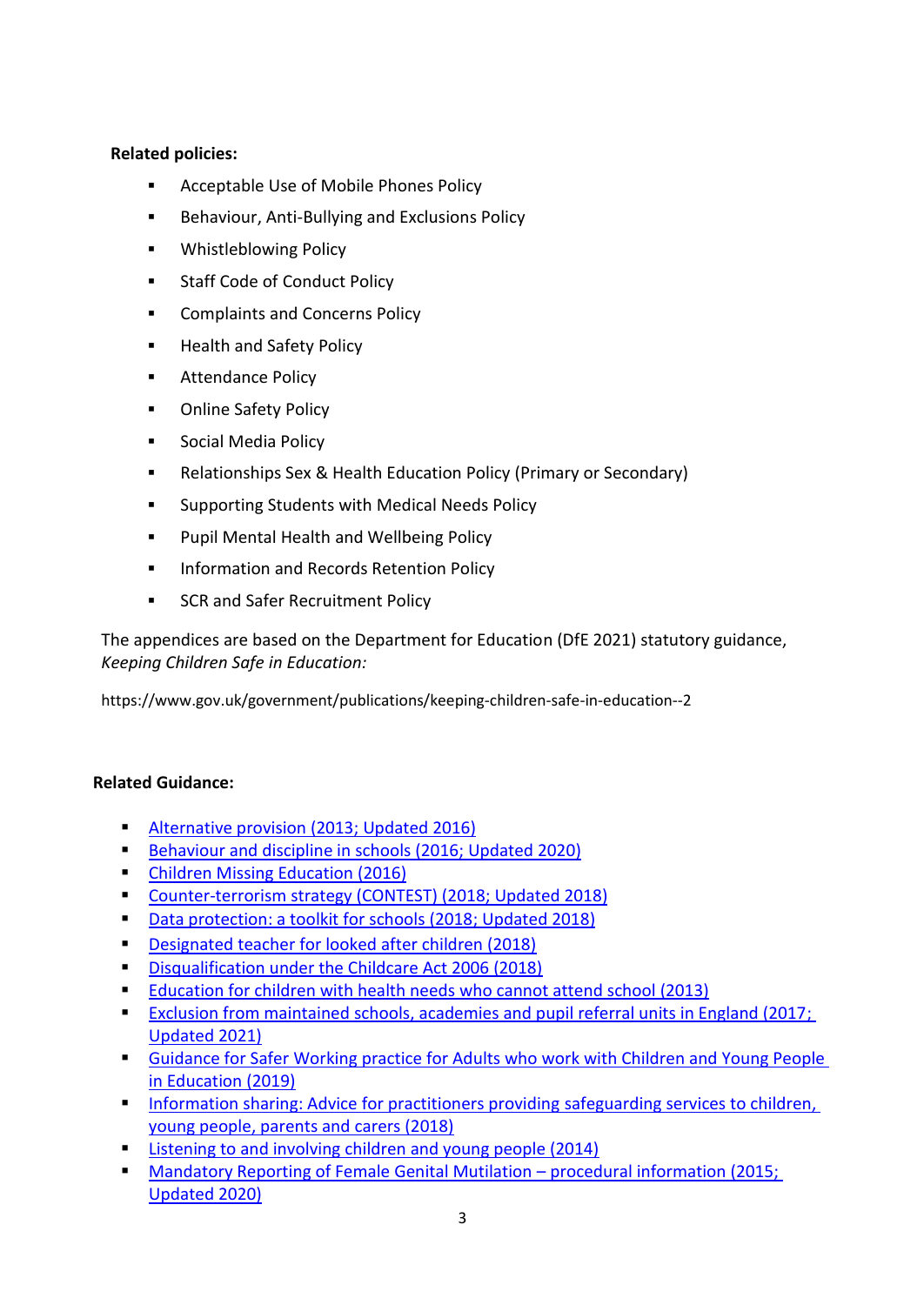- [Modern Slavery: how to identify and support victims \(2020; Updated 2021\)](https://www.gov.uk/government/publications/modern-slavery-how-to-identify-and-support-victims)
- [Multi-Agency statutory guidance on female genital mutilation \(2016; Updated 2020\)](https://www.gov.uk/government/publications/multi-agency-statutory-guidance-on-female-genital-mutilation)
- **[Prevent Duty Guidance for England and Wales \(2015; Updated 2021\)](https://www.gov.uk/government/publications/prevent-duty-guidance)**
- [Preventing and tackling bullying \(2013; Updated 2017\)](https://www.gov.uk/government/publications/preventing-and-tackling-bullying)
- [Promoting the education of looked-after children \(2014; Updated 2018\)](https://www.gov.uk/government/publications/promoting-the-education-of-looked-after-children)
- Relationships Education, Relationships and Sex Education, and Health Education in [England \(2019; Updated 2020\)](https://www.gov.uk/government/publications/relationships-education-relationships-and-sex-education-rse-and-health-education)
- Safeguarding children and protecting professionals in early years settings: online safety [considerations](https://www.gov.uk/government/publications/safeguarding-children-and-protecting-professionals-in-early-years-settings-online-safety-considerations) (2019)
- [School Admissions Code \(2021\)](https://www.gov.uk/government/publications/school-admissions-code--2)
- [School attendance: guidance for schools \(2020; Updated 2021\)](https://www.gov.uk/government/publications/school-attendance)
- [School attendance: parental responsibility measures \(2015; Updated 2020\)](https://www.gov.uk/government/publications/parental-responsibility-measures-for-behaviour-and-attendance)
- [School complaints procedures: guidance for schools \(2020; Updated 2021\)](https://www.gov.uk/government/publications/school-complaints-procedures/best-practice-advice-for-school-complaints-procedures-2019)
- Searching, Screening and Confiscation at School (2018)
- **EXELTE: 0 to 25 years (2015; Updated 2020)**
- **Example 10 [Sexual violence and sexual harassment between children in schools and colleges \(2021\)](https://www.gov.uk/government/publications/sexual-violence-and-sexual-harassment-between-children-in-schools-and-colleges)**
- [Supervision of activity with children \(2012\)](https://www.gov.uk/government/publications/supervision-of-activity-with-children)
- [Supporting pupils at school with medical conditions \(2015; Updated 2017\)](https://www.gov.uk/government/publications/supporting-pupils-at-school-with-medical-conditions--3)
- [Teaching online safety in schools \(2019\)](https://www.gov.uk/government/publications/teaching-online-safety-in-schools)
- The Equality Act 2010: advice for schools (2014: Updated 2018)
- [The Teachers' Standards \(2011; Updated 20](https://www.gov.uk/government/publications/teachers-standards)21)
- [UKCIS: Sharing of nudes and semi-nudes \(2020\)](https://www.gov.uk/government/publications/sharing-nudes-and-semi-nudes-advice-for-education-settings-working-with-children-and-young-people/sharing-nudes-and-semi-nudes-advice-for-education-settings-working-with-children-and-young-people)
- **[Use of Reasonable Force in Schools \(2013\)](https://www.gov.uk/government/publications/use-of-reasonable-force-in-schools)**
- [What to do if you're worried a child is being abused: advice for practitioners \(2015\)](https://www.gov.uk/government/publications/what-to-do-if-youre-worried-a-child-is-being-abused--2)
- [Working Together to Safeguard Children \(2018; Updated 2020\)](https://www.gov.uk/government/publications/working-together-to-safeguard-children--2)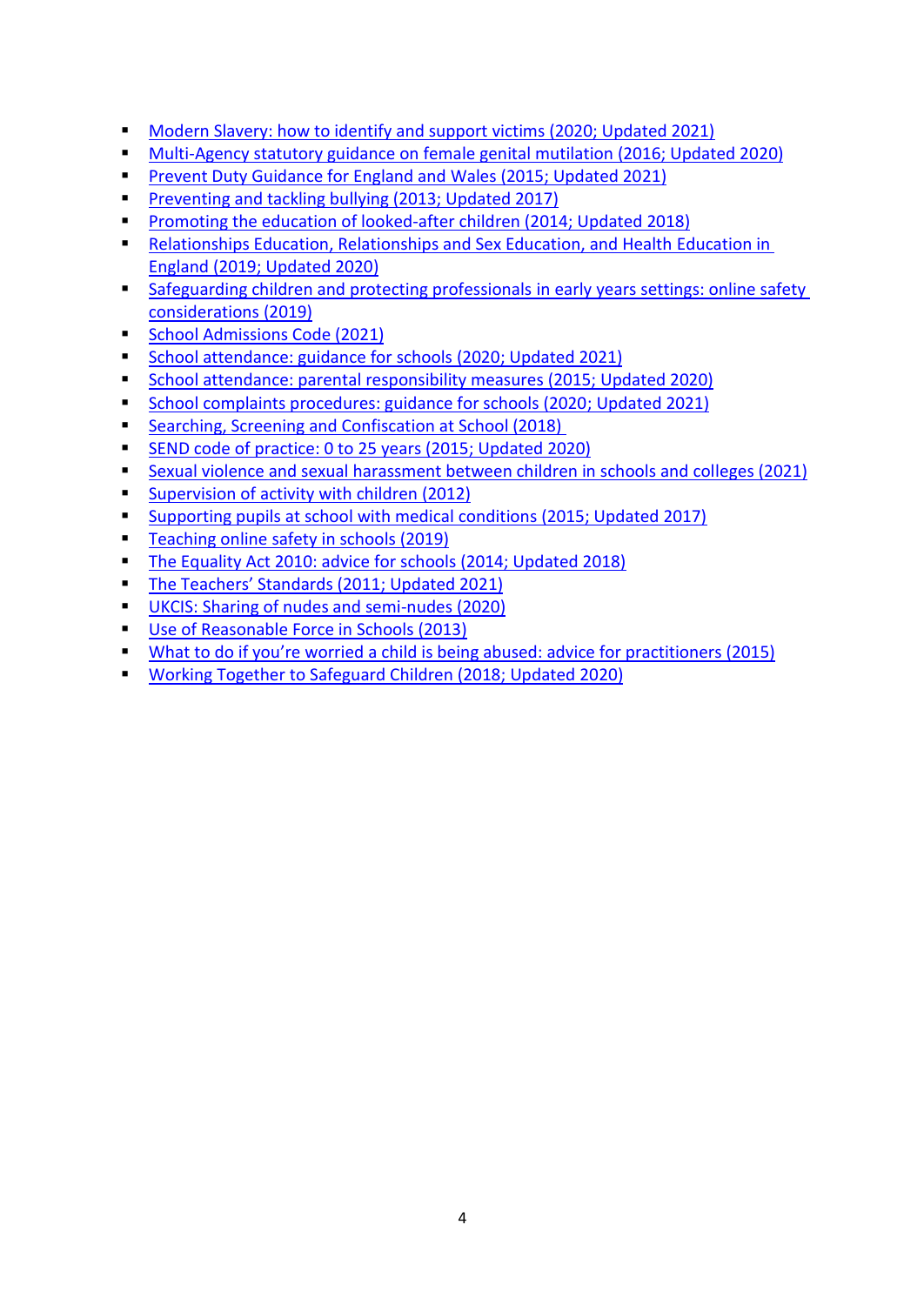## **Academic Year: 2021-2022**

| <b>Academy Name:</b>                       | <b>BRAINTCROFT E-ACT PRIMARY ACADEMY</b>             |
|--------------------------------------------|------------------------------------------------------|
| <b>Designated Safeguarding Lead (DSL):</b> | <b>CLAUDIA MILLS</b>                                 |
| <b>Single Point of Contact (SPOC):</b>     | <b>CLAUDIA MILLS</b>                                 |
| Deputy Safeguarding Lead/s (DDSL):         | <b>ANDREA ROSEWELL</b>                               |
| <b>Other Safeguarding Team:</b>            | RACHIDA RAMZY, YASMIN SALEH, TOOTS<br><b>BECKETT</b> |
| <b>Regional Safeguarding Lead:</b>         | <b>OWEN WALTERS</b>                                  |
| <b>Regional Education Director:</b>        | <b>LEANNE MAHONY</b>                                 |
| Date:                                      | <b>SEPTEMBER 2021</b>                                |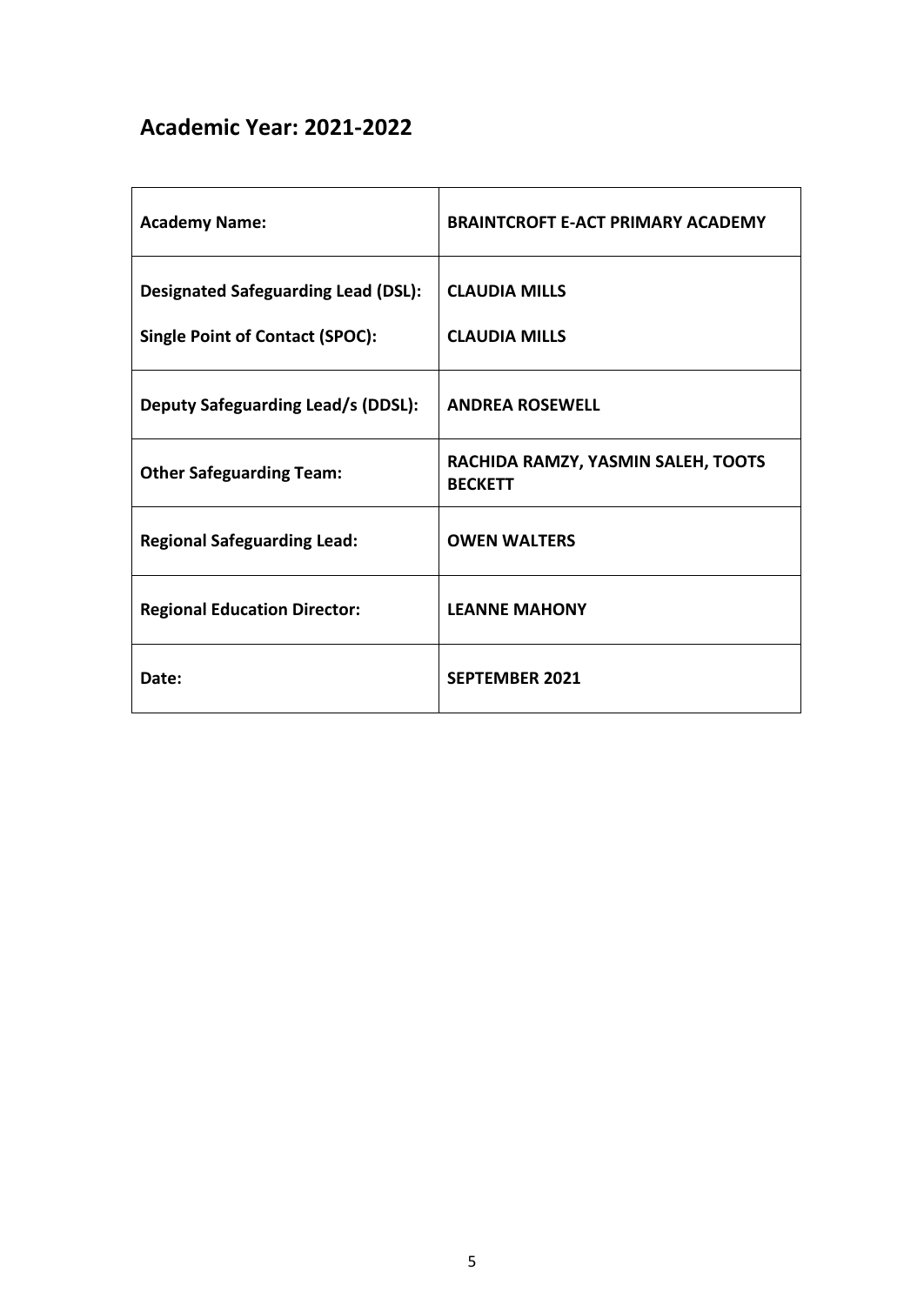## **Child Protection and Safeguarding Policy**

## **Definitions**

## **Safeguarding and promoting the welfare of children means**:

- Protecting children from maltreatment
- Preventing impairment of children's mental and physical health or development
- Ensuring that children grow up in circumstances consistent with the provision of safe and effective care
- Taking action to enable all children to have the best outcomes.

**Child protection** is part of this definition and refers to activities undertaken to prevent children suffering, or being likely to suffer, significant harm.

**Abuse** is a form of maltreatment of a child and may involve inflicting harm or failing to act to prevent harm. Appendix 1 explains the different types of abuse.

**Neglect** is a form of abuse and is the persistent failure to meet a child's basic physical and/or psychological needs, likely to result in the serious impairment of the child's health or development. Appendix 1 defines neglect in more detail.

Children includes everyone under the age of 18<sup>1</sup>.

1

<sup>1</sup> Please refer to our Scope statement item 2.2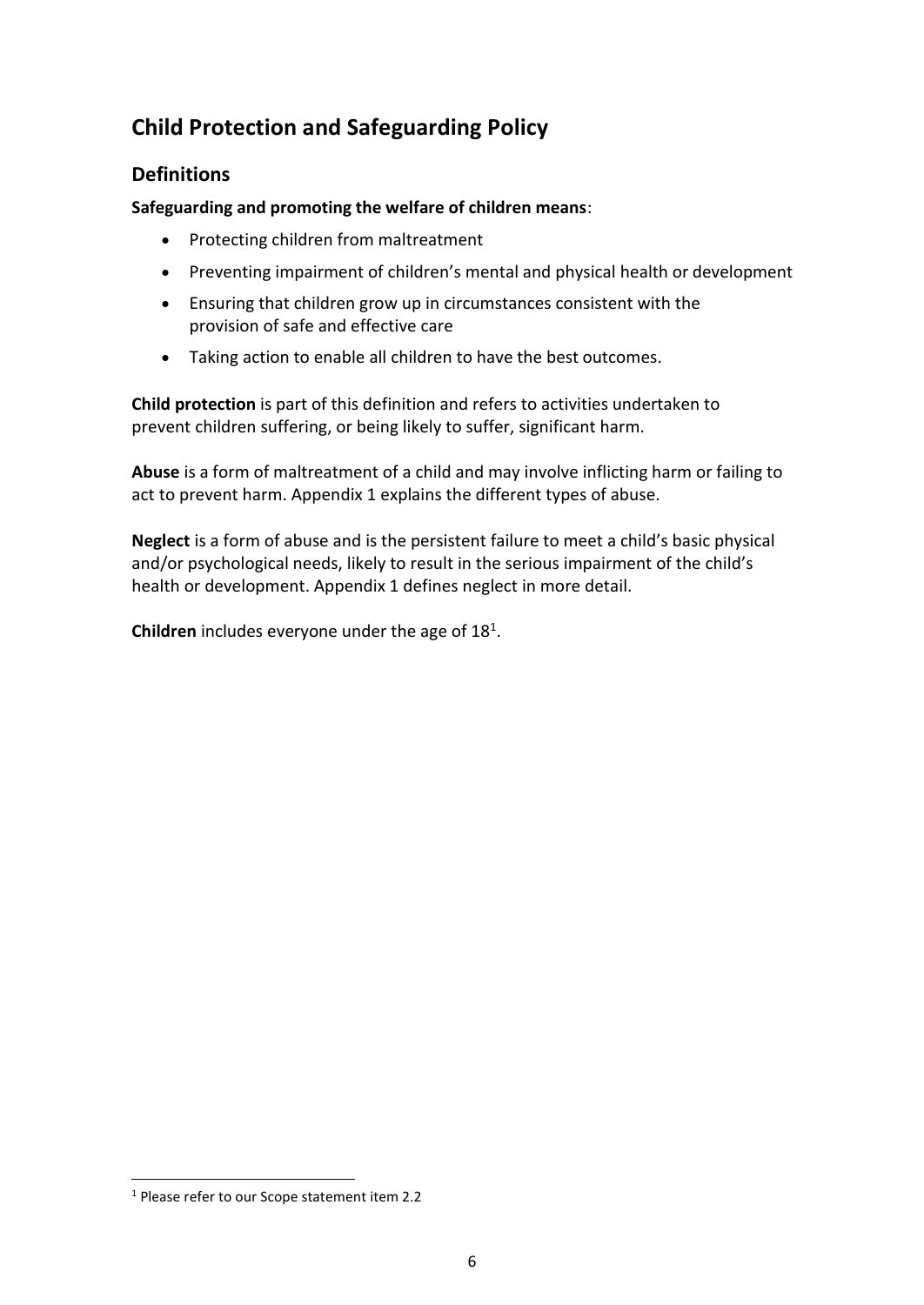## **1. Introduction and Purpose**

- 1.1.We are committed to safeguarding children and we expect all staff and visitors to the academy to share this commitment. We will always act in the best interest of the child.
- 1.2. The academy aims to ensure that:
	- Appropriate action is taken in a timely manner to safeguard and promote children's welfare.
	- All staff are aware of, and understand fully their statutory responsibilities with respect to safeguarding
	- Staff are effectively trained in recognising and reporting safeguarding issues as part of our culture of vigilance.
	- A whole school approach to safeguarding (i.e. safeguarding culture) is clear and that safeguarding underpins all relevant systems and processes with a continuing commitment and ongoing vigilance. Within this culture it includes listening to children and taking account of their wishes.

## **2. Scope**

**.** 

- 2.1. Safeguarding and child protection is **everyone's** responsibility. This policy applies to all staff (including supply staff), trustees, ambassadors, guest speakers and volunteers in the academy and is consistent with the procedures of the Local Safeguarding Partners. Our policy and procedures also apply to extended academy and off-site activities.
- 2.2. In line with *Keeping Children Safe in Education* (KCSIE 2021), children includes everyone under the age of 18. Whilst we fully adhere to this statutory requirement, our duty of care remains in place in full until a child completes their educational provision with us. This extends from the beginning of the Early Years Foundation Stage to the end of Key Stage 5 and therefore beyond the age of 18. In such cases, our practice does not change in relation to safeguarding all of our students. Therefore, where the policy refers to under the age of 18 as set out in legislation, the policy should also be read within this scope to meet in full our duty of care.

## **3. Legislation and Regulation**

3.1. This policy is based on the Department for Education's (DfE) statutory guidance, Keeping Children Safe in Education 2021 and [Working Together to Safeguard](https://www.gov.uk/government/publications/working-together-to-safeguard-children--2)  [Children](https://www.gov.uk/government/publications/working-together-to-safeguard-children--2)<sup>2</sup>, and the Department for Education (DfE) [Governance Handbook](https://www.gov.uk/government/publications/governance-handbook)<sup>3</sup>. We comply with this guidance and the procedures set out by our local safeguarding

<sup>&</sup>lt;sup>2</sup> <https://www.gov.uk/government/publications/working-together-to-safeguard-children--2>

<sup>3</sup>[https://assets.publishing.service.gov.uk/government/uploads/system/uploads/attachment\\_data/file/788234/governance\\_handbook](https://assets.publishing.service.gov.uk/government/uploads/system/uploads/attachment_data/file/788234/governance_handbook_2019.pdf) [\\_2019.pdf](https://assets.publishing.service.gov.uk/government/uploads/system/uploads/attachment_data/file/788234/governance_handbook_2019.pdf)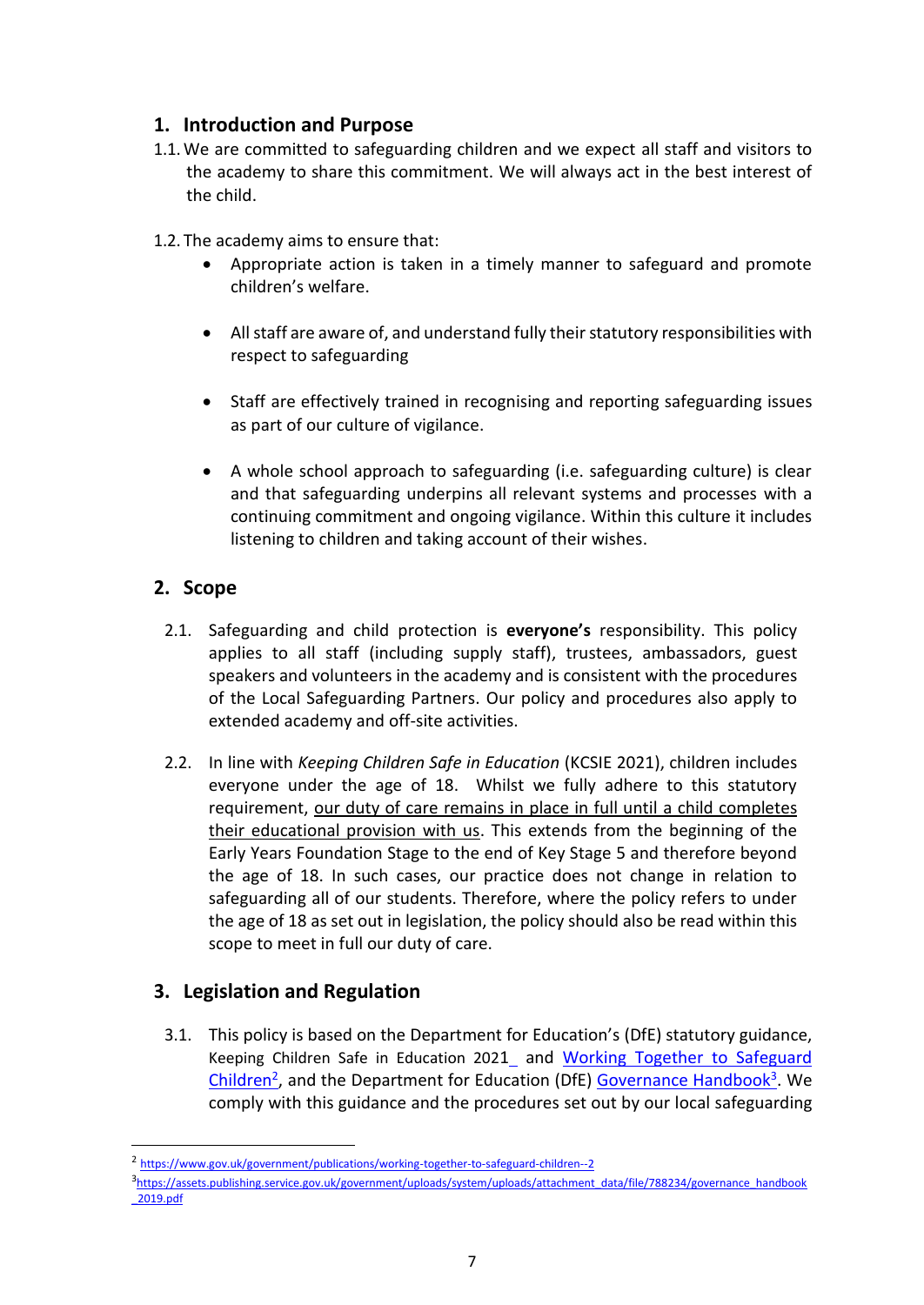partners (see local circumstances Appendix 6 for further information).

- 3.2. This policy complies with our Funding Agreement and Articles of Association.
- 3.3. This policy meets requirements relating to safeguarding and welfare in the [statutory framework](https://www.gov.uk/government/publications/early-years-foundation-stage-framework--2) [for the Early Years Foundation](https://www.gov.uk/government/publications/early-years-foundation-stage-framework--2) Stage.

#### 3.4. **This policy is also based on the following legislation:**

- Section 175 of the [Education Act 2002, w](http://www.legislation.gov.uk/ukpga/2002/32/section/175)hich places a duty on schools and local authorities to safeguard and promote the welfare of children.
- [The School Staffing \(England\) Regulations 2009, w](http://www.legislation.gov.uk/uksi/2009/2680/contents/made)hich set out what must be recorded on the single central record and the requirement for at least one person on a school interview/appointment panel to be trained in safer recruitment techniques.
- Part 3 of the schedule to the [Education \(Independent School Standards\)](http://www.legislation.gov.uk/uksi/2014/3283/schedule/part/3/made)  [Regulations 2014, w](http://www.legislation.gov.uk/uksi/2014/3283/schedule/part/3/made)hich places a duty on academies and independent schools to safeguard and promote the welfare of pupils at the school.
- [The Children Act 1989](http://www.legislation.gov.uk/ukpga/1989/41) (and [2004 amendment\)](http://www.legislation.gov.uk/ukpga/2004/31/contents), which provides a framework for the care and protection of children.
- Section 5B(11) of the Female Genital Mutilation Act 2003, as inserted by section 74 of the [Serious Crime Act 2015, w](http://www.legislation.gov.uk/ukpga/2015/9/part/5/crossheading/female-genital-mutilation)hich places a statutory duty on teachers to report to the Police where they discover that female genital mutilation (FGM) appears to have been carried out on a girl under 18.
- [Statutory guidance on FGM,](https://www.gov.uk/government/publications/multi-agency-statutory-guidance-on-female-genital-mutilation) which sets out responsibilities with regards to safeguarding and supporting girls affected by FGM.
- [The Rehabilitation of Offenders Act 1974, w](http://www.legislation.gov.uk/ukpga/1974/53)hich outlines when people with criminal convictions can work with children.
- Schedule 4 of the [Safeguarding Vulnerable Groups Act 2006, w](http://www.legislation.gov.uk/ukpga/2006/47/schedule/4)hich defines what 'regulated activity' is in relation to children.
- Statutory [guidance on the Prevent duty,](https://www.gov.uk/government/publications/prevent-duty-guidance) which explains schools' duties under the Counter-Terrorism and Security Act 2015 with respect to protecting people from the risk of radicalisation and extremism.

## **4. Policy Statement**

- 4.1. All children should be protected from risk of abuse/harm but it is important to recognise that some children potentially have an increased risk, and additional barriers can exist for some children with respect to recognising or disclosing it.
- 4.2. We are committed to anti-discriminatory practice and recognise children's diverse circumstances. We ensure that all children have the same protection, regardless of any barriers they may face.
- 4.3. We give special consideration to students who: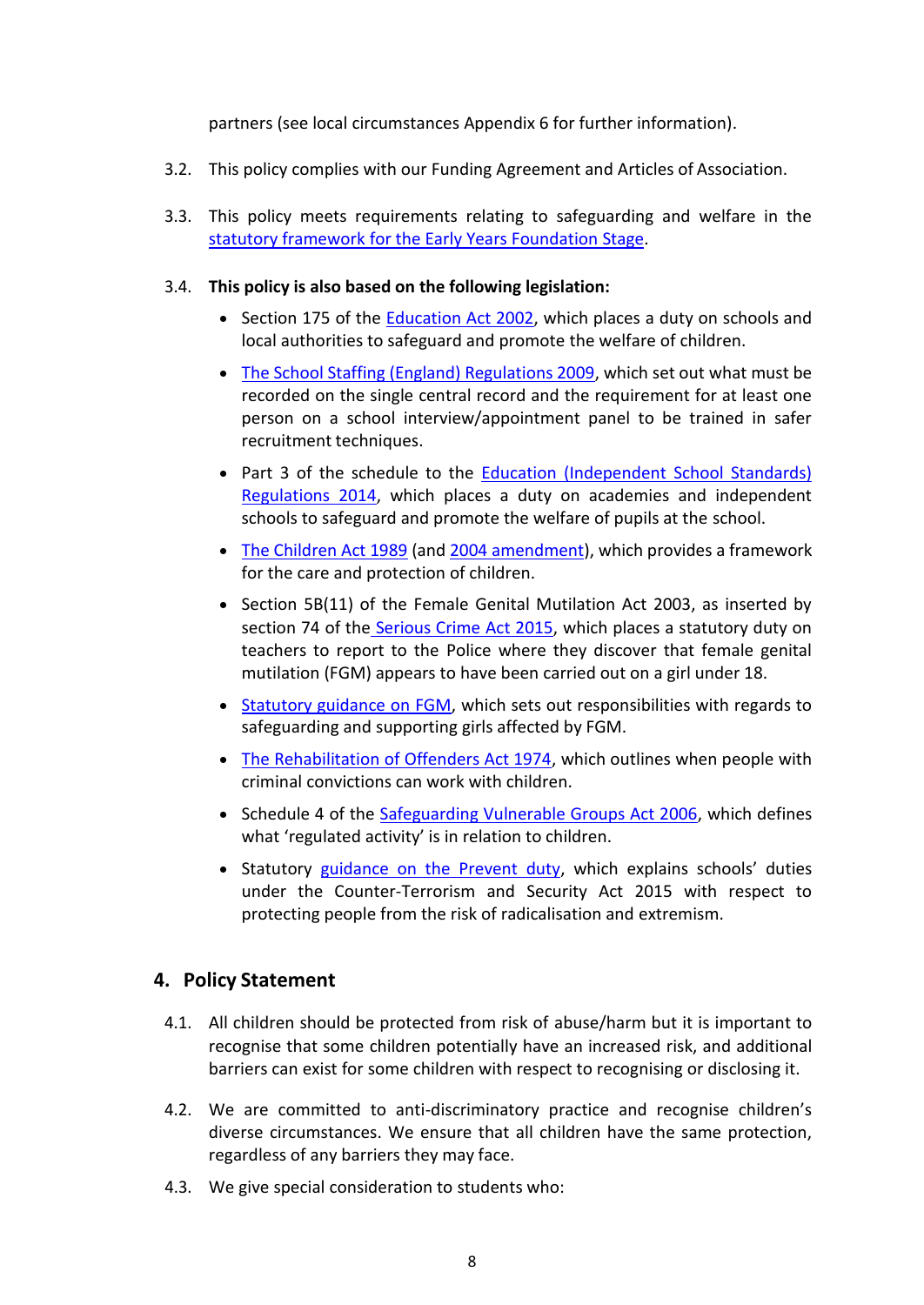- Have special educational needs and/or disabilities;
- Are in need of a social worker;
- Are young carers;
- May experience discrimination due to their race, ethnicity, faith and belief or no faith, age, gender identification; sexuality;
- Are pregnant or in receipt of paternity/maternity leave;
- Are married or in a civil partnership;
- Have English as an additional language;
- Are known to be living in difficult situations for example, temporary accommodation or where there are issues such as substance abuse, domestic abuse or poor mental health;
- Are at risk of FGM, sexual/criminal exploitation, forced marriage, or radicalisation;
- Are asylum seekers;
- Are looked after or who have been previously looked after;
- Are privately fostered;
- Are children missing education;
- May be due to receive elective home education as formally requested by a parent/carer;
- Are children accessing alternative provision (AP).

#### **5. Recognising abuse and taking action**

5.1. Staff, trustees, Ambassadors and volunteers **must** follow the procedures set out below in the event of a safeguarding issue.

#### **If a child is in immediate danger:**

- 5.2. Make a referral to children's social care and/or the Police **immediately** if a child is in immediate danger or at risk of harm. **Anyone can make a referral.**
	- Tell the Designated Safeguarding Lead (DSL) as soon as possible if you make a referral directly.
	- We work in partnership with other agencies in the best interests of the children. The academy will, where necessary, liaise with Police, any relevant external agency including GP, school nurse, and make a referral to children's social care. Where the child already has a safeguarding social worker, the request for service should go immediately to the social worker involved, or in their absence to their team manager.
	- The following link provides additional guidance for reporting child abuse to your local council: <https://www.gov.uk/report-child-abuse-to-local-council>
	- **Details of how to make a referral is also included in the academy local circumstances (Appendix 6) at the end of this policy.**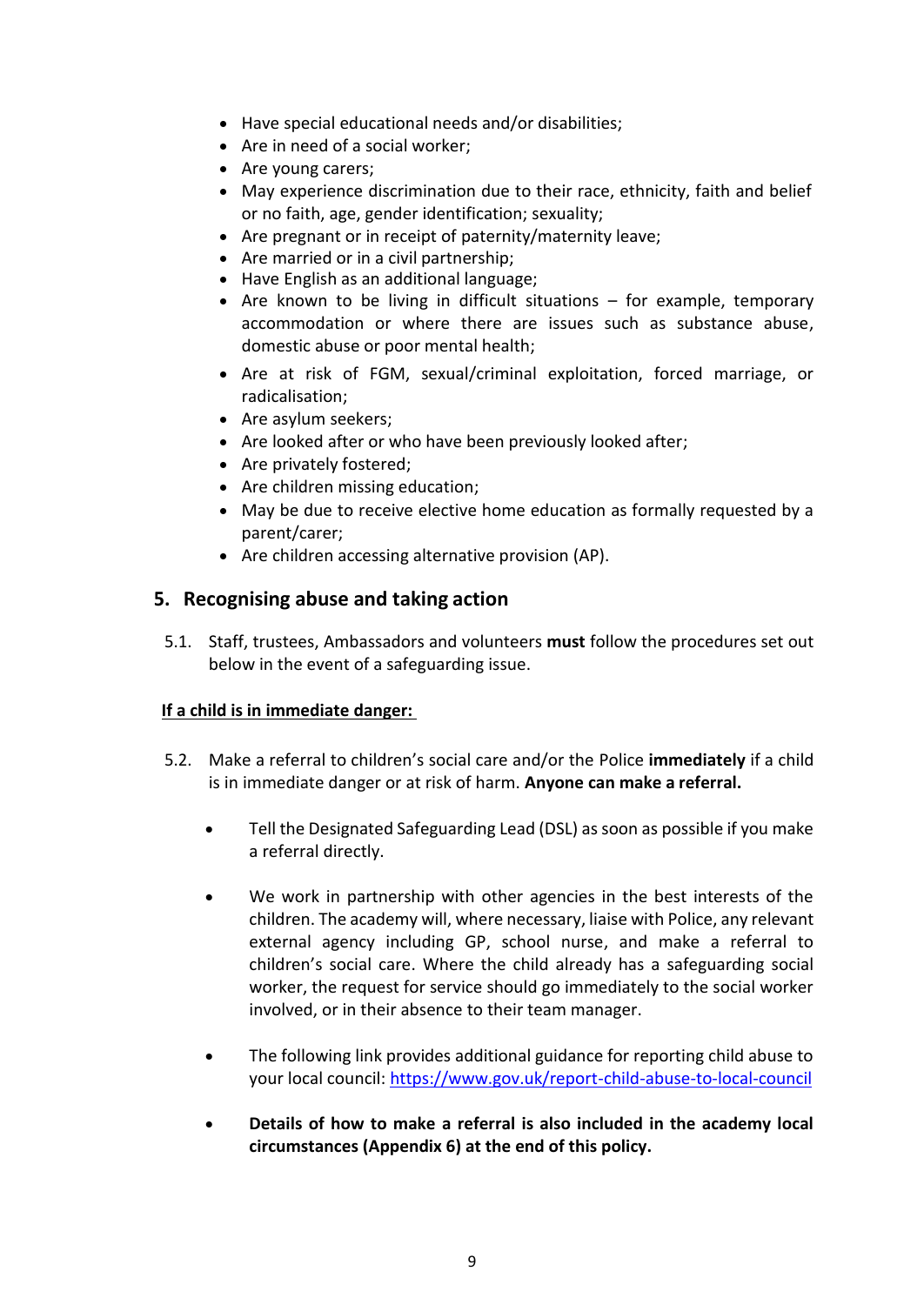#### **If a child makes a disclosure to you:**

- 5.3. If a child discloses a safeguarding issue to you, you should:
	- Listen to and believe them;
	- Allow them time to talk freely, ask open questions only and do not ask leading questions;
	- Stay calm and do not show that you are shocked or upset; tell the child they have done the right thing in telling you;
	- Do not tell them they should have told you sooner;
	- Explain what will happen next and that you will have to pass this information on;
	- Do not promise to keep it a secret;
	- Speak directly to the DSL/Deputy DSL immediately. Please contact a member of the leadership team if you are unable to find a member of the safeguarding team;
	- Record on CPOMs the conversation as soon as possible in the child's own words. Stick to the facts and do not put your own judgement on it. The record must include dates and times to ensure there is an accurate record; alternatively, if appropriate and there is immediate risk of harm, make a referral to children's social care and/or the Police directly, and tell the DSL as soon as possible that you have done so.

#### **If you discover that FGM has taken place or a pupil is at risk of FGM**

- 5.4. So-called honour based abuse (HBA) encompasses incidents or crimes which have been committed to protect or defend the honour of the family and/or the community, including FGM, forced marriage, and practices such as breast ironing. These are detailed below.
- 5.5. The Department for Education's (DfE 2021) *Keeping Children Safe in Education* explains that FGM comprises "all procedures involving partial or total removal of the external female genitalia, or other injury to the female genital organs".
	- **FGM** is illegal in the UK and a form of child abuse with long-lasting, harmful consequences. It is also known as 'female genital cutting', 'circumcision' or 'initiation'.
	- **Possible** indicators that a pupil has already been subjected to FGM, and factors that suggest a pupil may be at risk, are set out in section 5.7 below.
	- **Any teacher** who discovers that an act of FGM appears to have been carried out on a **pupil under 18**, must immediately report this to the Police, personally. This is a statutory duty, and teachers will face disciplinary sanctions for failing to meet it.
	- **The duty above does not apply** in cases where a pupil is *at risk* of FGM or FGM is suspected but is not known to have been carried out. Staff must inform the DSL if they have any concerns that a pupil may be having FGM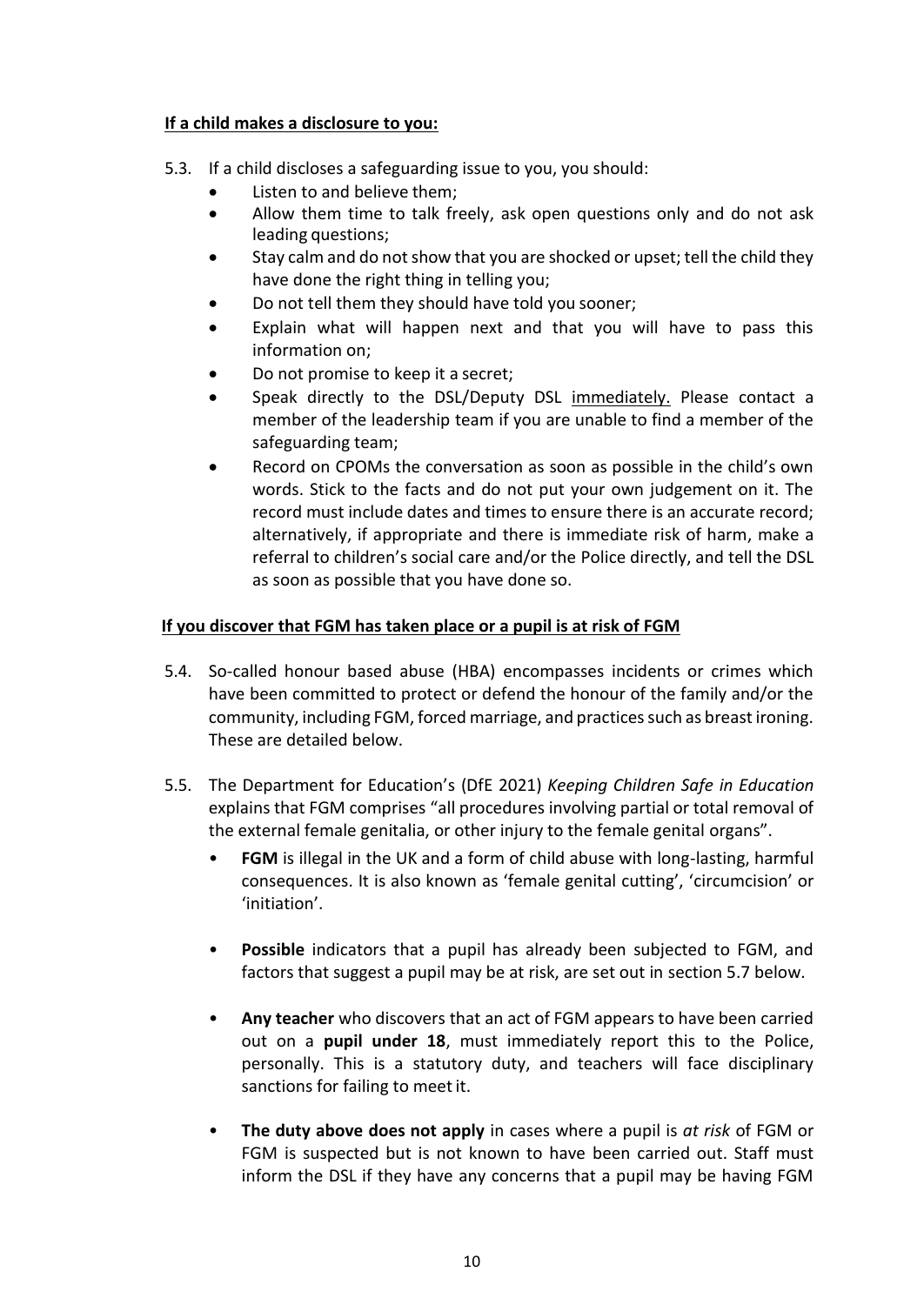surgery in the future in the UK but also abroad. Staff must not examine pupils.

- **Any other member of staff** who discovers that an act of FGM appears to have been carried out on a **pupil under 18** must speak to the DSL and follow the Academy local safeguarding procedures (see Appendix 6).
- Section 6(1) of the FGM ACT 2003 states that 'girl includes woman'. In line with the Scope item 2.2 in this policy**, our duty does extend to all girls within our duty of care and reporting must also be in line with local safeguarding arrangements for child protection.**
- 5.6. The DSL will make sure that staff have access to appropriate training to equip them to be alert to children affected by FGM or at risk of FGM. Indicators that FGM has already occurredinclude:
	- A pupil confiding in a professional that FGM has taken place;
	- A mother/family member disclosing that FGM has been carried out;
	- A family/pupil already being known to social services in relation to other safeguarding issues;
	- Having unusual difficulty walking, sitting or standing, or looking uncomfortable;
	- Finding it hard to sit still for long periods of time (where this was not a problem previously);
	- Spending longer than normal in the bathroom or toilet due to difficulties urinating;
	- Having frequent urinary, menstrual or stomach problems; avoiding physical exercise or missing PE;
	- Being repeatedly absent from school, or absent for a prolonged period;
	- Demonstrating increased emotional and psychological needs for example, withdrawal or depression, or significant change in behaviour; being reluctant to undergo any medical examinations;
	- Asking for help, but not being explicit about the problem; talking about pain or discomfort between her legs.
- 5.7. Potential signs that a pupil may be at risk of FGM include:
	- The girl's family having a history of practising FGM (this is the biggest risk factor to consider);
	- FGM being known to be practised in the girl's community or country of origin;
	- A parent or family member expressing concern that FGM may be carriedout;
	- A family not engaging with professionals (health, education or other) or already being known to social care in relation to other safeguarding issues;
	- Unexpected holiday abroad and rumours of surgery or rituals or traditions abroad; having a mother, older sibling or cousin who has undergone FGM;
	- Having limited level of integration within UK society; confiding to a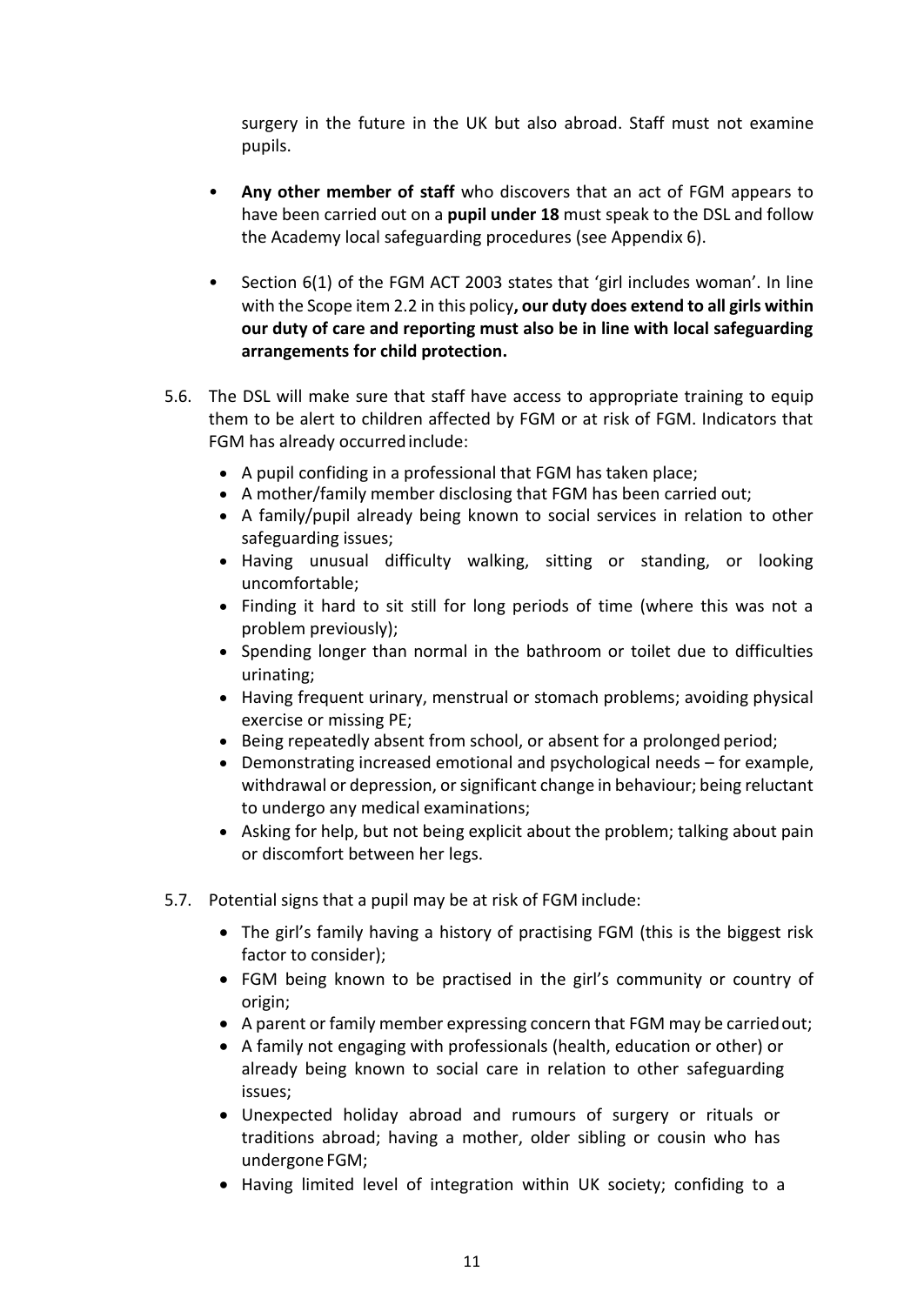professional that she is to have a "special procedure" or to attend a special occasion to "become a woman";

- Talking about a long holiday to her country of origin or another country where the practice is prevalent, or parents stating that they or a relative will take the girl out of the country for a prolonged period;
- Requesting help from a teacher or another adult because she is aware or suspects that she is at immediate risk of FGM;
- Talking about FGM in conversation for example, a girl may tell other children about it (although it is important to take into account the context of the discussion);
- Being unexpectedly absent from school or visiting a surgeon from another country who is visiting the UK; having sections missing from her 'red book' (child health record) and/or attending a travel clinic or equivalent for vaccinations/anti-malarial medication.
- 5.8. The above indicators and risk factors are not intended to be exhaustive.

#### **If you have concerns about extremism and radicalisation**

- 5.9. Radicalisation refers to the process by which a person comes to support terrorism and forms of extremism. Extremism is vocal or active opposition to fundamental British values, such as democracy, the rule of law, individual liberty, and mutual respect and tolerance of different faiths and beliefs. Terrorism is an action that endangers or causes serious violence to a person/people; causes serious damage to property; or seriously interferes or disrupts an electronic system. The use or threat must be designed to influence the government or to intimidate the public and is made for the purpose of advancing a political, religious or ideological cause'
- 5.10. Schools have a duty to prevent children from being drawn into terrorism. The DSL will undertake Prevent awareness training and make sure that all staff have access to appropriate training to equip them to identify children at risk.
- 5.11. The DSL will assess the risk of children in our academy being drawn into terrorism. This assessment will be based on an understanding of the potential risk in our local area, in collaboration with our Local Safeguarding Partners.
- 5.12. If a child is not at immediate risk of harm, where possible, speak to the DSL first to agree a course of action. Alternatively, make a referral to the local authority children's social care directly if appropriate (see 'Referral' above).
- 5.13. Where there is a concern, the DSL will consider the level of risk and decide which agency to make a referral. This could include [Channel, t](https://www.gov.uk/government/publications/channel-guidance)he government's programme for identifying and supporting individuals at risk of being drawn into terrorism, or the local authority children's social care team. If there are concerns that the child is at risk of harm then a referral must be made to children's social care regardless of whether a Channel referral is deemed appropriate.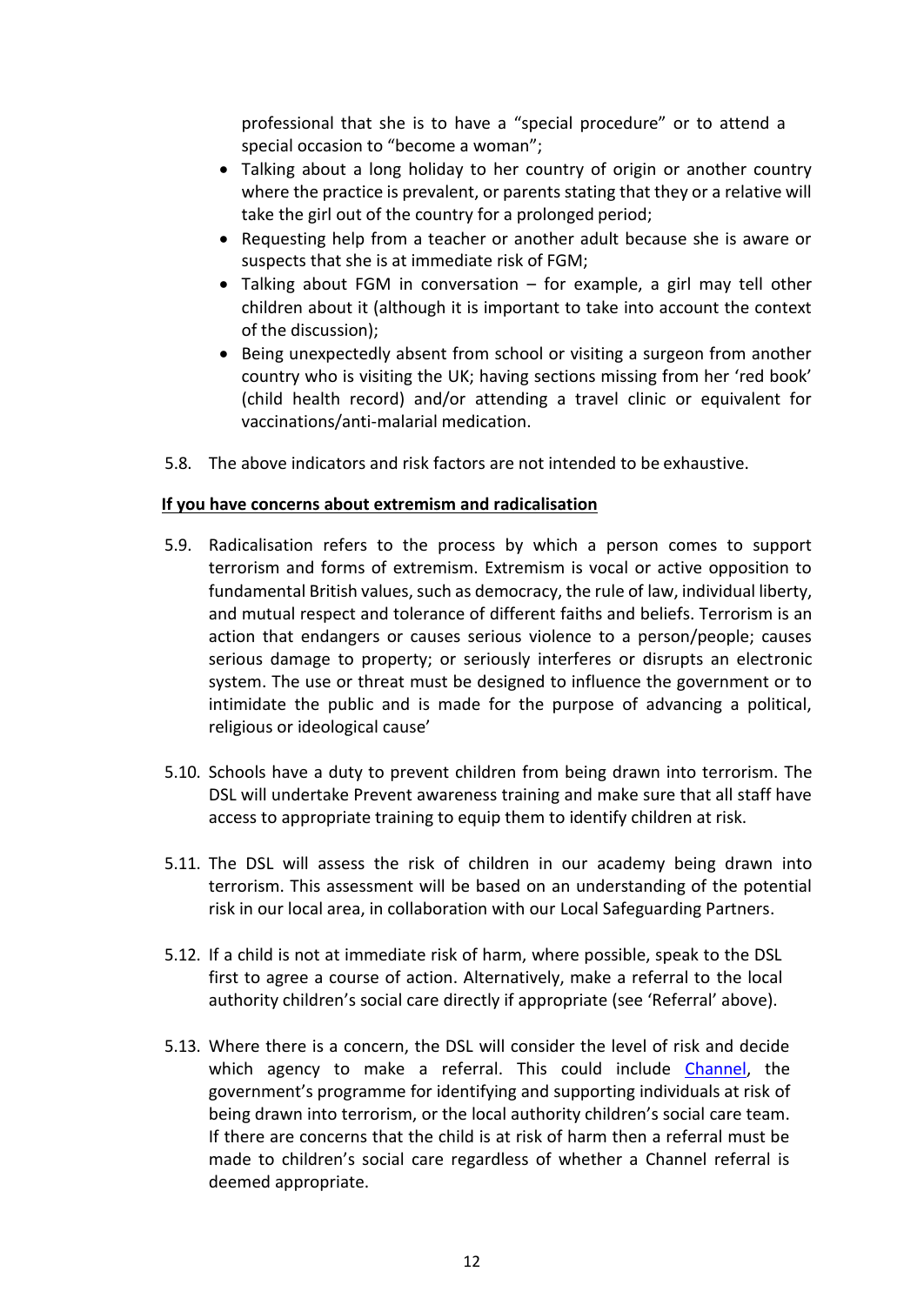- 5.14. The Department for Education (DfE) also has a dedicated telephone helpline, 020 7340 7264, that academy staff and regional teams can call to raise concerns about extremism with respect to a pupil. You can also email [counter.extremism@education.gov.uk.](mailto:counter.extremism@education.gov.uk) Note that this is not for use in emergency situations.
- 5.15. In an emergency, call 999 or the confidential anti-terrorist hotline on 0800 789 321 if you:
	- Think someone is in immediate danger;
	- Think someone may be planning to travel to join an extremist group;
	- See or hear something that may be terrorist-related.
- 5.16. We will ensure that suitable internet filtering is in place and equip our pupils to stay safe online at the academy and at home.
- 5.17. There is no single way of identifying an individual who is likely to be susceptible to an extremist ideology. Radicalisation can occur quickly or over a long period. Staff will be alert to changes in pupils' behaviour.
- 5.18. The government website Educate Against Hate <https://educateagainsthate.com/> and charity NSPCC say that signs that a pupil is being radicalised can include:
	- Refusal to engage with, or becoming abusive to, peers who are different from themselves;
	- Becoming susceptible to conspiracy theories and feelings of persecution
	- Changes in friendship groups and appearance;
	- Rejecting activities they used to enjoy;
	- Converting to a new religion;
	- Isolating themselves from family and friends;
	- Talking as if from a scripted speech;
	- An unwillingness or inability to discuss their views;
	- A sudden disrespectful attitude towards others;
	- Increased levels of anger;
	- Increased secretiveness, especially around internet use;
	- Expressions of sympathy for extremist ideologies and groups, or justification of their actions;
	- Accessing extremist material online, including via social media platforms;
	- Possessing extremist literature;
	- Being in contact with extremist recruiters and joining, or seeking to join, extremist organisations.
- 5.19. Children who are at risk of radicalisation may have low self-esteem or be victims of bullying or discrimination. It is important to note that these signs can also be part of normal teenage behaviour – staff should have confidence in their instincts and seek advice if something feels wrong.
- 5.20. Staff must always take action if they are worried.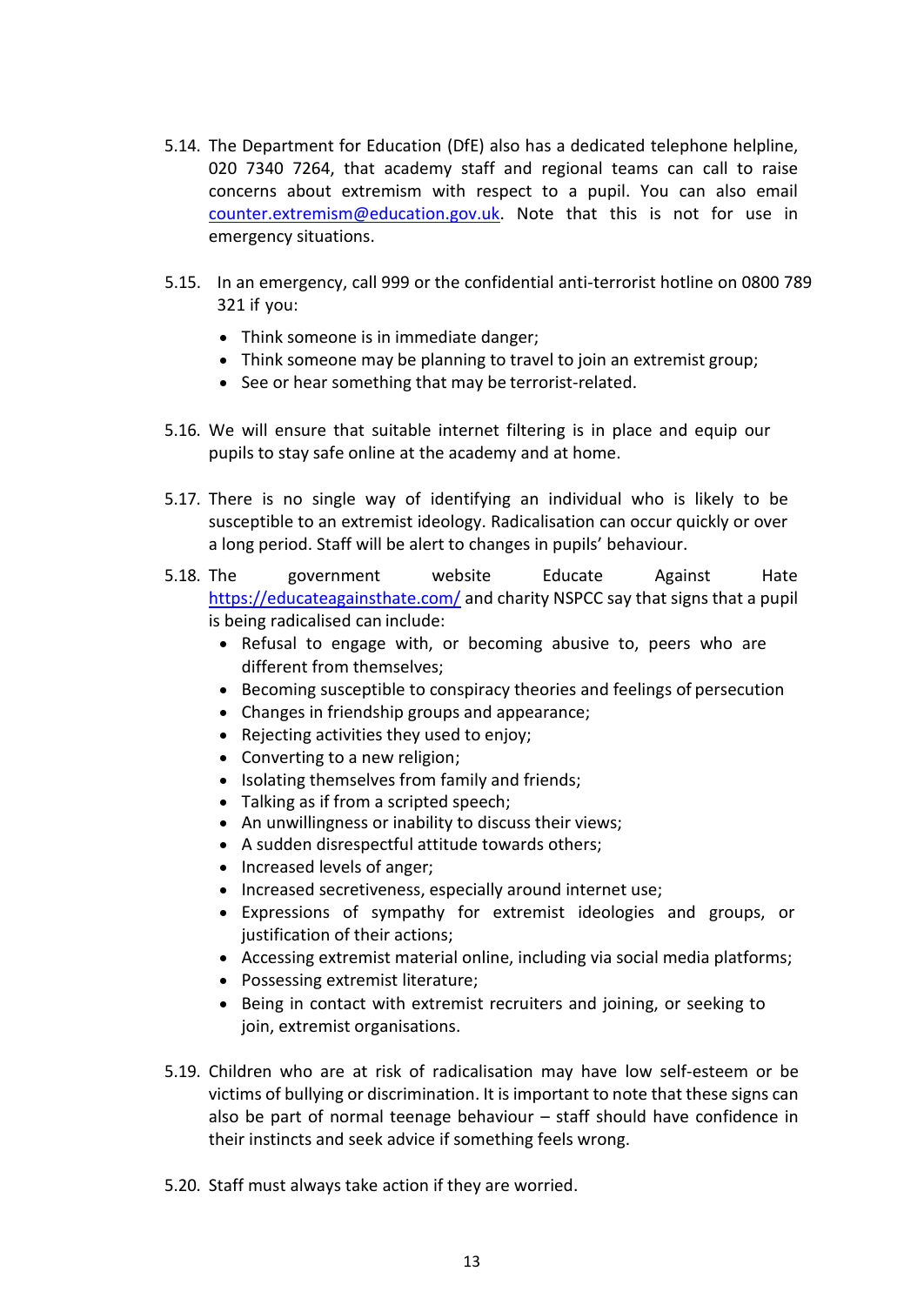#### **Forced marriage**

- 5.21. Forcing a person into marriage is a crime. A forced marriage is one entered into without the full and free consent of one or both parties and where violence, threats, or any other form of coercion is used to cause a person to enter into a marriage. Threats can be physical or emotional and psychological and can come from parents and other family members or elders in a particular religion.
- 5.22. Staff will receive training around forced marriage and the presenting symptoms. We are aware of the 'one chance' rule, i.e. we may only have one chance to speak to the potential victim and only one chance to save them. If a member of staff suspects that a pupil is being forced into marriage, they will speak to the pupil about their concerns in a secure and private place. They will then report this to the DSL.
- 5.23. The DSL will:
	- Speak to the pupil about the concerns in a secure and private place;
	- Activate the local safeguarding procedures and refer the case to the local authority's designated officer;
	- Seek advice from the Forced Marriage Unit on 020 7008 0151 o[r](mailto:fmu@fco.gov.uk) [fmu@fco.gov.uk](mailto:fmu@fco.gov.uk); refer the pupil to an education welfare officer, pastoral tutor, learning mentor, or school counsellor, as appropriate.

#### **Breast ironing**

- 5.24. Breast Ironing is practiced in some African countries, notably Cameroon. Girls aged between 9 and 15 have hot pestles, stones or other implements rubbed on their developing breast to stop them growing further. In the vast majority of cases breast ironing is carried out by mothers or grandmothers and the men in the family are unaware. Estimates range between 25% and 50% of girls in Cameroon are affected by breast ironing, affecting up to 3.8 million women across Africa. Further information in relation to breast ironing can be found at www.nationalfgmcentre.org.uk.
- 5.25. The practice of breast ironing is seen as a protection to girls by making them seem 'child-like' for longer and reduce the likelihood of pregnancy. Breast ironing is more prevalent in cities. Cameroon has one of the highest rates of literacy in Africa and ensuring that girls remain in education is seen as an important outcome of breast ironing.
- 5.26. Breast ironing is a form of physical abuse that has been condemned by the United Nations and identified as Gender-based Violence.
- 5.27. Staff worried about the risk of breast ironing in their academy should speak to the Designated Safeguarding Lead as soon as possible.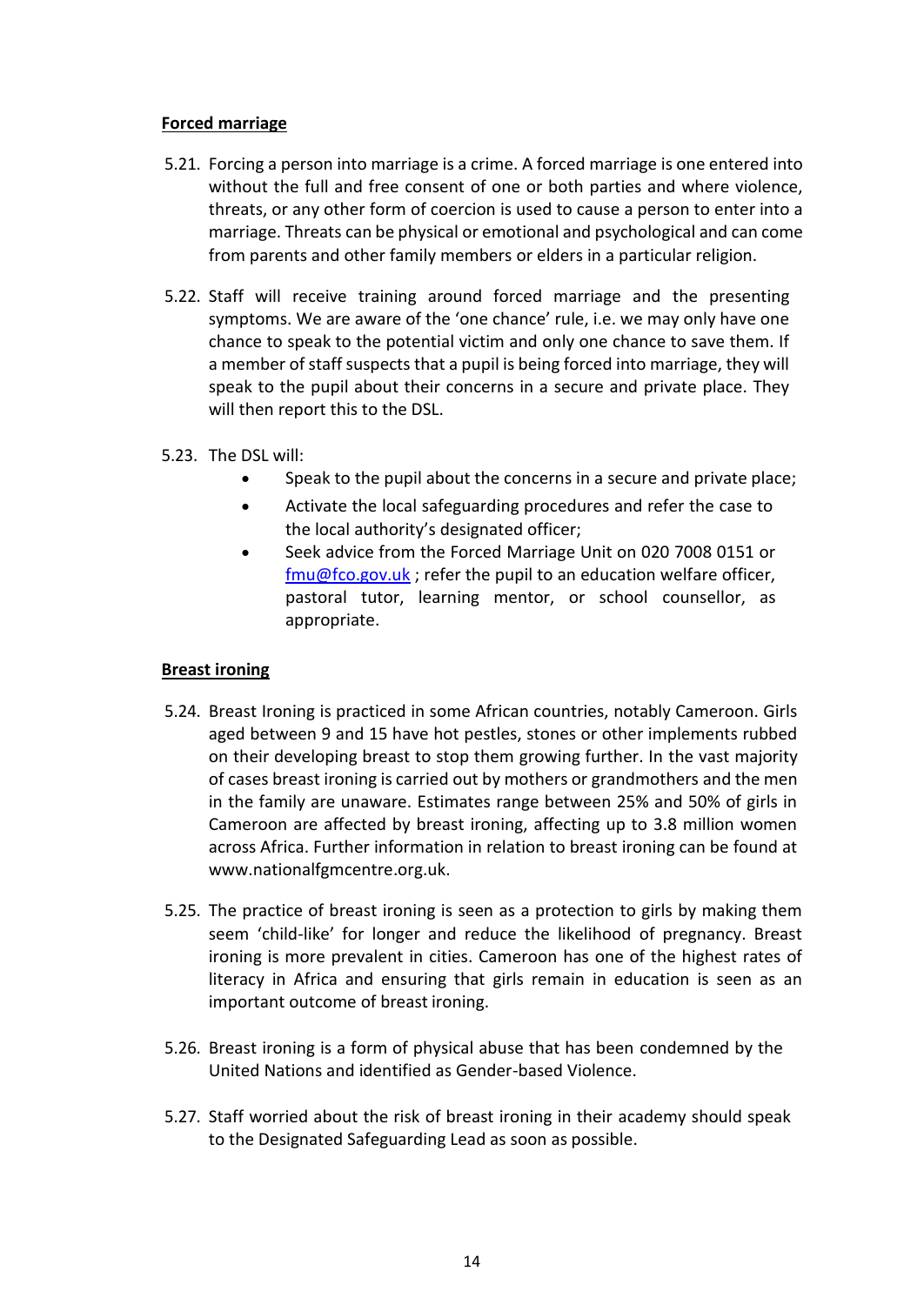#### **Serious violence**

- 5.28. As included in KCSIE 2021, all staff should be aware of indicators, which may signal children are at risk from, or are involved with serious violent crime. These may include:
	- increased absence from school;
	- a change in friendships or relationships with older individuals or groups;
	- a significant decline in performance;
	- signs of self-harm or significant change in well-being;
	- signs of assault or unexplained injuries;
	- unexplained gifts or new possessions.
	- exclusions or being permanently excluded
	- having experienced maltreatment
	- been involved in offending (i.e. robbery or theft)
	- Being male
- 5.29. These could indicate that children have been approached by, or are involved with, individuals associated with criminal networks or gangs.
- 5.30. All staff should be aware of the associated risks and understand the measures in place to manage these. Further advice can be provided in the Home Office's 2018 guidance documents: <sup>4</sup>*Preventing Youth Violence and Gang Involvement* and *<sup>4</sup>Criminal exploitation of children and vulnerable adults: county lines* guidance.

#### **Child Exploitation**

**.** 

- 5.31. A form of abuse that occurs where an individual or group takes advantage of an imbalance in power to coerce, manipulate or deceive a child into sexual (CSE) or criminal (CCE) activity.
- 5.32. Child sexual exploitation (CSE) is where children are sexually exploited for money, power or status. This can involve violent, humiliating and degrading sexual assaults, but does not always involve physical contact and can happen online. For example, young people may be persuaded or forced to share sexually explicit images of themselves, have sexual conversations by text, or take part in sexual activities using a webcam. CSE is a form of child sexual abuse.
- 5.33. Children or young people who are being sexually exploited may not understand that they are being abused. They often trust their abuser and may be tricked into believing they are in a loving, consensual relationship.

<sup>4</sup>[https://assets.publishing.service.gov.uk/government/uploads/system/uploads/attachment\\_data/file/418131/Preventing\\_youth\\_viole](https://assets.publishing.service.gov.uk/government/uploads/system/uploads/attachment_data/file/418131/Preventing_youth_violence_and_gang_involvement_v3_March2015.pdf) [nce\\_and\\_gang\\_involvement\\_v3\\_March2015.pdf](https://assets.publishing.service.gov.uk/government/uploads/system/uploads/attachment_data/file/418131/Preventing_youth_violence_and_gang_involvement_v3_March2015.pdf)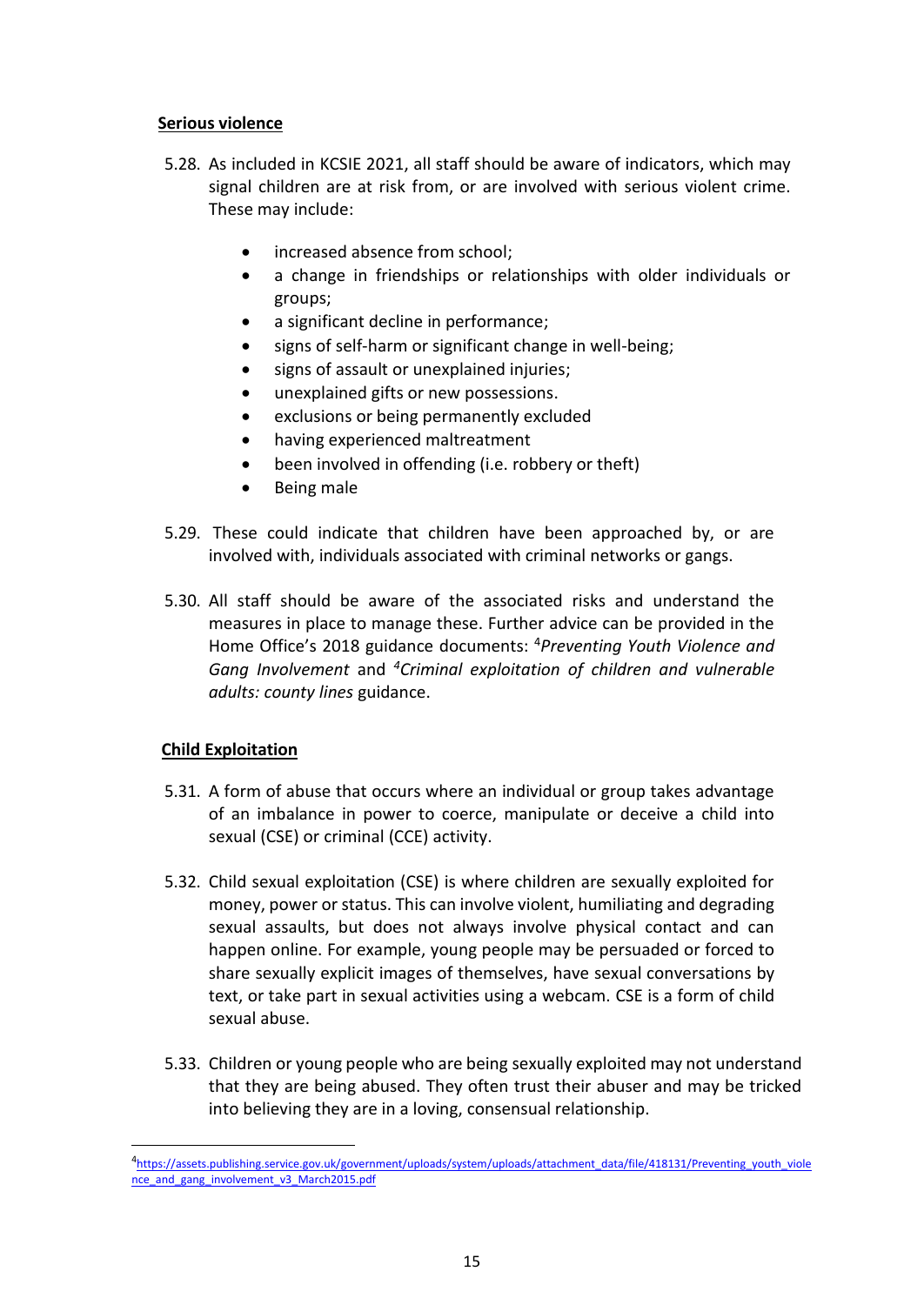- 5.34. Child criminal exploitation (CCE) is where children are used to complete criminal activity (a) in exchange for something they need (i.e. food/money), (b) for the financial or other advantage of the perpetrator, or (c) through violence or the threat of violence. This can also occur through the use of technology.
- 5.35. CCE can include county lines (see below) or children being forced to work in cannabis factories, forced to shoplift or pickpocket or to threaten other young people.
- 5.36. County lines is a form of CCE that refers to gangs or organised criminal networks exploiting children to transport illegal drugs/drug money into one or more importing areas (within the UK) using 'deal lines' (dedicated mobile phone lines). Children can easily become trapped by this type of exploitation as county lines gangs create drug debts and can threaten serious violence and kidnap towards victims (and their families) if they attempt to leave the county lines network.
	- 5.37. It is acknowledged that experiences of girls and boys in relation to CCE can be different but both can exist and where this is the case, there is a higher risk of CSE.
- 5.38. If a member of staff suspects CSE or CCE, they will discuss this with the DSL. The DSL will trigger the local safeguarding procedures, including a referral to the local authority's children's social care team and the Police, if appropriate.
- 5.39. Indicators of child exploitation can include a child:
	- Appearing with unexplained gifts or new possessions;
	- Associating with other young people involved in exploitation;
	- Having older boyfriends or girlfriends;
	- Suffering from sexually transmitted infections or becoming pregnant;
	- Displaying inappropriate sexualised behaviour;
	- Suffering from changes in emotional wellbeing;
	- Misusing drugs and/or alcohol;
	- Going missing for periods of time, or regularly coming home late;
	- Regularly missing school or education, or not taking part in education.

#### **Domestic Abuse**

5.40. Staff will be made aware of The Domestic Abuse Act 2021 that received royal assent on 29 April 2021. Domestic abuse is any incident or pattern of incidents of controlling, coercive, threatening behaviour, violence or abuse between those aged 16 or over who are personally connected. The abuse can encompass but is not limited to: psychological; physical; sexual; financial; and emotional.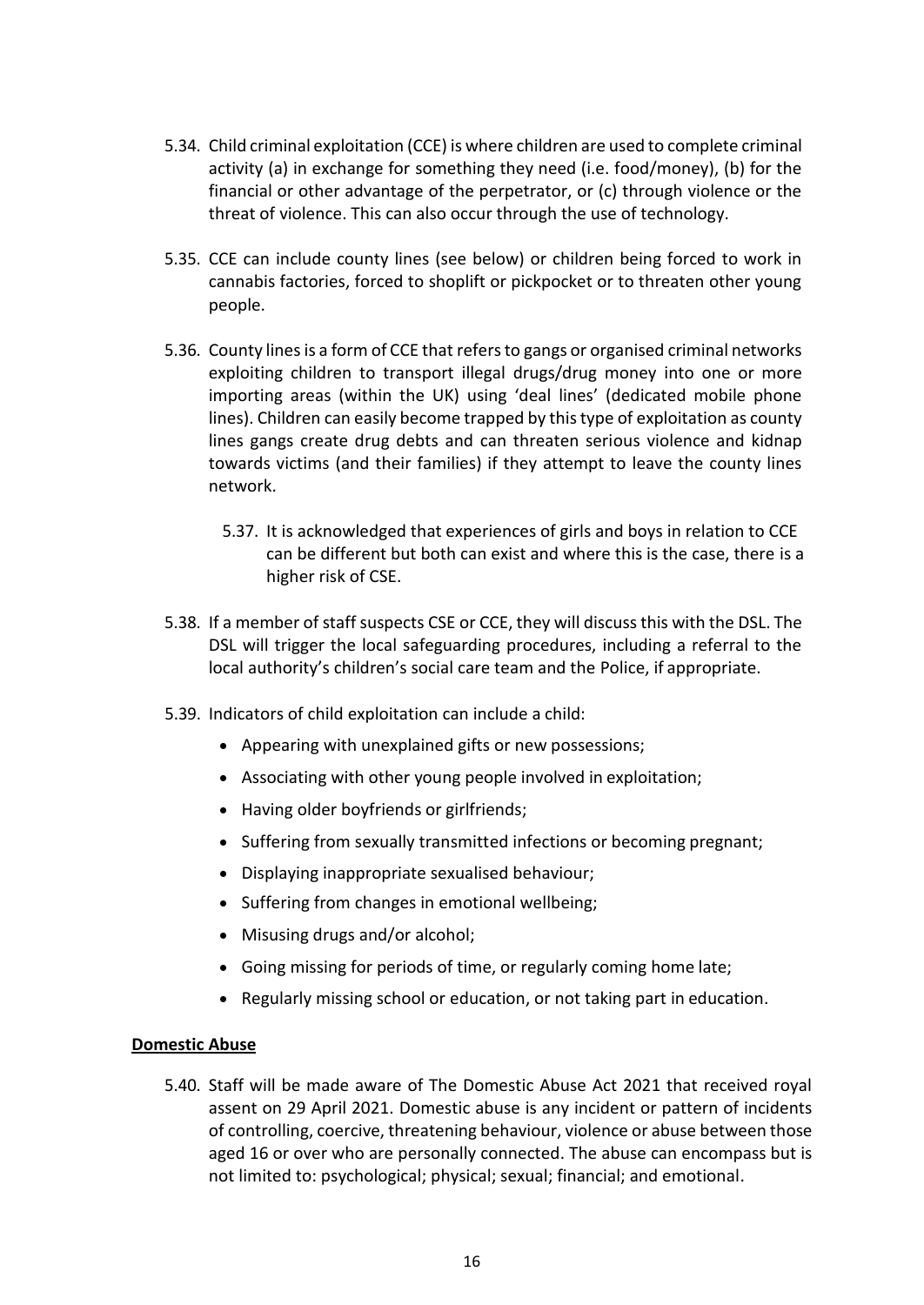5.41. All children can see, hear or experience domestic abuse in the context of their home life. They are therefore victims in their own right. Exposure to domestic abuse and/or violence can have a serious, long lasting emotional and psychological impact on children. In some cases, a child may blame themselves for the abuse or may have had to leave the family home as a result.

#### **Online Safety**

- 5.42. Staff are made aware that technology is a significant component of safeguarding issues and abuse can take place concurrently online and in daily life. Online safety is an ongoing and interrelated theme that informs other policy and systems/processes.
- 5.43. The prevalence of issues arising through children's access to the online world is significant and all staff should be aware of associated risks and signs/symptoms. These are categorised within KCSIE 2021 as:
	- Content
	- Contact
	- Conduct
	- Commerce
- 5.44. This includes non-age-appropriate content, self-harm and suicide, sharing nudes or semi-nudes, cyberbullying, grooming, radicalisation, gaming (now identified by the World Health Organisation as a disorder), online gambling, inappropriate advertising and cybercrime. Our pupils will receive sessions to ensure they are aware of the risks associated above and how to report any concerns.
- 5.45. We will continue to follow advice from the DfE in relation to online safety where children are being asked to learn online from home.
- 5.46. Staff will receive annual training around online safety including the signs/symptoms for the 4 C's above as well as the signposting available to students in order to build their online resilience. We will also work with parents/carers to support them in how to keep their children safe online.
- 5.47. Academies will complete an annual review/risk assessment of their online safety provision to ensure continued good practice.
- 5.48. Specific reference to safeguarding in relation to access online can be found in the Trust's Online Safety Policy.

#### **Filtering and Monitoring**

5.49. The Department for Education (DfE 2021) *Keeping Children Safe in Education*  requires schools and colleges in England to '*ensure appropriate filters and*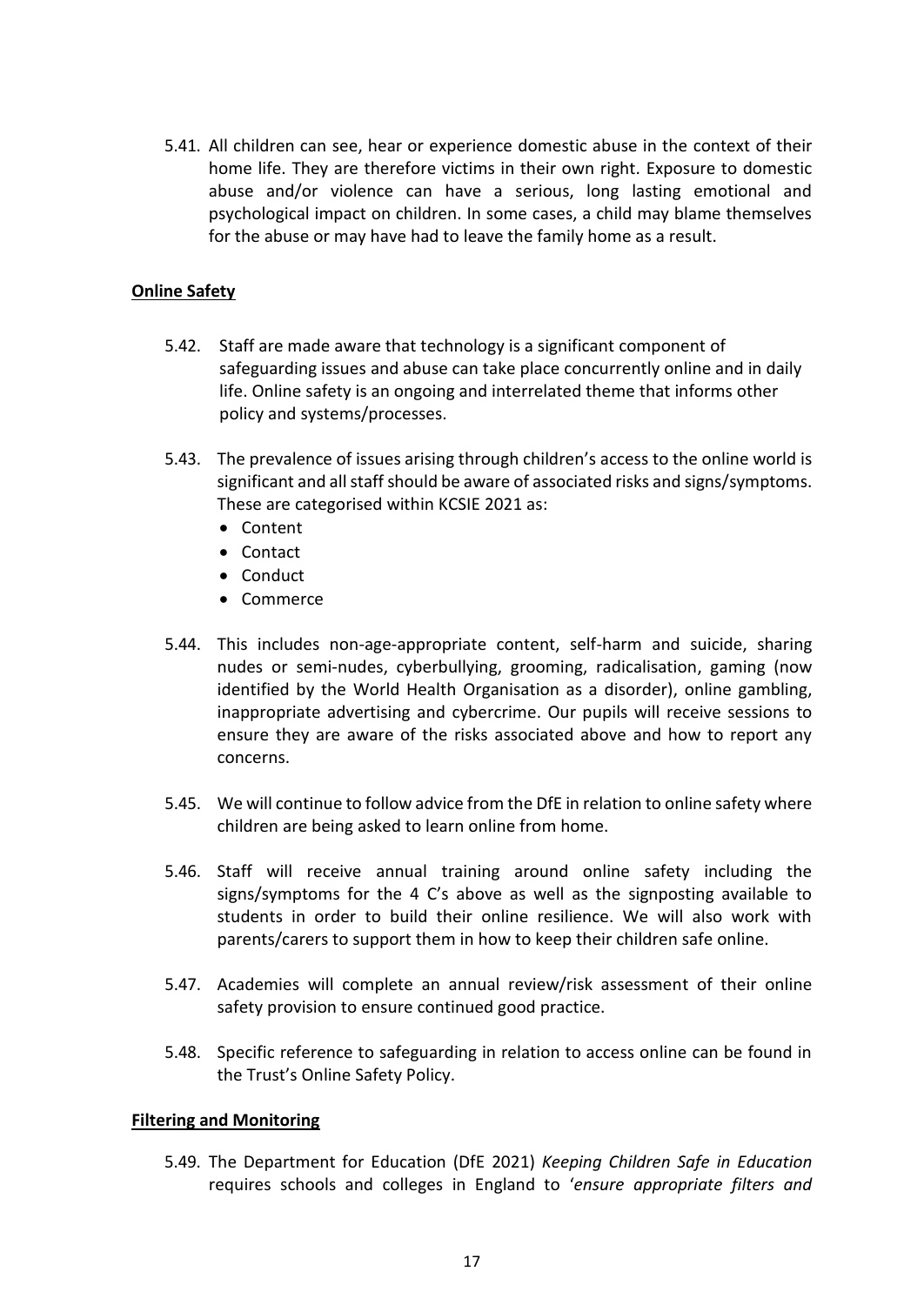*appropriate monitoring systems are in place*'. There is additional guidance how to teach pupils to be safe online on the DfE guidance.

- 5.50. Children should not be able to access harmful or inappropriate material from the academy's IT system" however, academies will need to "be careful that "over blocking" does not lead to unreasonable restrictions as to what children can be taught with regards to online teachingand safeguarding."
- 5.51. We recognise that no filter can be guaranteed to be 100% effective. The Headteacher along with the Regional Operations Director (ROD), will check that the academy is satisfied that their filtering system manages the following content (and web search). The filtering will have regard to:
	- Discrimination a web search that promotes the unjust or prejudicial treatment of people on the grounds of race, religion, age, sexuality, gender identity, disability; drugs/substance abuse - displays or promotes the illegal use of drugs or substances;
	- Extremism promotes terrorism and terrorist ideologies, violence or intolerance; malware/hacking - promotes the compromising of systems including anonymous browsing and other filter bypass tools as well as sites hosting malicious content;
	- Pornography displays sexual acts or explicit images; piracy and copyright theft - includes illegal provision of copyrighted material;
	- Self-harm promotes or displays deliberate self-harm (including suicide and eating disorders); violence - displays or promotes the use of physical force intended to hurt or kill.
	- 5.52. The academy makes sure that their filtering system meets the following principles:
		- Age appropriate, differentiated filtering includes the ability to vary filtering strength appropriate to age and role; has the ability and ease of use that allows academies to control the filter themselves to permit or deny access to specific content;
		- The filtering provider publishes a rationale that details their approach to filtering with classification and categorisation as well as over blocking;
		- The filtering system has the ability to identify users;
		- Mobile and App content  $-$  mobile and app content is often delivered in entirely different mechanisms from that delivered through a traditional web browser. To what extent does the filter system block inappropriate content via mobile and app technologies (beyond typical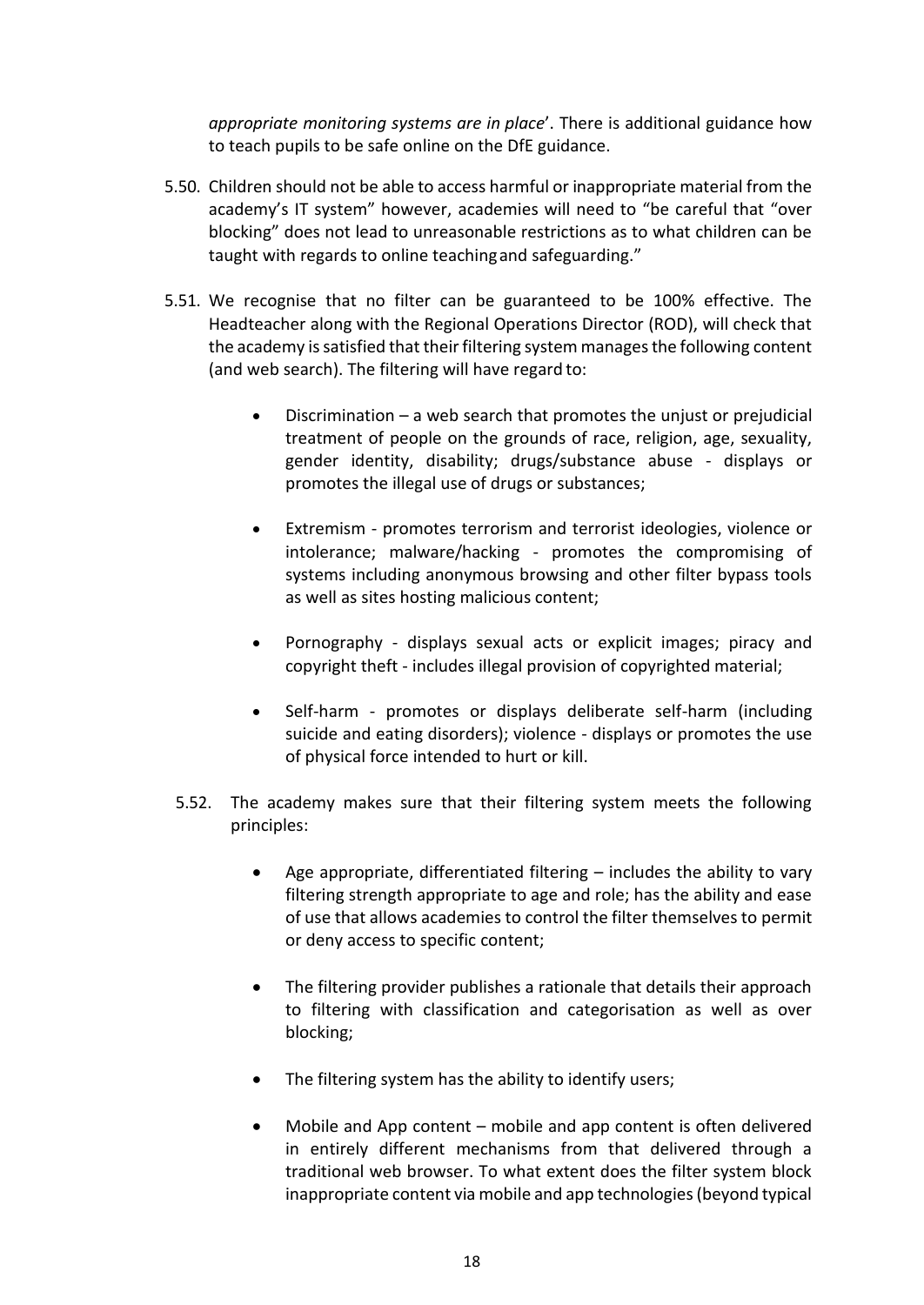web browser delivered content);

- Multiple language support the ability for the system to manage relevant languages. Network level filtering should be applied at 'network level' i.e., not reliant on any software on user devices;
- Reporting mechanism the ability to report inappropriate content for access or blocking. Reports – the system offers clear historical information on the websites visited by your users.
- 5.53. We recognise that no monitoring can guarantee 100% effectiveness. The academy will make sure that there are appropriate monitoring systems in place to check for:
	- Content that is illegal, for example child abuse images and terrorist content;
	- The repeated use of force, threat or coercion to abuse, intimidate or aggressively dominate others;
	- Encouraging the child into a coercive/manipulative sexual relationship. This may include encouragement to meet;
	- Promotes the unjust or prejudicial treatment of people on the grounds of race, religion, age, sex, sexuality, disability or gender identity;
	- Displays or promotes the illegal use of drugs or substances;
	- Promotes terrorism and terrorist ideologies, violence or intolerance;
	- Displays sexual acts or explicit images;
	- Promotes or displays deliberate self-harm; promotes the use of physical force intended to hurt or kill; suggest the user is considering suicide.
	- 5.54. The academy makes sure that the content is age appropriate includes the ability to implement variable monitoring appropriate to age. The system includes the capability to monitor personal mobiles and app technologies (i.e. not owned by the school), ensure it is deployed and supported and how data is managed.
	- 5.55. The Regional Operations Director and the IT systems manager uses monitoring results to inform policy and practice. All users are made aware that their online access is being monitored via staff training, staff handbooks, assemblies to pupils and computing lessons.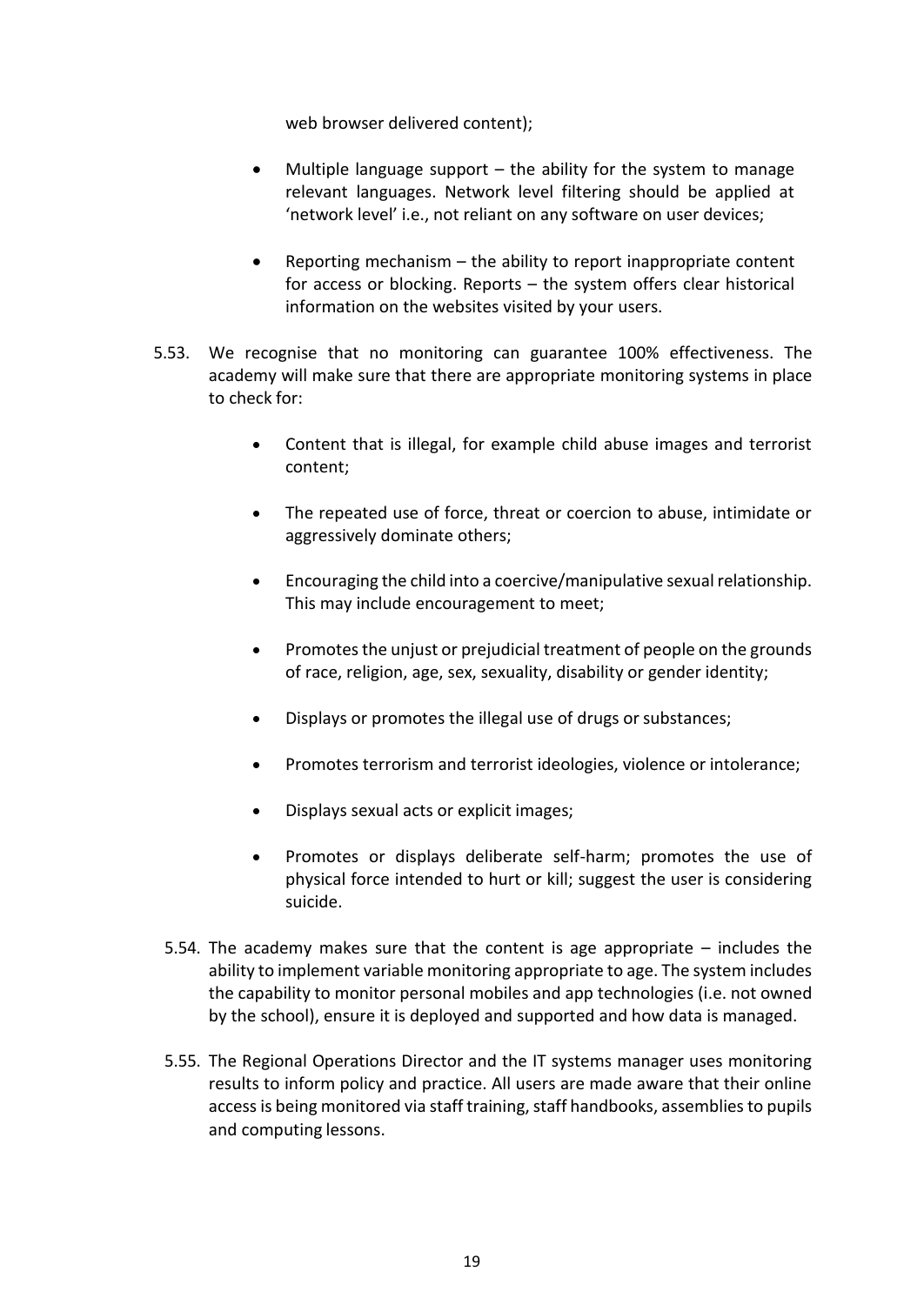#### **Mental Health**

- 5.56. Supporting all children's mental health is a key priority for the trust (and is specifically included within the KCSIE definition of 'safeguarding') and this includes preventing/acting on abuse caused by impairment of a child's mental health or development. All staff will be trained in the signs/symptoms of poor mental health and will record their concerns on CPOMS using the mental health category as well as informing the DSL immediately if they perceive that the child is at risk of harm (including through self-harm or suicide).
- 5.57. Poor mental health is an indicator of potential harm and potential adverse childhood experiences. Training for staff will include being aware of this link.
- 5.58. Where staff have a mental health concern for a child where there are also safeguarding concerns then immediate action will be taken including the DSL liaising with the senior mental health lead.
- 5.59. Specific reference to safeguarding in relation to mental health can be found in the Trust's Pupil Mental Health and Wellbeing Policy.

#### **Extra-Familial Harms**

- 5.60. Safeguarding concerns can be associated with factors outside the home environment and all staff (but especially safeguarding teams) should be aware of the context that such concerns can occur. This includes issues that arise in an academy, between peers, within the local community or online. Children can be vulnerable to multiple harms including (but not limited to) sexual exploitation, criminal exploitation and serious youth violence.
- 5.61. The academy will consider all potential harms when assessing the risk to a pupil.

#### **Private Fostering**

- 5.62. A private fostering arrangement is one that is made privately (without the involvement of a local authority) for the care of a child under the age of 16 years (under 18, if disabled) by someone other than a parent or close relative, in their own home, with the intention that it should last for 28 days or more.
- 5.63. A close family relative is defined as a 'grandparent, brother, sister, uncle or aunt' and includes half-siblings and step-parents; it does not include greataunts or uncles, great grandparents or cousins.
- 5.64. Parents and private foster carers both have a legal duty to inform the relevant local authority at least six weeks before the arrangement is due to start; not to do so is a criminal offence.
- 5.65. Whilst most privately fostered children are appropriately supported and looked after, they are a potentially vulnerable group who should be monitored by the local authority.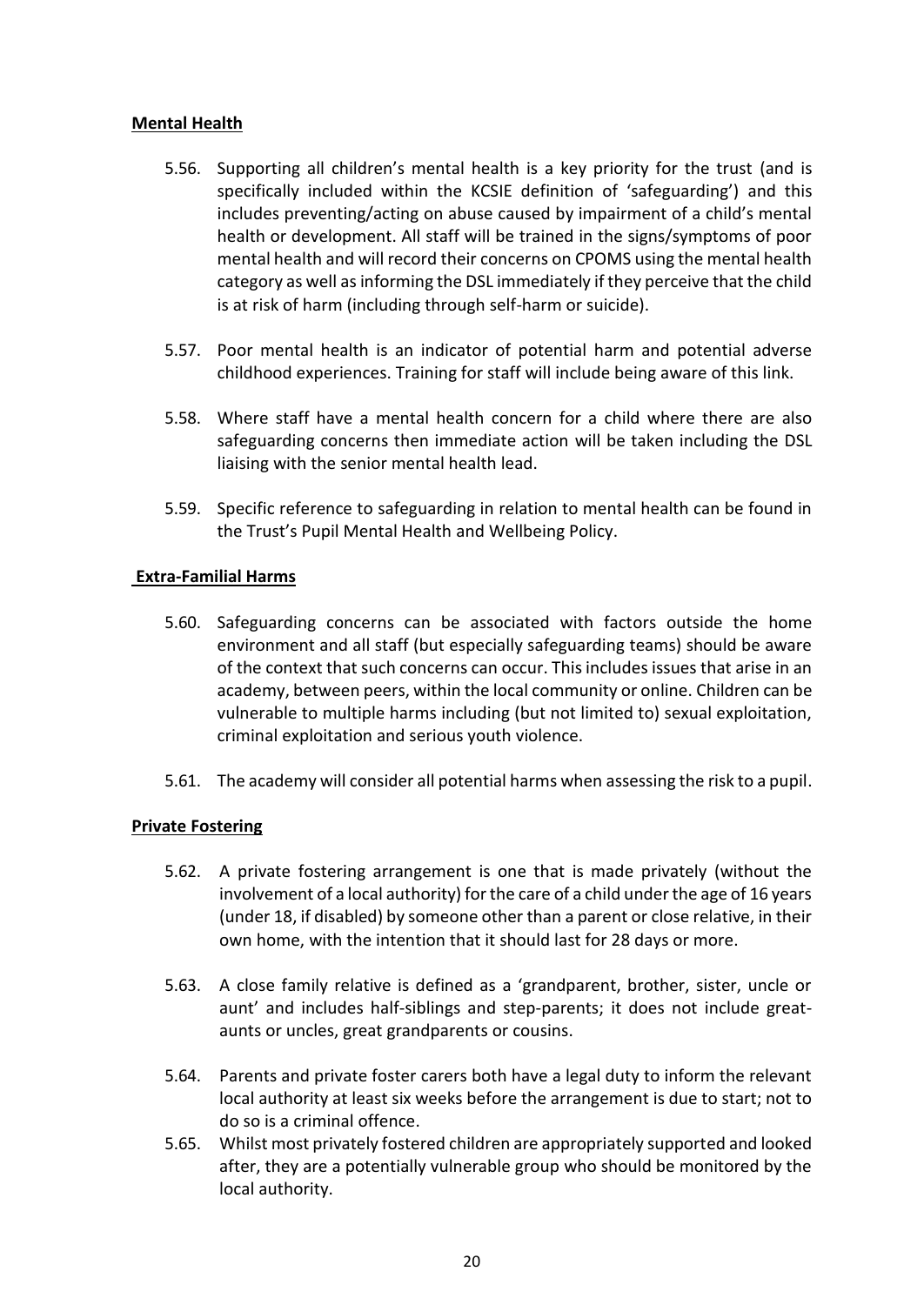- 5.66. The academy has a mandatory duty to report to the local authority where they are aware or suspect that a child is subject to a private fostering arrangement. Although schools have a duty to inform the local authority, there is no duty for anyone, including the private foster carer or social workers to inform the school. The academy will make it clear who has parental responsibility.
- 5.67. Academy staff will notify the designated safeguarding lead when they become aware of private fostering arrangements. The designated safeguarding lead will speak to the family of the child involved to check that they are aware of their duty to inform the LA.
- 5.68. On admission to the academy, we will take steps to verify the relationship of the adults to the child who is being registered.

#### **Elective Home Education (EHE)**

5.69. In these circumstances the request will be recorded on CPOMS, a parental meeting completed to discuss the barriers to remaining on roll, the LA being informed in line with local procedures and a review of the request by the Regional Safeguarding Lead who provides authorisation if appropriate. Parents/carers will be informed in writing. Consultation with relevant external agencies will be completed as appropriate.

#### **Pupil Awareness**

5.70. All pupils will receive an age-appropriate personal development curriculum that ensures they are provided with effective information, support and signposting for all safeguarding areas. This includes delivery through the statutory RSHE guidance. Pupils will be taught about relevant risks, appropriate behaviour and how to report concerns.

#### **Child Abduction/Community Safety/Modern Slavery**

- 5.71. Child abduction is the unauthorised removal or retention of a minor from a parent or anyone with legal responsibility for the child. Child abduction can be committed by parents or other family members; by people known but not related to the victim (such as neighbours, friends and acquaintances); and by strangers.
- 5.72. Other community safety incidents in the vicinity of a school can raise concerns amongst children and parents, for example, people loitering nearby or unknown adults engaging children in conversation.
- 5.73. Modern slavery encompasses human trafficking and slavery, servitude and forced or compulsory labour. Exploitation can take many forms, including: sexual exploitation, forced labour, slavery, servitude, forced criminality and the removal of organs. Signs/symptoms include: being unable to leave work,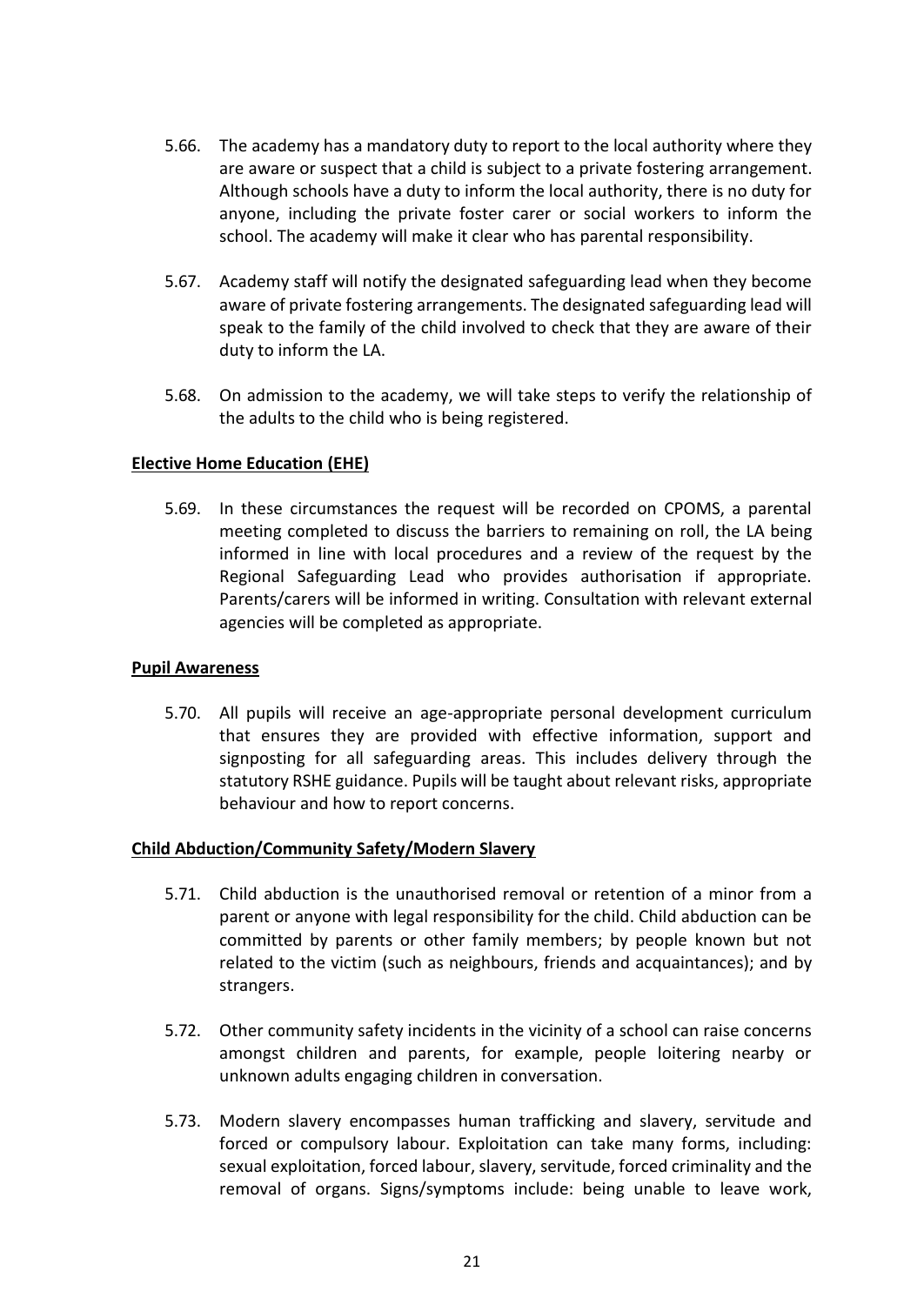subjected to violence or threat, unexplained injuries, concerns over identity or other relevant documentation, being in a situation of dependence or perception of being bonded by debt, receiving little or no payment. We will complete a referral to the National Referral Mechanism (NRM) where we have concerns about a child in relation to modern slavery.

5.74. Staff will receive awareness training about these concerns and the work with pupils will be focused on practical advice to staying safe together with building confidence and resilience.

#### **6. Safeguarding concerns or allegations of abuse**

#### **Concerns about a staff member, volunteer or supply staff**

- 6.1. If there is a safeguarding concern or allegation that may meet the harm test then this should be addressed in line with Part 4 of KCSIE 2021. Information in relation to the harm test is provided in Part 4 through a link to '[Making barring referrals](https://www.gov.uk/guidance/making-barring-referrals-to-the-dbs)  [to the DBS](https://www.gov.uk/guidance/making-barring-referrals-to-the-dbs)'.
- 6.2. Members of staff must comply with the requirements of the Department for Education (DfE) Teachers' Standards: <https://www.gov.uk/government/publications/teachers-standards>
- 6.3. Members of staff must comply with the Trust's staff Code of Conduct. Members of staff should recognise the 'Guidance for Safer Working practice for Adults [who work with Children and Young People in Education \(2019\)](https://www.saferrecruitmentconsortium.org/)'.
- 6.4. In line with the Trust's Whistleblowing Policy, if you have concerns about a member of staff, volunteer or supply staff, speak to the Headteacher. If you have concerns about the Headteacher, speak to the Regional Education Director. You can also discuss any safeguarding procedural concerns with the DSL.
- 6.5. The Headteacher/DSL will then follow the procedures set out in Appendix 3, if appropriate including informing the designated officer for the local authority (LADO) if required.
- 6.6. In relation to allegations against supply staff, KCSIE 2021 states 'the school or college will usually take the lead because agencies do not have direct access to children or other school staff, so they will not be able to collect the facts when an allegation is made, nor do they have all the relevant information required by the LADO as part of the referral process'. Therefore, the academy will act as lead professional for these allegations and communicate regularly with the LADO and supply agency. Supply agencies will be informed of the academy process for managing allegations.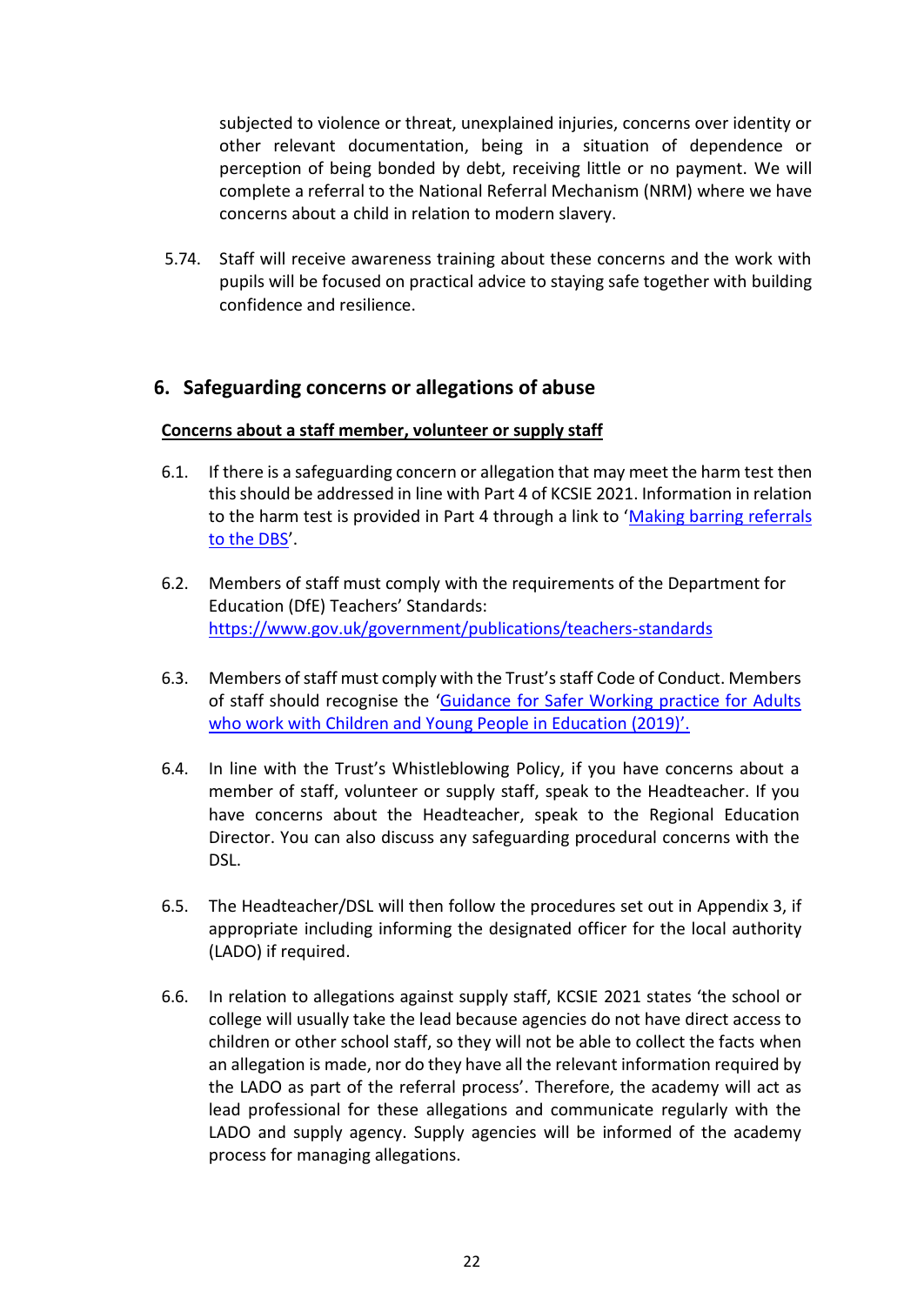6.7. In the primary, and where appropriate, the secondary academies, the academy will inform Ofsted of the allegation and actions taken, particularly if the child is below compulsory school age or within the EYFS, within the necessary timescale (see Appendix 3 for more detail).

#### **Allegations of abuse made against other pupils (peer-on-peer or child on child abuse)**

- 6.8. Examples of peer on peer/child on child abuse (but not limited to):
	- Bullying (including cyberbullying)
	- Abuse in intimate personal relationships between peers
	- Physical abuse
	- Sexual violence
	- Sexual harassment
	- Causing someone to engage in sexual activity without consent (i.e. forcing someone to strip, touch themselves sexually, or engage in sexual activity with a third party)
	- Consensual and non-consensual sharing of nudes and semi nudes
	- Upskirting
	- Initiation/hazing
- 6.9. We recognise that children are capable of abusing their peers/other children and that this can happen inside or outside of school and online. Abuse will never be tolerated or passed off as "banter" or "part of growing up". We have a zero-tolerance approach.
- 6.10. Most cases of pupils hurting other pupils will be dealt with under our academy behaviour policy, but this policy will apply to any allegations that raise safeguarding concerns. This might include where the alleged behaviour:
	- Is serious, and potentially a criminal offence;
	- Could put pupils in the school at risk;
	- Is violent;
	- Involves pupils being forced/coerced into drugs or alcohol;
	- Involves criminal exploitation, such as threatening other children into criminal activity
	- Involves sexual exploitation, abuse, violence or harassment
- 6.11. Staff are made aware of the importance of: making clear that sexual violence and sexual harassment is not acceptable, will never be tolerated and is not an inevitable part of growing up; not tolerating or dismissing sexual violence or sexual harassment as "banter", "part of growing up", "just having a laugh" or "boys being boys"; challenging behaviours(potentially criminal in nature), such as grabbing bottoms, breasts and genitalia, flicking bras and upskirting; dismissing or tolerating such behaviours risks normalising them. All staff will reassure victims that they are being taken seriously and will be supported/kept safe so that they never feel like they are creating a problem or feel ashamed for reporting. The wishes of the victim will be an important consideration. Staff receive training on how to manage a disclosure as the initial response is so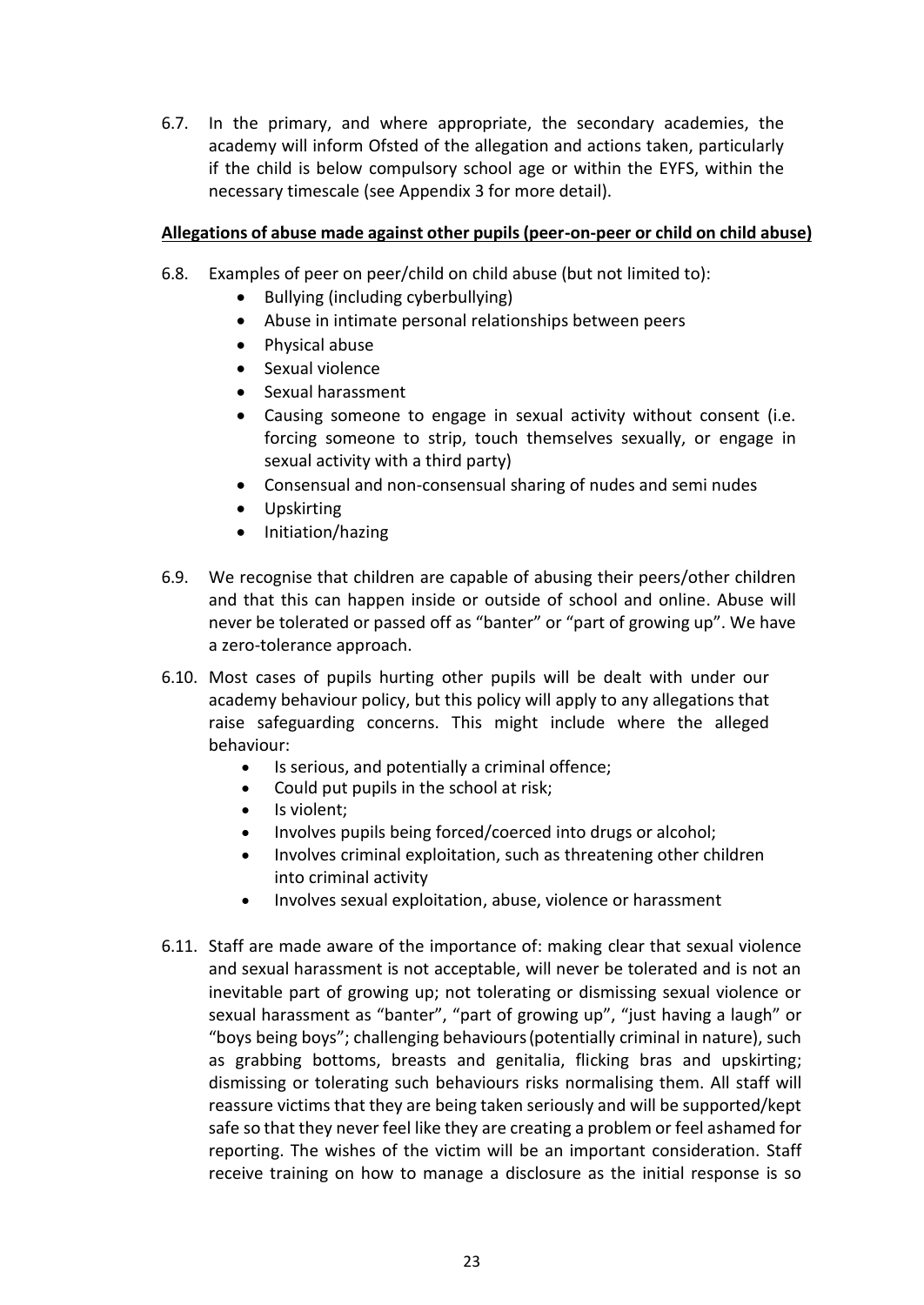important given that children may find it difficult to make a direct report.

- 6.12. Upskirting, typically involves taking a picture under a person's clothing without them knowing, with the intention of viewing their genitals or buttocks to obtain sexual gratification, or cause the victim humiliation, distress or alarm. This is a criminal offence under the Voyeurism (Offences) Act 2019 and victims can be of any gender or identification.
- 6.13. When referring to sexual harassment we mean 'unwanted conduct of a sexual nature' that can occur online and offline. When we reference sexual harassment, we do so in the context of child on child sexual harassment. Sexual harassment is likely to: violate a child's dignity, and/or make them feel intimidated, degraded or humiliated and/or create a hostile, offensive or sexualised environment.
- 6.14. Whilst not intended to be an exhaustive list, sexual harassment can include:
	- sexual comments, such as: telling sexual stories, making lewd comments, making sexual remarks about clothes and appearance and calling someone sexualised names:
	- Sexual "jokes" or taunting;
	- Physical behaviour, such as: deliberately brushing against someone, interfering with someone's clothes and displaying pictures, photos or drawings of a sexual nature;
	- online sexual harassment:
		- o consensual (NOTE: consensual image sharing may not be abusive but it is illegal) and non-consensual sharing of nude and semi-nude images – See also UKCIS advice on 'Sharing nudes and semi-nudes'
		- o sharing of unwanted explicit content (e.g. pornography)
		- o Misogynistic messages
		- o upskirting
		- o Sexualised online bullying;
		- o Unwanted sexual comments and messages, including, on social media;

sexual exploitation; coercion and threat.

6.15. Our 'Filtering and Monitoring' processes ensure that any pupil who completes peer on peer abuse online (through academy systems) can be identified and action taken.

#### **If a pupil makes an allegation of abuse against another pupil:**

6.16. You must tell the DSL and record the allegation on CPOMS, but do not investigate it; The DSL may contact the local authority children's social care team and follow its advice, as well as the Police if the allegation involves a potential criminal offence; The DSL will put a risk assessment and support plan into place for all children involved (including consideration for before/after school activities) – both the victim(s) and the child(ren) against whom the allegation has been made – with a named person they can talk to if needed; the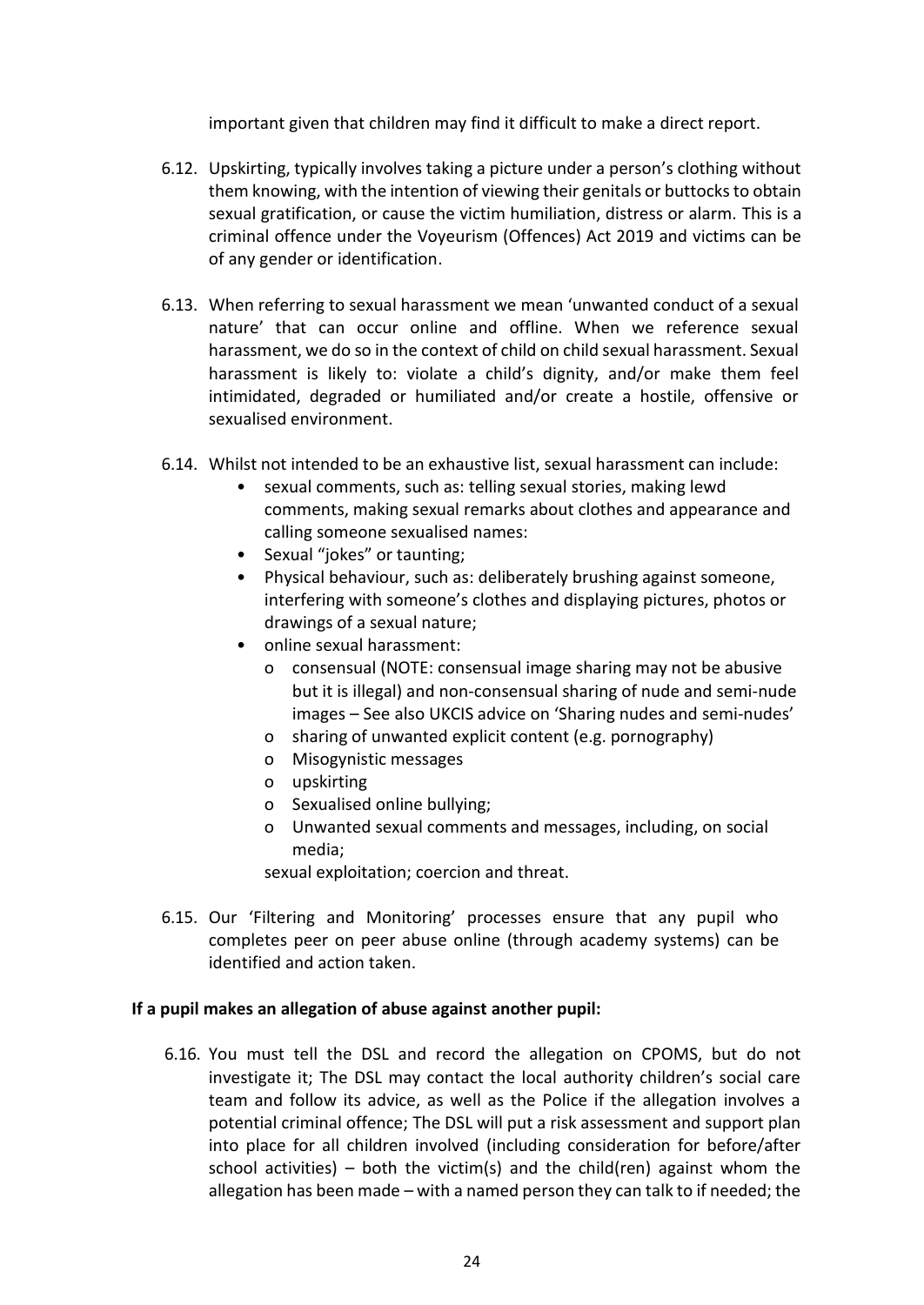wellbeing of all children involved is essential and the DSL will contact specialist mental health services, if appropriate. Parents/carers will be informed in a timely manner and wherever possible, children provided with an outcome for the allegation. The four likely scenarios for managing reports are: manage internally (i.e. through behaviour policy), Early Help referral, Social Care referral, reporting to the Police. Deliberately false/malicious allegations will be considered in line with the behaviour policy.

- 6.17. In relation to sexual violence and harassment: Ultimately, any decisions are for the school to make on a case-by-case basis, with the designated safeguarding lead (or a deputy) taking a leading role, using their professional judgement, and being supported by other agencies, such as children's social care and the police as required.
- 6.18. We will minimise the risk of peer-on-peer/child on child abuse by: challenging any form of derogatory or sexualised language or behaviour (as this can be an important intervention that helps prevent problematic, abusive and/or violent behaviour in the future); being vigilant to issues that particularly affect different genders – for example, sexualised or aggressive touching or grabbing towards female pupils, and initiation or hazing type violence with respect to boys; ensuring our curriculum helps to educate pupils about appropriate behaviour and consent; ensuring pupils know they can talk to staff confidentially; ensuring staff are trained to recognise the signs of peer on peer abuse and know how to report their concerns; ensuring staff understand that a pupil harming a peer could be a sign that the child is being abused themselves, and that this would fall under the scope of this policy.

#### **If you have concerns about a child (as opposed to a child being in immediate danger)**

- 6.19. **Figure 1** illustrates the procedure to follow if you have concerns about a child's welfare andthe child is not in immediate danger.
- 6.20. Where possible, speak to the DSL first to agree a course of action. Alternatively, make a referral to local authority children's social care directly (see 'Referral' below).
- 6.21. You can also contact the charity NSPCC on 0808 800 5000 if you need advice on the appropriate action.

#### **Early help**

- 6.22. If early help is appropriate, the DSL will support you in liaising with other agencies and setting up an inter-agency assessment as appropriate.
- 6.23. The DSL will keep the case under constant review and the school will consider a referral to local authority children's social care if the situation does not seem to be improving. Timelines of interventions will be monitored and reviewed.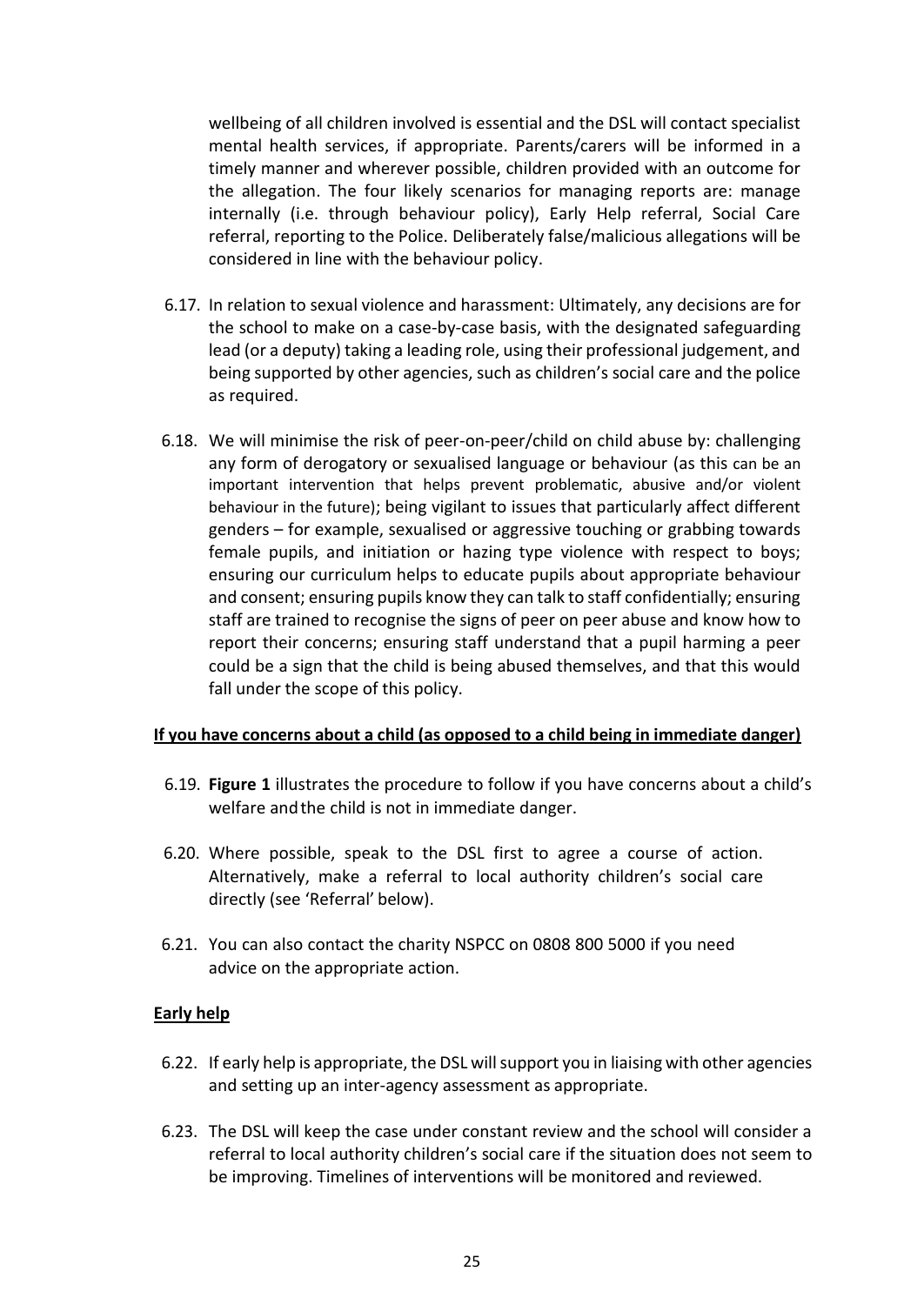#### **Referral**

- 6.24. If it is appropriate to refer the case to local authority children's social care or the Police, the DSL will make the referral or support you to do so.
- 6.25. If you make a referral directly, you must tell the DSL as soon as possible.
- 6.26. The local authority will make a decision within 1 working day of a referral about what course of action to take and will let the person who made the referral know the outcome. The DSL or person who made the referral must follow up with the local authority if this information is not made available and ensure outcomes are properly recorded.
- 6.27. If the child's situation does not seem to be improving after the referral, the DSL or person who made the referral must contact the local authority and make sure the case is reconsidered to ensure the concerns have been addressed and the child's situation improves.
- 6.28. If at any point the academy feels that the rationale/justification for the decisions made by social care do not ensure that the child is prevented from risk of harm then they will escalate their concerns in line with the social care escalation policy/procedure. This must be recorded on CPOMS.

#### **Allegations and/or low level concerns against staff**

6.29. Allegations and/or low level concerns against staff will be handled in accordance with our procedures for dealing with allegations of abuse made against staff (see Appendix 3). For use of reasonable force, please refer to section 16 of Behaviour and Anti-Bullying Policy.

#### **Other complaints**

- 6.30. If concerns are raised by parents/carers that relate to a possible safeguarding issue, the matter will be referred to the Designated Safeguarding Lead on the senior leadership team and will be handled in line with this Child Protection and Safeguarding Policy. If the concerns related to the premises, the Headteacher would work collaboratively with the operations team/Regional Operations Director to investigate the concerns further and take action if required.
- 6.31. In the EYFS, there is a written procedure for dealing with concerns and complaints from parents and/or carers, and will keep a written record of any complaints, and theiroutcome.
- 6.32. Primary schools will investigate written complaints relating to their fulfilment of the EYFS requirements and notify complainants of the outcome of the investigation within 28 days of having received the complaint.
- 6.33. Early years providers will make available to parents and/or carers details about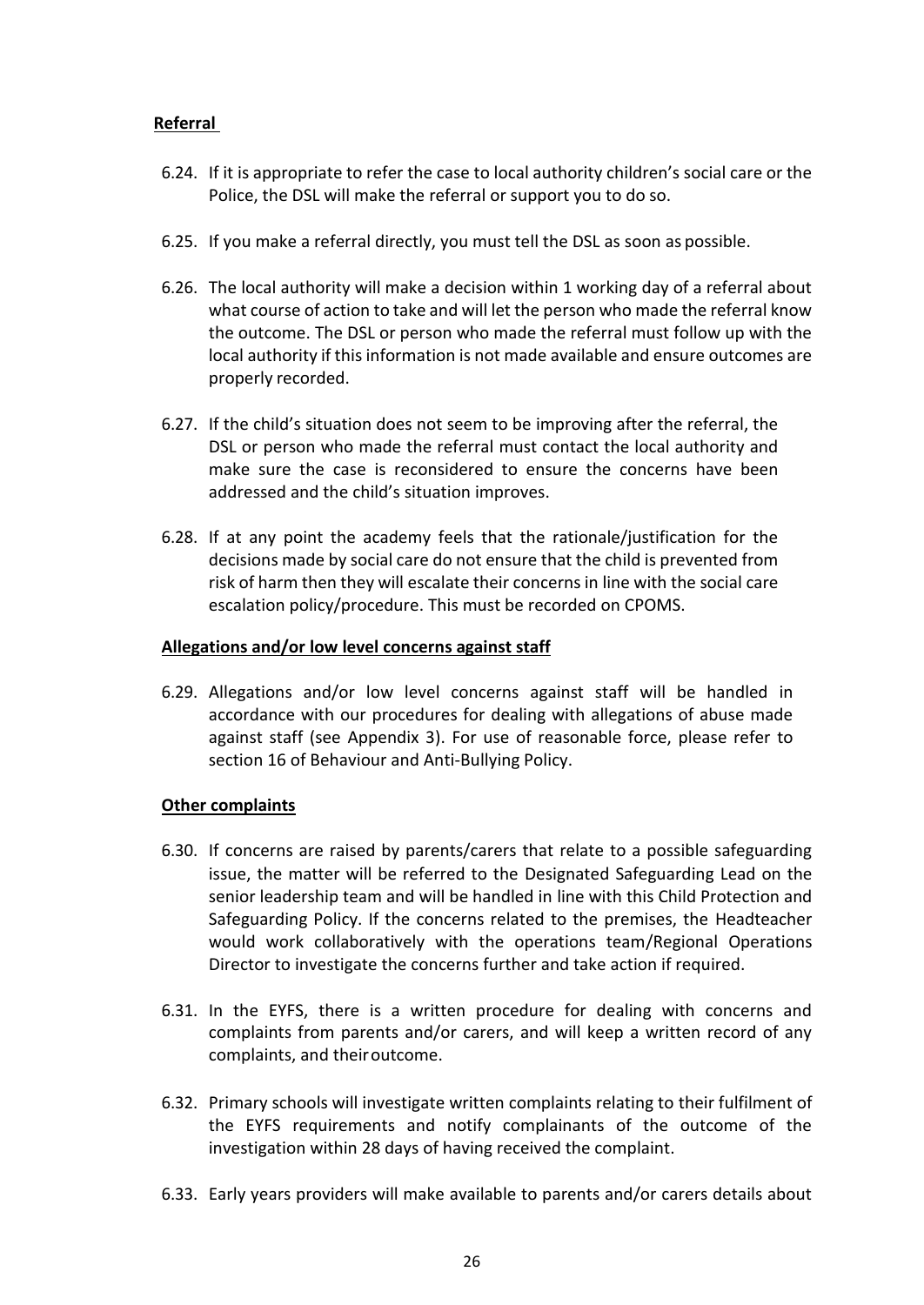how to contact Ofsted if they believe the provider is not meeting the EYFS requirements. Parents and /or carers will be made aware if they are to be inspected by Ofsted. A copy of the report will be issued to parents and/or carers of children attending on a regular basis.

#### **Whistle-blowing**

6.34. The academy has a separate whistle-blowing policy that covers concerns regarding the way the academy safeguards pupils – including poor or unsafe practice, or potential failures.

## **7. Training**

#### **All staff**

- 7.1. All staff members will undertake safeguarding and child protection training at induction, including the academy child protection and safeguarding policy, the academy behaviour policy, the staff code of conduct, CME, whistle-blowing procedures, and the role of the DSL, to ensure they understand the academy's safeguarding systems and their responsibilities, and can identify signs of possible abuse or neglect. This training will be annually updated and will be in line with advice from our Local Safeguarding Partners.
- 7.2. All staff are responsible for ensuring that their individual understanding of safeguarding is up to date at all times. Staff must be aware who they should approach with concerns or questions.
- 7.3. All staff will have training on the government's anti-radicalisation strategy, Prevent, to enable them to identify children at risk of being drawn into terrorism andto challenge extremist ideas.
- 7.4. Staff will also receive regular safeguarding and child protection updates (for example, through emails, e-bulletins and staff meetings) as required, but at least annually.
- 7.5. All staff training will follow the trust Staff Safeguarding CPD Plan as a minimum expectation. Additional bespoke training will be coordinated by an academy as required (i.e. in line with local circumstances).
- 7.6. Staff will be made aware of the specific needs of vulnerable children. Notably, social-worker children (SWC), those with SEND, those with relevant health conditions and young carers. This will include the additional safeguarding risks.

#### **The Designated Safeguarding Lead and Deputy/Deputies**

7.7. The DSL and Deputy/Deputies will undertake child protection and safeguarding training at least every two years.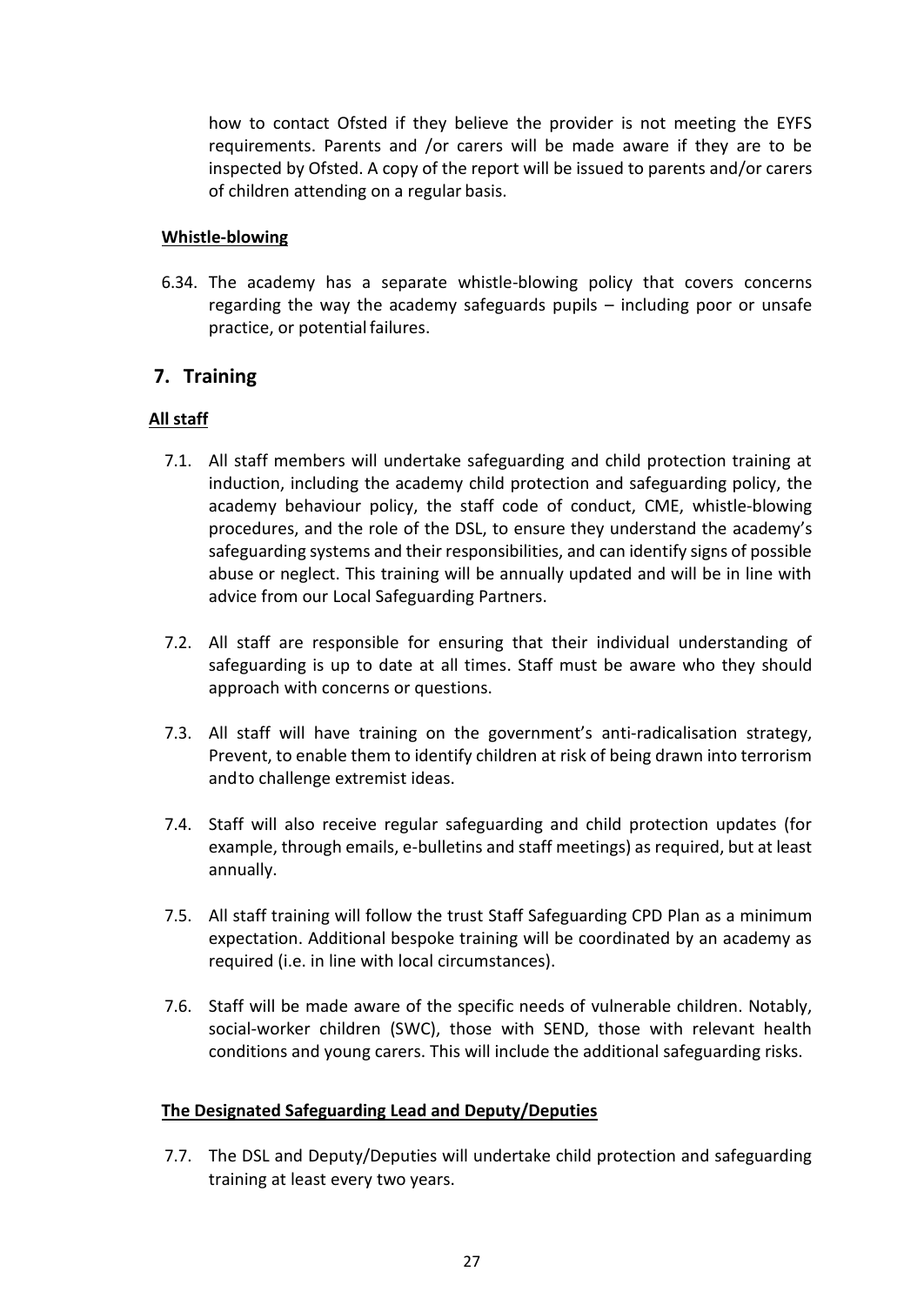- 7.8. In addition, they will update their knowledge and skills at regular intervals and at least annually (for example, through e-bulletins, meeting other DSLs, or taking time to read and digest safeguarding policy documents and national updates).
- 7.9. They will also undertake Prevent awareness training.

#### **All Pupils**

7.10. The academy will ensure all pupils develop their knowledge and understanding of all safeguarding areas in an age appropriate manner. This will be mapped out by the academy at the start of each academic year and may take the form of assemblies, PSHE sessions, off-curriculum days, notice boards, displays, posters or bespoke sessions from external providers. Where necessary, the academy will be responsive to local context and circumstances. Pupils will learn how to identify and manage risks as well as how mitigate against those risks and how to raise a concern at any time.

## **8. Children missing from education**

- 8.1. The numbers of CME will be reported on by the academy regularly and will be reviewed by the Regional Safeguarding Lead and Regional Education Directors. Any concerns will be immediately addressed (i.e. asking about the steps being taken to trace and track the movement of CME pupils and actions being taken to ensure their safety). An off-roll form **must** be completed by the academy and provided to the Regional Safeguarding Lead to identify the reasons why a child will be taken off the academy roll. The Regional Education Director must also review the form with the Regional Safeguarding Lead before a child is taken offroll. To support in ensuring all our pupils are safe, a weekly welfare check will be completed by the academy for any pupil who is absent for 5 consecutive days regardless of the reason for absence.
- 8.2. A child going missing from education is a potential indicator of abuse or neglect, and such children are at risk of being victims of harm, exploitation or radicalisation. There are many circumstances where a child may become missing from education, but some children are particularly at risk. These include children who:
	- Are at risk of harm or neglect;
	- Come from Gypsy, Roma, or Traveller families;
	- Come from the families of service personnel;
	- Go missing or run away from home or care;
	- Are supervised by the youth justice system; come from new migrant families.
- 8.3. We will follow our procedures for unauthorised absence and for dealing with children who go missing from education, particularly on repeat occasions, to help identify the risk of abuse and neglect, including sexual exploitation, and to help prevent the risks of going missing in future. This includes informing the local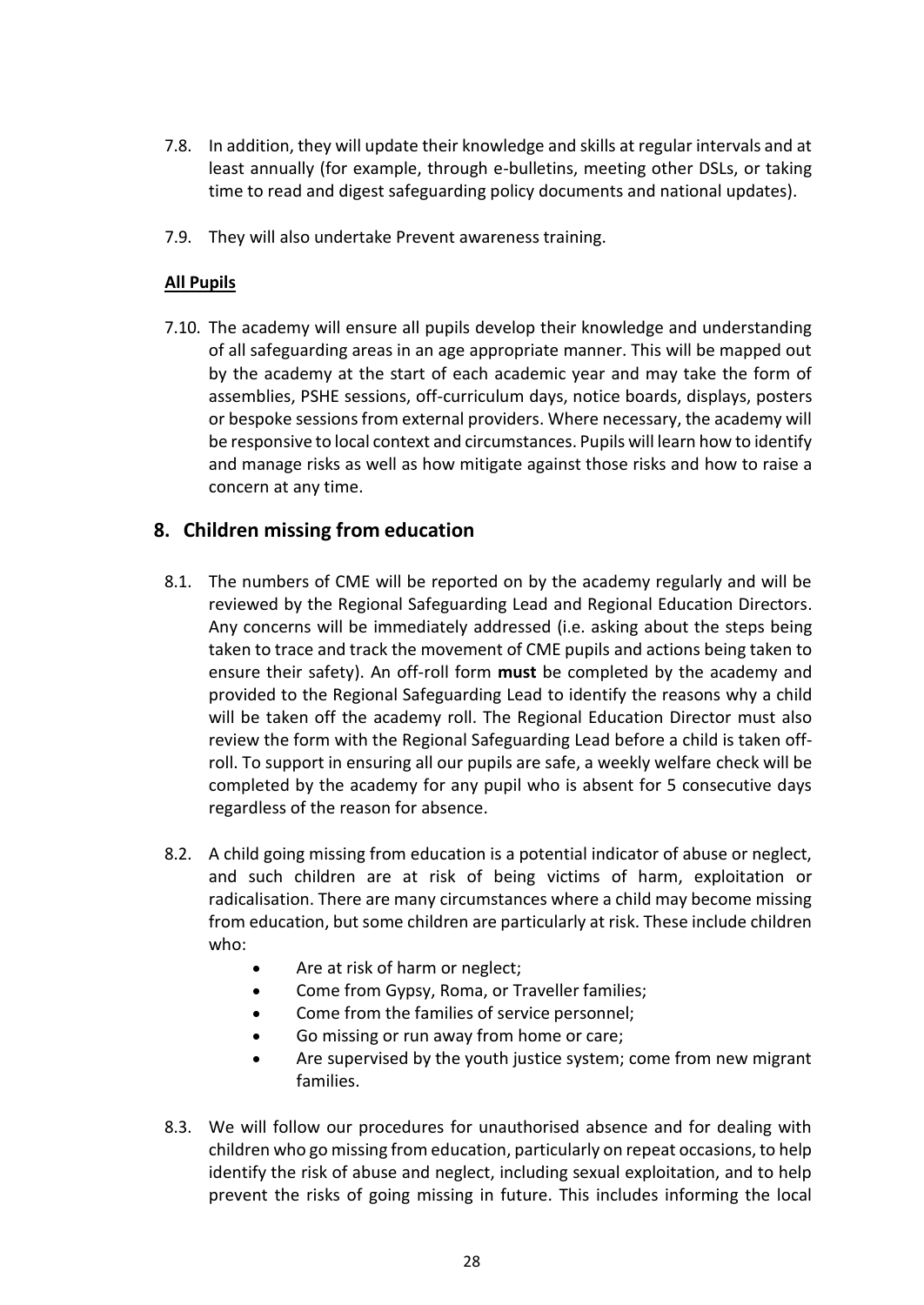authority if a child leaves the academy without a new school being named and adhering to requirements with respect to sharing information with the local authority, when applicable, when removing a child's name from the admission register at non-standard transition points.

- 8.4. Staff will be trained in signs to look out for and the individual triggers to be aware of when considering the risks of potential safeguarding concerns which may be related to being missing, such as travelling to conflict zones, FGM and forced marriage.
- 8.5. If a staff member suspects that a child is suffering from harm or neglect, we will follow local child protection procedures, including with respect to making reasonable enquiries. We will make an immediate referral to the local authority children's social care team, and the Police, if the child is in immediate danger or at risk of harm.
- 8.6. Parents/carers will be supported to ensure that they provide at least two emergency contacts for their child and that the academy is updated if these numbers change.

#### **9. Recruitment - interview/appointment panels**

9.1. At least one person on any interview/appointment panel for a post at the academy will have undertaken safer recruitment training. This will cover, as a minimum, the contents of the Department for Education's (DfE) statutory guidance, *Keeping Children Safe in Education* September 2021 and be in line with local safeguarding procedures.

## **10. Staff who have contact with pupils and families**

10.1. All staff who have contact with children and families will have supervisions which will provide them with support, coaching and training, promote the interests of children and allow for confidential discussions of sensitive issues. This may be through their line management structure with specific safeguarding supervision being available to DSLs via their Regional Safeguarding Lead.

#### **11.Responsibilities**

#### **All staff**

- 11.1. All staff will read and sign to confirm their understanding of Part 1 and Annex B of the Department for Education's (DfE 2021) statutory safeguarding guidance, [Keeping Children Safe in Education, a](https://www.gov.uk/government/publications/keeping-children-safe-in-education--2)nd **review this guidance at least annually.** Annex A now provides a condensed version of Part 1 and will be utilised for staff who do not work directly with children on a regular basis.
- 11.2. All staff will understand: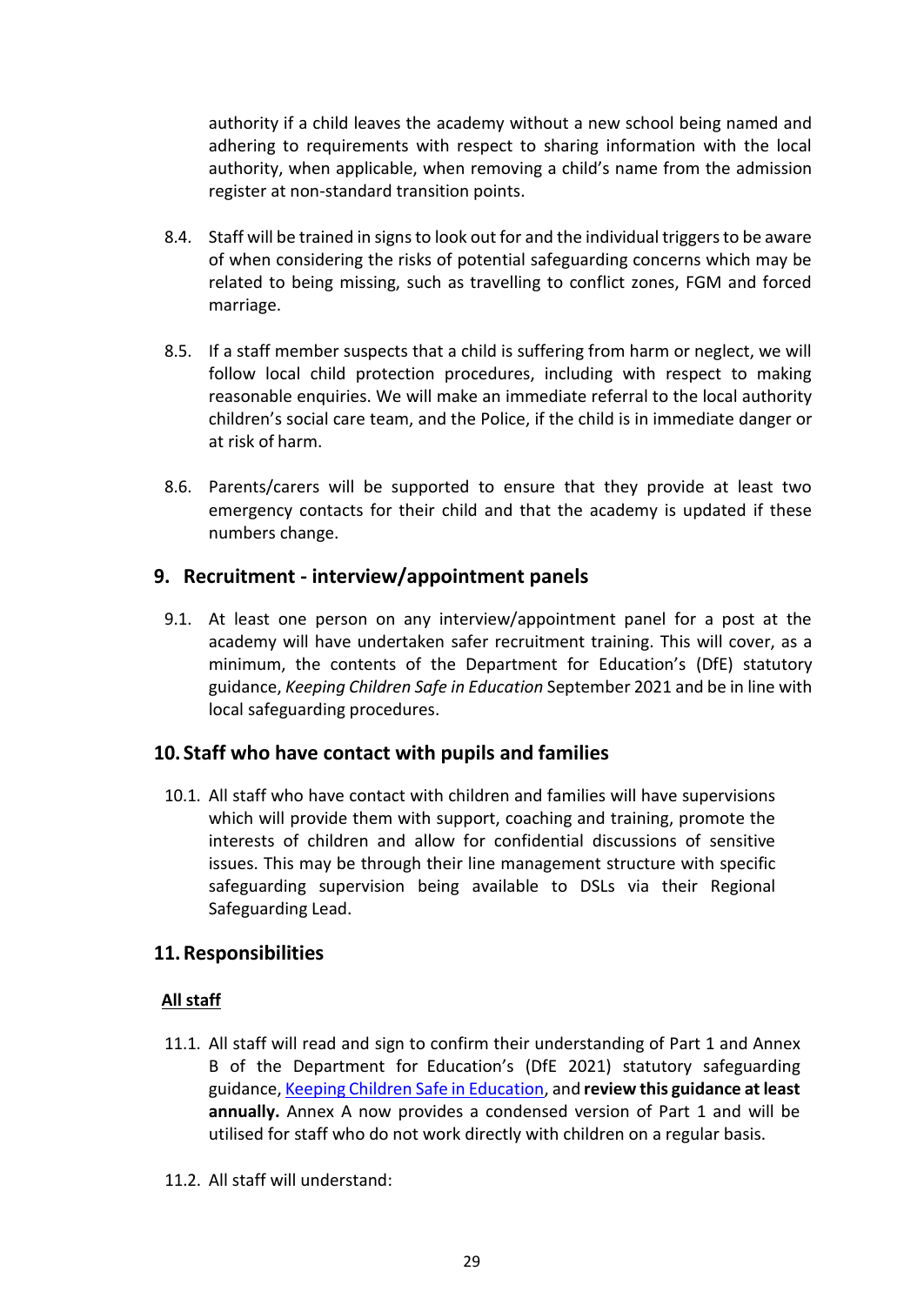- Our systems which support safeguarding, including the staff code of conduct policy, the role of the Designated Safeguarding Lead (DSL), the behaviour policy, and the safeguarding response to children who go missing from education;
- The early help process (sometimes known as the common assessment framework) and their role in it, including identifying emerging problems, liaising with the DSL, and sharing information with other professionals to support early identification and assessment; the process for making referrals to local authority children's social care and for statutory assessments that may follow a referral, including the role they might be expected to play;
- What to do if they identify a safeguarding issue or a child tells them they are being abused or neglected, including statutory duties such as reporting FGM, and how to maintain an appropriate level of confidentiality while liaising with relevant professionals;
- The signs of different types of abuse and neglect, as well as specific safeguarding issues, such as child sexual exploitation (CSE), FGM and radicalisation.
- How to raise a safeguarding concern or allegation in relation to a member of staff, volunteer or supply staff.

#### **The Designated Safeguarding Lead (DSL)**

- 11.3. The DSL takes lead responsibility for child protection and wider safeguarding.
- 11.4. During term time, the DSL will be available during school hours for staff to discuss any safeguarding concerns.
- 11.5. The contact details of the DSL and Deputy DSL and Regional Safeguarding Lead can be found at the front of this policy.
- 11.6. When the DSL is absent, the deputy/deputies will act as cover.
- 11.7. If the DSL and deputy/deputies are not available, the Headteacher must arrange for appropriate cover (for example, during out-of-hours/out-of-term activities). This may include the DSL or deputy/deputies being contactable by phone and the lead member of staff having access to this. Staff should speak to the lead member of staff and/or take advice from Social Care if unable to speak to the DSL/DDSL.
- 11.8. The DSL will be given the time, funding, training, resources and support to provide advice and support to other staff on child welfare and child protection matters:
	- Take part in strategy discussions and inter-agency meetings and/or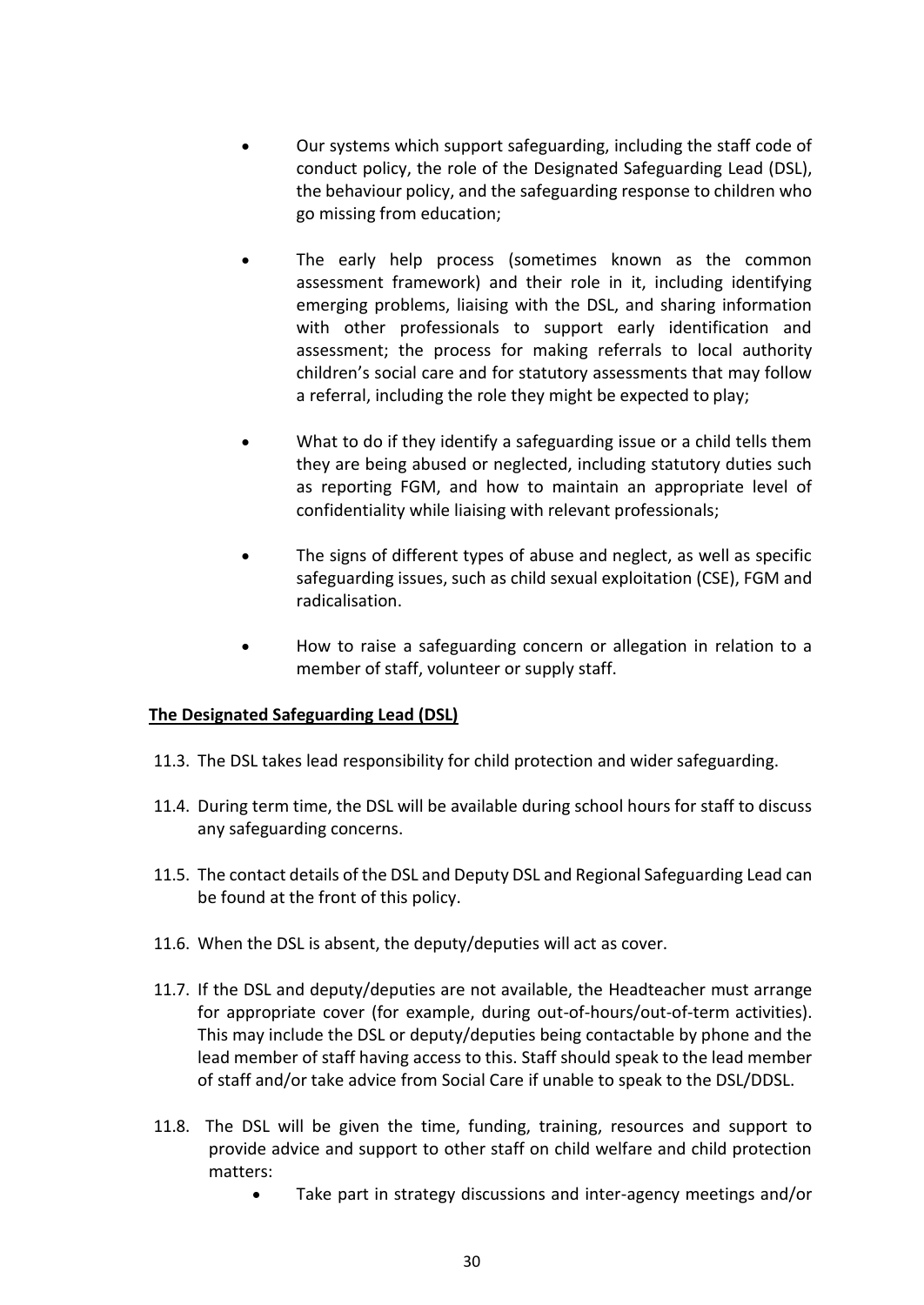support other staff to do so;

- Contribute to the assessment of children; refer suspected cases, as appropriate, to the relevant body (local authority children's social care, Channel programme, Disclosure and Barring Service, and/or Police), and support staff who make such referrals directly;
- Keep the Headteacher informed of any issues and liaise with local authority case managers and designated officers for child protection concerns as appropriate.
- Link with the three local safeguarding partners and other external agencies as required. In relation to the Police, this will include consideration for ['When to call](https://www.npcc.police.uk/documents/Children%20and%20Young%20people/When%20to%20call%20the%20police%20guidance%20for%20schools%20and%20colleges.pdf) the Police'.
- Take lead responsibility for promoting educational outcomes for social-worker children (SWC) by knowing their safeguarding concerns and the impact these might have on attendance, engagement and achievement.
- Understanding the views of children  $-$  Encourage a culture of listening/taking account their wishes and understanding the difficulties they may have in approaching staff about their issues
- Share a child's safeguarding information with the new provision within 5 days of them leaving and share in advance any additional information that is required to safeguard a child.
- 11.9. The role of DSL and Deputy DSL is explicit in the role holder's job description. The full description of their responsibilities is set out in Appendix 5.

#### **Governance**

- 11.10. The Board of Trustees and the Executive Leadership team (ELT) will approve this policy at each review. In upholding their governance function the Regional Education Director and Regional Safeguarding Lead will hold the Headteacher to account for its implementation.
- 11.11. The Regional Safeguarding Lead will ensure the academy contributes to multiagency working in line with the DfE statutory guidance *Working Together to Safeguard Children 2018.* The academy must understand their role in the new safeguarding partner arrangements in the local authority.
- 11.12. The Regional Safeguarding Lead will monitor the effectiveness of this policy. They are responsible for liaising with the Headteacher and Designated Safeguarding Lead over all matters regarding child protection issues.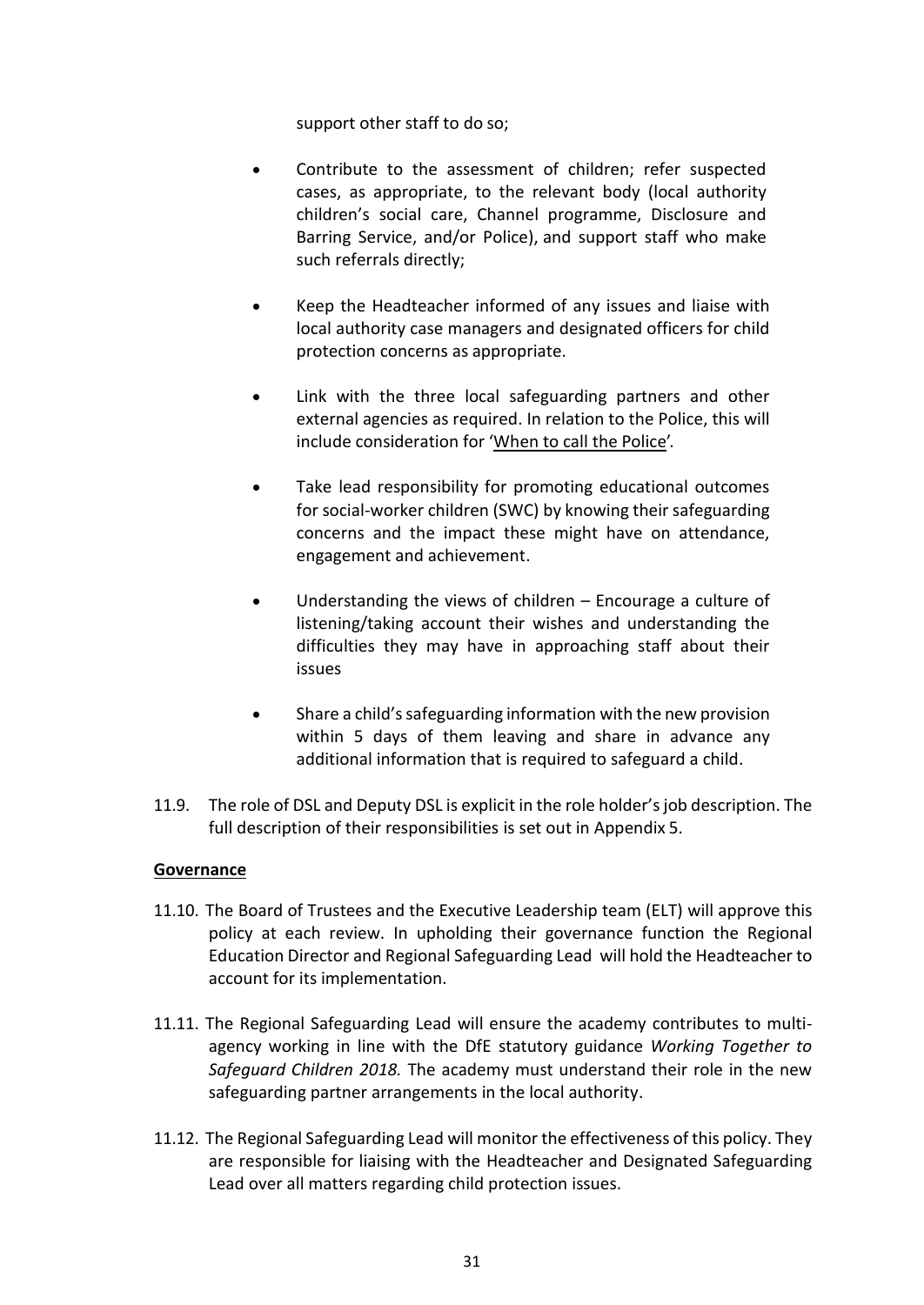- 11.13. The Regional Safeguarding Lead will liaise with the Headteacher and the Designated Safeguarding Lead to produce an annual report for the local authority (s175/s157).
- 11.14. The Regional Education Director or the National Safeguarding Director will act as the 'case manager' in the event that an allegation of abuse is made against the Headteacher, where appropriate (see Appendix 3).
- 11.15. All staff are trained in the procedures to follow if they have a safeguarding concern/allegation in relation to a regional/national member of staff (in line with the Trust's Whistleblowing Policy).

#### **The Headteacher**

- 11.16. The Headteacher, or where appropriate her/his deputy, is responsible for the implementation of this policy, including:
	- Ensuring that staff (including temporary/supply staff) and volunteers are informed of this policy as part of their induction; communicating this policy to parents when their child joins the academy and via the academy website;
	- Ensuring that the DSL has appropriate time, funding, training and resources, and that there is always adequate cover if the DSL is absent;
	- Ensuring that all staff undertake appropriate safeguarding and child protection training and update this regularly;
	- Acting as the 'case manager' in the event of an allegation of abuse made against another member of staff, volunteer or supply staff, where appropriate (see Appendix 3);
	- Ensuring the relevant staffing ratios are met, where applicable;
	- Ensuring that each child in the Early Years Foundation Stage is assigned a key person.

#### **Confidentiality**

- 11.17. The academy has a separate policy with respect to confidentiality and data protection. This includes a list of guidelines for staff to follow to avoid breaching confidentiality. All staff must be aware that:
	- Timely information sharing is essential to effective safeguarding (including withholding personal information for the purposes of keeping a child safe); Whether problems are first emerging or a child is already known to Social Care.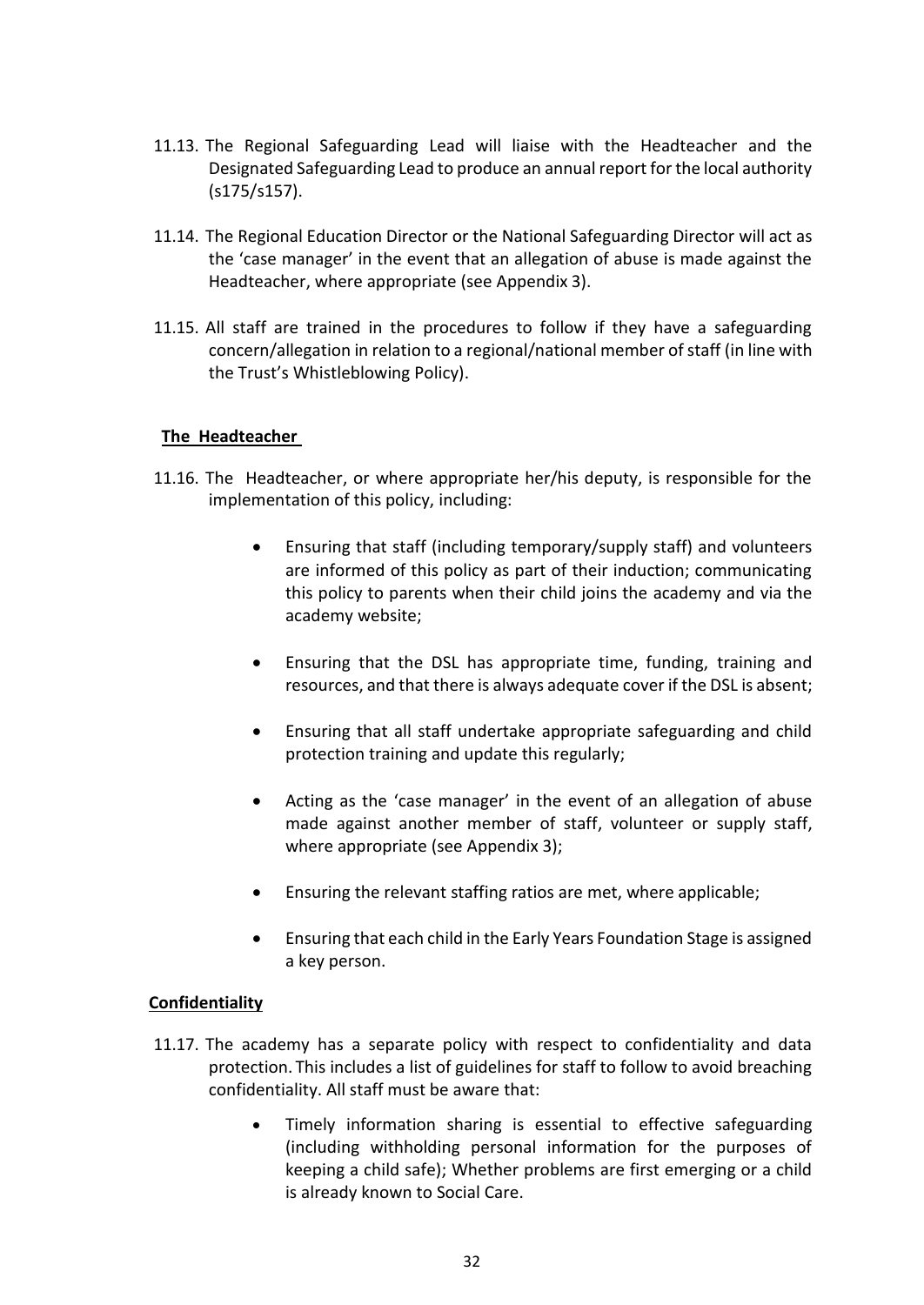- Information must only be shared on a 'need-to-know' basis, but you do not need consent to share information if a child is suffering, or at risk of, serious harm;
- Staff should never promise a child that they will not tell anyone about an allegation, as this may not be in the child's best interests;
- Confidentiality is also addressed in this policy with respect to allegations of abuse against staff in Appendix 3.
- 11.18. We will hold records in line with our E-ACT Information and Records Retention Policy and data protection legislation.
- 11.19. All safeguarding concerns, discussions, decisions made and the reasons for those decisions, must be recorded on CPOMs. Staff can choose to upload a handwritten record on CPOMs if required. If you are in any doubt about whether to record something, discuss it with the DSL. Non-confidential records will be easily accessible and available. Confidential information and records will be held securely and only available to those who have a right or professional need to see them. Any safeguarding logs including child protection are recorded securely on CPOMS and will include:
	- A clear and comprehensive summary of the concern
	- Details of how the concern was followed up and resolved
	- Notes of any action taken and decisions reached (including a rationale/justification for these decisions as appropriate).
- 11.20. In the circumstance that CPOMS is not working effectively, the back-up process will be initiated:
	- Inform CPOMS (CPOMS: 08453451155 or [helpdesk@cpoms.co.uk\)/](mailto:helpdesk@cpoms.co.uk)/) IT/Regional Safeguarding Lead so that they can address the issue
	- Regional Safeguarding Lead to inform National Safeguarding Director/DCEO/National IT Security Manager
	- Inform safeguarding team and academy staff that back-up system is initiated
	- Implement either (a) paper concern template (b) secure OneDrive template
	- NOTE: Urgent concerns must be reported to the safeguarding team in person
	- The safeguarding team will increase ad hoc meetings to discuss new concerns in the context of historical information given that CPOMS will not be a source for this
	- When CPOMS is fixed all information for the following categories must be transferred (either scanned or inputted as a new incident and back-dated) as a priority (1 week) with all other categories transferred within 1 half-term:
		- o All 'Red' categories
		- o Safeguarding
		- o POP/COC
		- o Positive Handling
- 11.21. Safeguarding records relating to individual children will be retained for a reasonable period of time after they have left the academy. The safeguarding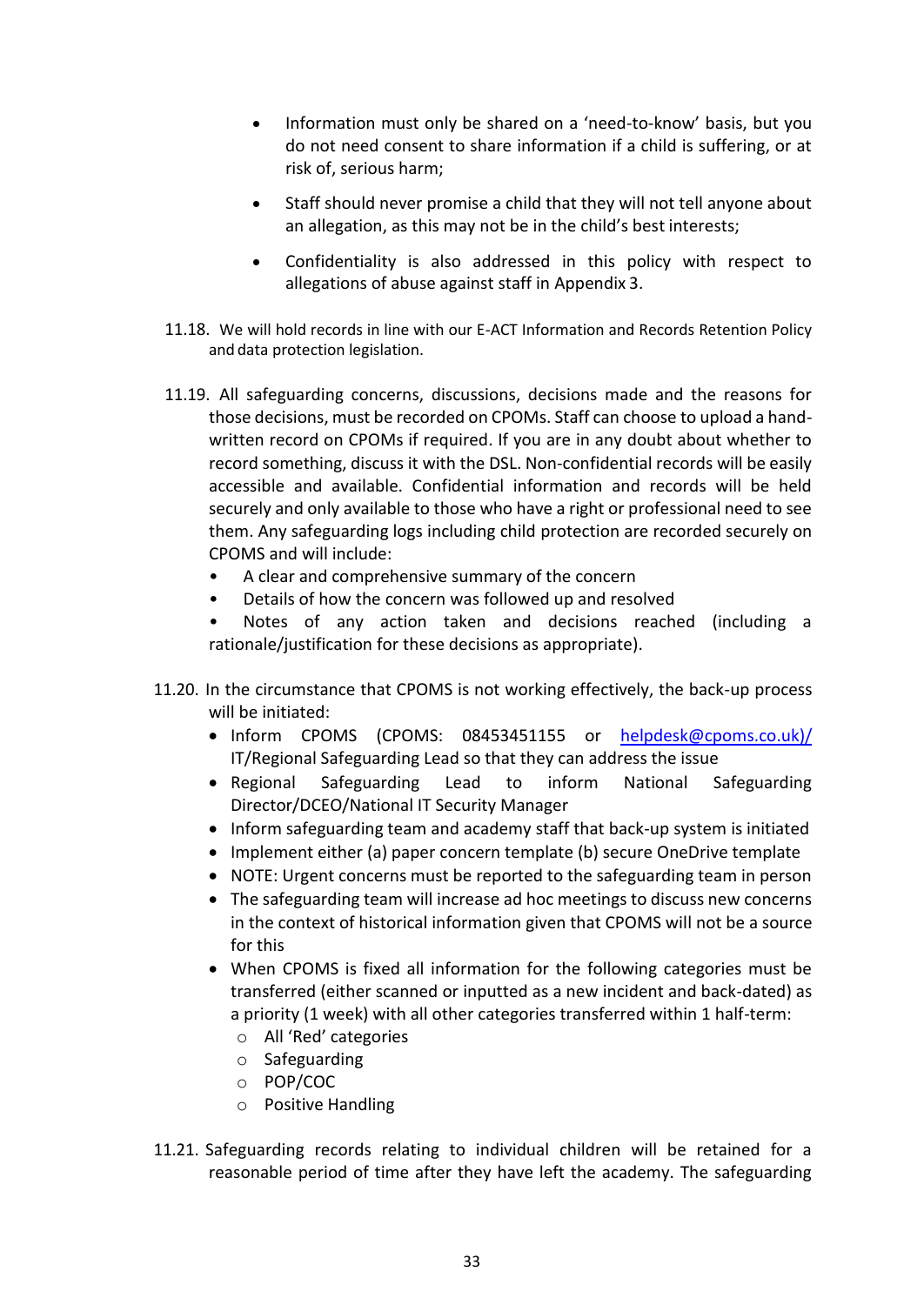records are all stored on CPOMS. There are historic paper records still held within the academy that are used when required. The Trust has a separate policy that provides additional information for how long the records are held. This is in our E-ACT Information and Records Retention Policy.

11.22. The academy will share information with other agencies and when this is appropriate, in line with your local safeguarding procedures.

## **12.Notifying parents/carers**

- 12.1. Where appropriate, we will discuss any concerns about a child with the child's parents/carers. The DSL will normally do this in the event of a concern or disclosure.
- 12.2. Other staff will only talk to parents/carers about any such concerns following consultation with theDSL.
- 12.3. If we believe that notifying the parents/carers would increase the risk to the child, we will discuss this with the local authority children's social care team before doing so.
- 12.4. In the case of allegations of abuse made against other children, we will normally notify the parents of all the children involved unless this would impact upon any potential investigation or place any children at risk of harm.

## **13.Mobile phones and cameras**

- 13.1. In the EYFS and in primary academies, no member of staff may use their own tablet, phone or other device to take photographs whilst children are present. Academy tablets, phones, devices may only be used in the main classroom area (not toilets or changing rooms or where children are changing their clothes) during work time when they may want a record of a child's learning for assessment purposes.
- 13.2. Staff are allowed to bring their personal phones to the academy for their own use but will limit such use to non-contact time when pupils are not present. Staff members' personal phones will remain in their bags or cupboards during contact time with pupils.
- 13.3. Staff will not take pictures or recordings of pupils on their personal phones or cameras. This includes at performance events. Headteachers and other key roles will be provided with an E-ACT mobile device.
- 13.4. We will follow the General Data Protection Regulation<sup>5</sup> which formed the Data Protection Act 2018 when taking and storing photos and recordings for use in the

 $\overline{a}$ 

<sup>5</sup> <http://www.legislation.gov.uk/ukpga/2018/12/contents/enacted>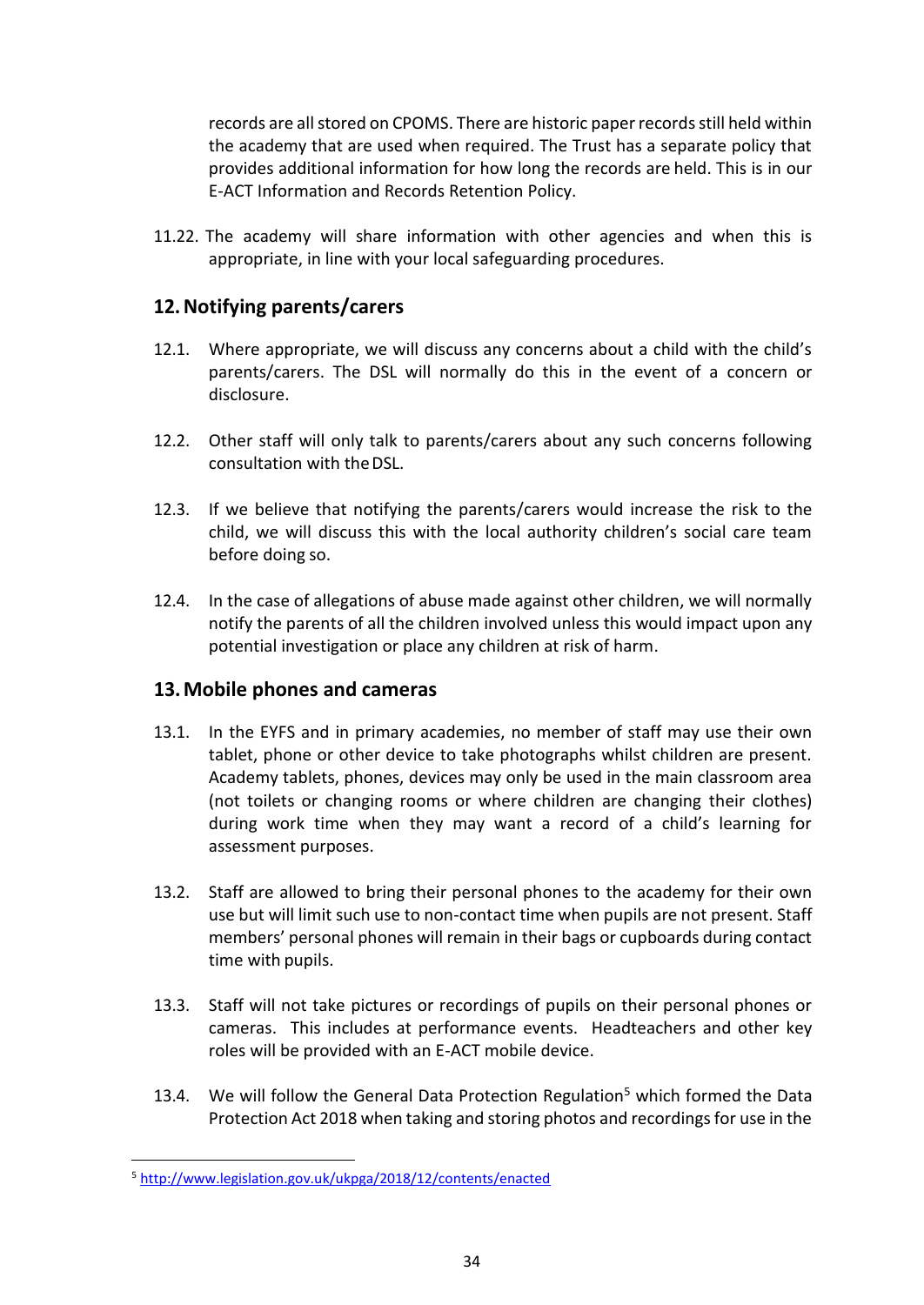academy.

### **14.Monitoring and Compliance**

14.1. This policy will be monitored by the National Safeguarding Director and Regional Safeguarding Leads and through regular meetings with the CEO. Compliance will be assured through the abovementioned staff. Full access is in place for each Academy CPOMS and Academy Safeguarding SharePoint. Together with this, the E-ACT monthly data and E-ACT Power BI Assembly Pro provides timely data to further assess compliance. This will supplement on-site and remote visits including through GRDs and WADs.

## **15.Policy Review**

This policy will be reviewed annually. At every review, it will be approved by the Executive Leadership Team (ELT) and the full governing board of the Trust, the Board of Trustees.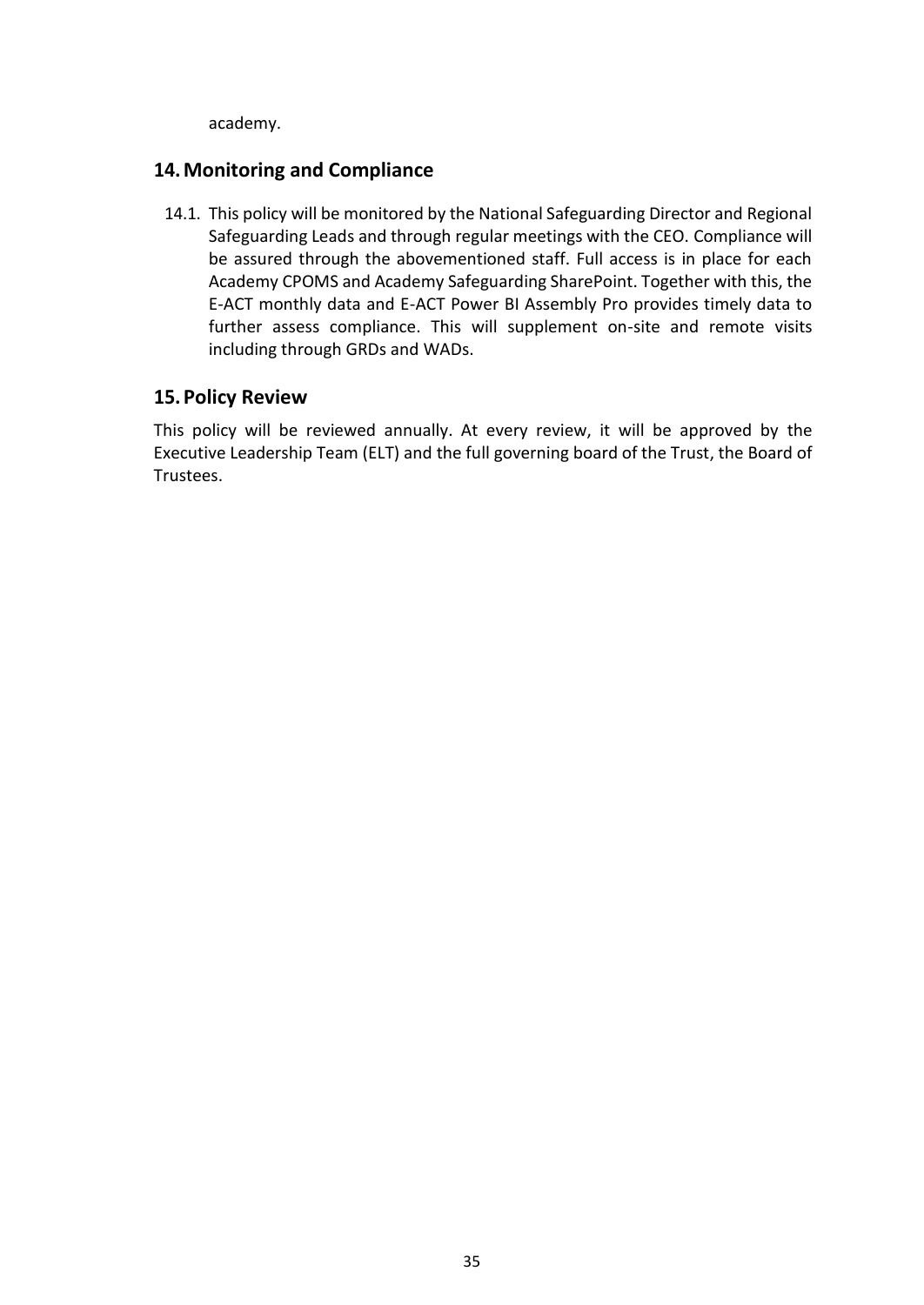**Figure 1: Procedure if you have concerns about a child's welfare (no immediate danger)**



Staff keep the child's circumstances under review, and re-refer if appropriate, to ensure the circumstances improve. The child's best interest must always come first at all stages.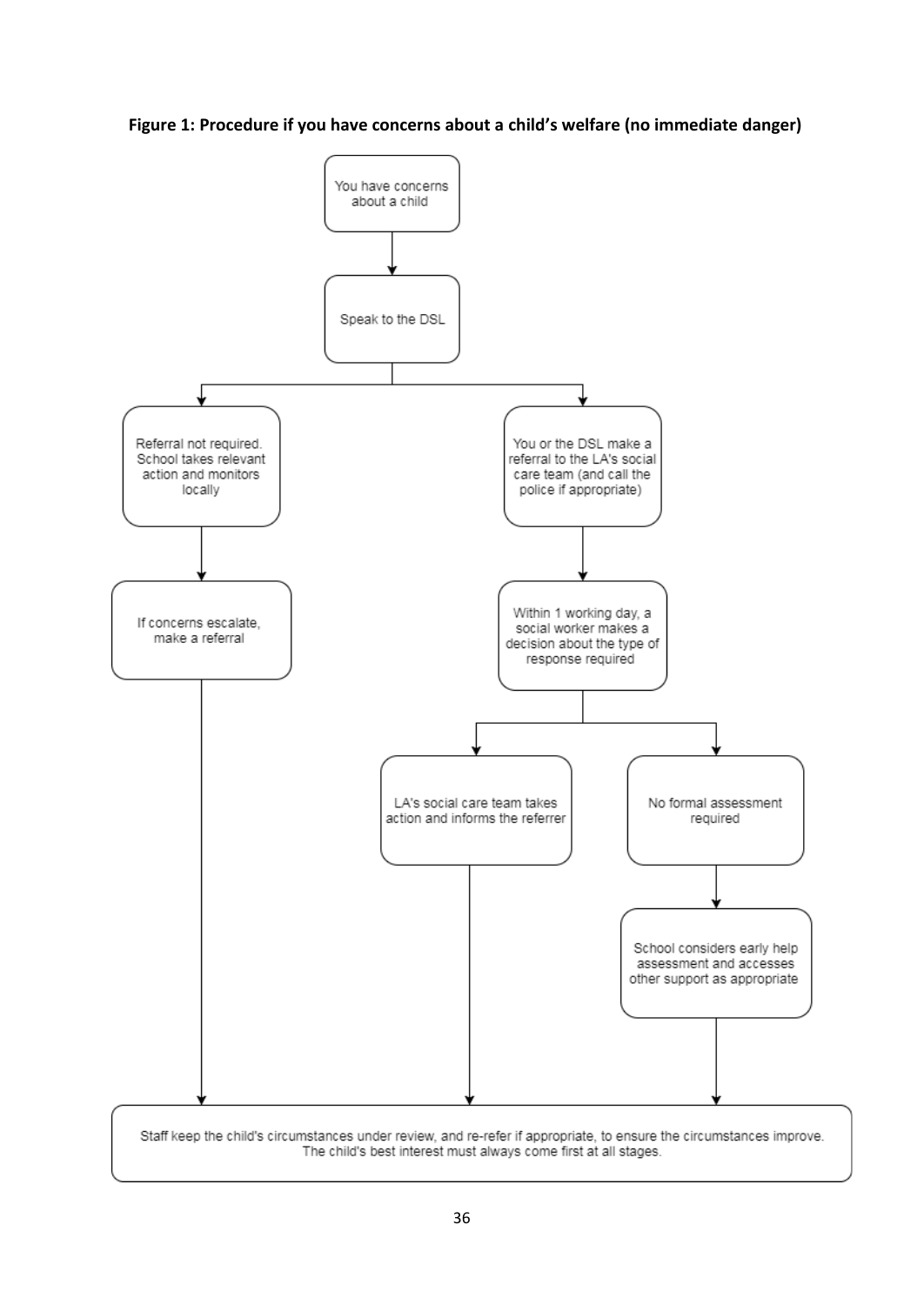## **Appendix 1: Types of abuse**

Abuse, including neglect, and safeguarding issues are rarely standalone events that can be covered by one definition or label. In most cases, multiple issues will overlap.

**Abuse**: a form of maltreatment of a child. Somebody may abuse or neglect a child by inflicting harm, or by failing to act to prevent harm. They may be abused by an adult or adults or another child or children.

**Physical abuse**: a form of abuse which may involve hitting, shaking, throwing, poisoning, burning or scalding, drowning, suffocating or otherwise causing physical harm to a child. Physical harm may also be caused when a parent or carer fabricates the symptoms of, or deliberately induces, illness in a child.

**Emotional abuse**: the persistent emotional maltreatment of a child such as to cause severe and adverse effects on the child's emotional development. It may involve conveying to a child that they are worthless or unloved, inadequate, or valued only insofar as they meet the needs of another person. It may include not giving the child opportunities to express their views, deliberately silencing them or 'making fun' of what they say or how they communicate. It may feature age or developmentally inappropriate expectations being imposed on children. These may include interactions that are beyond a child's developmental capability as well as overprotection and limitation of exploration and learning, or preventing the child participating in normal social interaction. It may involve seeing or hearing the ill-treatment of another. It may involve serious bullying (including cyberbullying), causing children frequently to feel frightened or in danger, or the exploitation or corruption of children. Some level of emotional abuse is involved in all types of maltreatment of a child, although it may occur alone.

**Sexual abuse**: involves forcing or enticing a child or young person to take part in sexual activities, not necessarily involving a high level of violence, whether or not the child is aware of what is happening. The activities may involve physical contact, including assault by penetration (for example rape or oral sex) or non-penetrative acts such as masturbation, kissing, rubbing and touching outside of clothing. They may also include non-contact activities, such as involving children in looking at, or in the production of, sexual images, watching sexual activities, encouraging children to behave in sexually inappropriate ways, or grooming a child in preparation for abuse (including via the internet). Sexual abuse is not solely perpetrated by adult males. Women can also commit acts of sexual abuse, as can other children.

**Neglect**: the persistent failure to meet a child's basic physical and/or psychological needs, likely to result in the serious impairment of the child's health or development. Neglect may occur during pregnancy as a result of maternal substance abuse.

Once a child is born, neglect may involve a parent or carer failing to: provide adequate food, clothing and shelter (including exclusion from home or abandonment); protect a child from physical and emotional harm or danger; ensure adequate supervision (including the use of inadequate care-givers); or ensure access to appropriate medical care or treatment. It may also include neglect of, or unresponsiveness to, a child's basic emotional needs.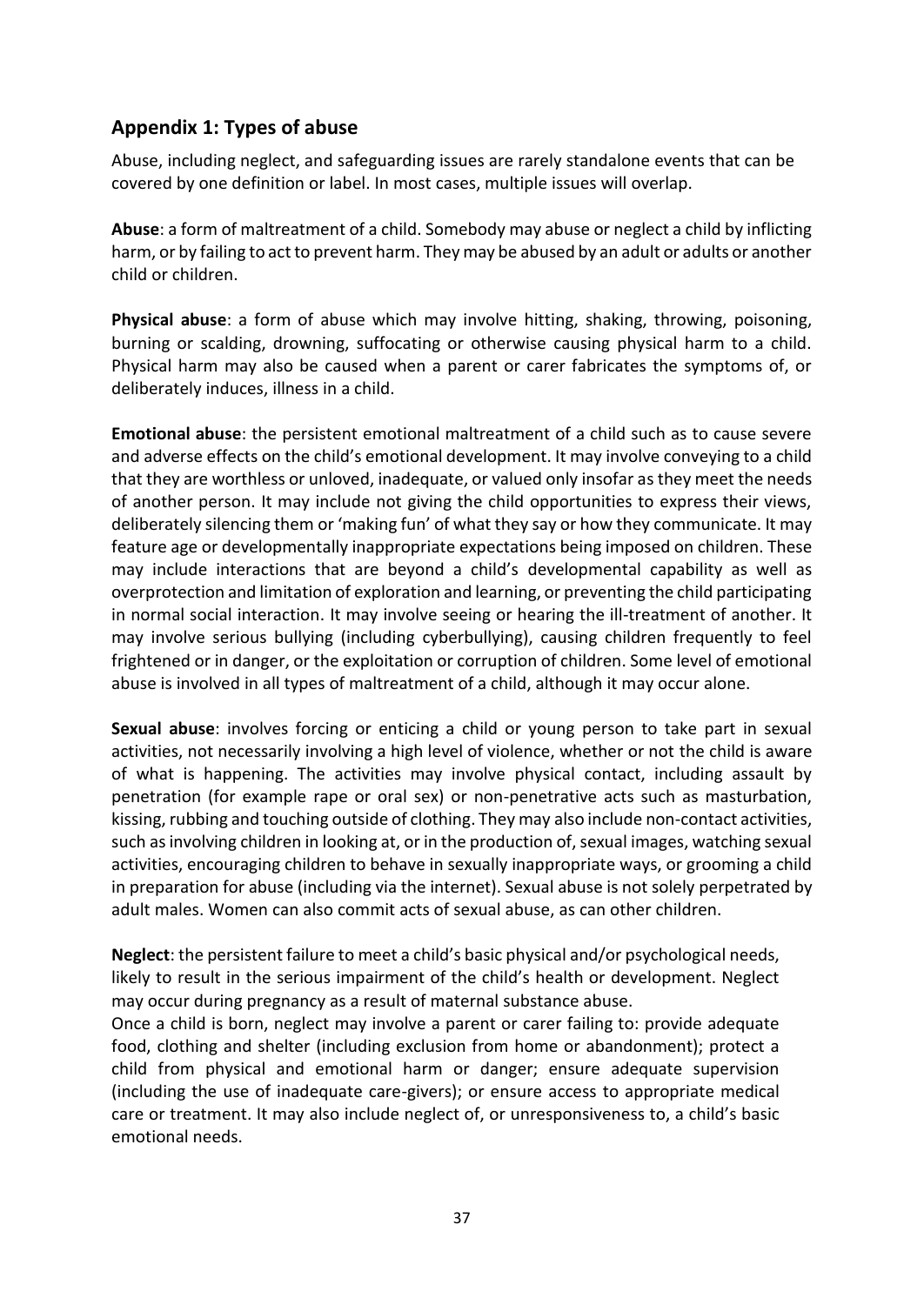## **Appendix 2: Safer Recruitment and DBS checks**

We will record all information on the checks carried out in the academy's single central record (SCR). Copies of these checks, where appropriate, will be held in individuals' personnel files. We follow requirements and best practice in retaining copies of these checks, as set out below.

#### **Appointing new staff**

When appointing new staff, we will:

- Verify their identity (best practice is checking their birth certificate)
- Obtain (via the applicant) an enhanced Disclosure and Barring Service (DBS) certificate, including barred list information for those who will be engaging in regulated activity (see definition below). We will not keep a copy of this for longer than 6months
- Obtain a separate barred list check if they will start work in regulated activity before the DBS certificate is available (alongside a risk assessment and only under exceptional circumstances following authorisation) or where previous role was in regulated activity and was less than three months before appointment
- Verify their mental and physical fitness to carry out their work responsibilities
- Verify their right to work in the UK. We will keep a copy of this verification for the duration of the member of staff's employment and for 2 years afterwards
- Verify their professional qualifications, as appropriate
- Ensure they are not subject to a prohibition order if they are employed to be a teacher
- Carry out further additional checks, as appropriate, on candidates who have lived or worked outside of the UK so that any relevant events that occurred outside the UK can be considered. This could include criminal records checks for overseas applicants and a letter from the relevant professional regulating authority (seen as the certificate of professional competence)  $-$  A risk assessment will be implemented if these checks are not obtainable to demonstrate alternative methods sought and other relevant evidence.
- Check that candidates taking up a management position are not subject to a prohibition from management (section 128) direction made by the Secretary of State – NOTE: Job title is not the determining factor for a 'management' position
- Ask for written information about previous employment history and check that information is not contradictory or incomplete.

We will seek references on all short-listed candidates, including internal candidates, before interview. We will scrutinise these and resolve any concerns before confirming appointments.

**Regulated activity** means a person who will be:

• Responsible, on a regular basis in a school or college, for teaching, training,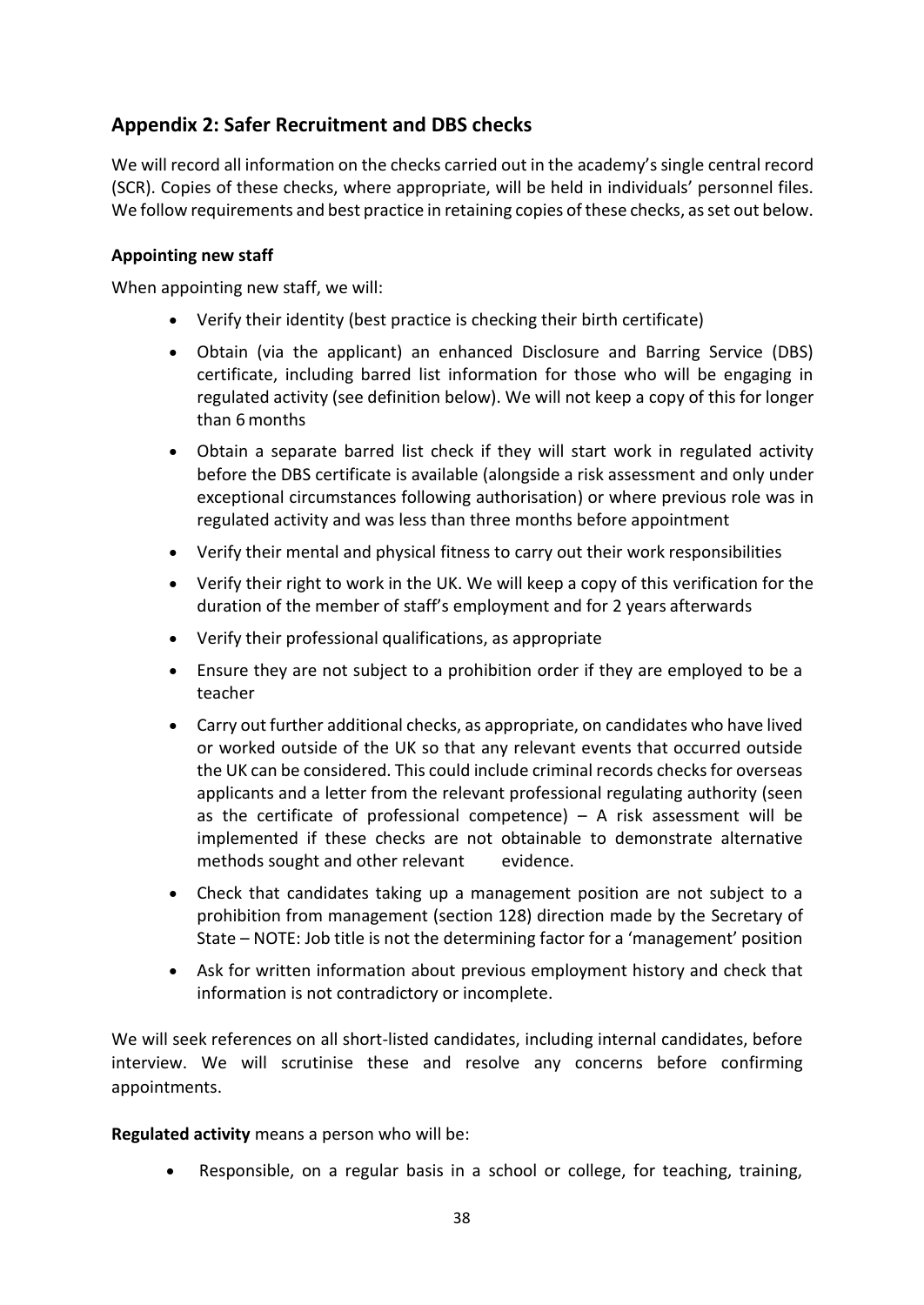instructing, caring for or supervising children

- Carrying out paid, or unsupervised unpaid, work regularly in a school or college where that work provides an opportunity for contact with children
- Engaging in intimate or personal care or overnight activity, even if this happens only once and regardless of whether they are supervised or not.

#### **Existing staff**

If we have concerns about an existing member of staff's suitability to work with children, we will carry out all the relevant checks as if the individual was a new member of staff. We will also do this if an individual moves from a post that is not regulated activity to one that is.

We will refer to the DBS anyone who has harmed, or poses a risk of harm, to a child or vulnerable adult:

- Where the 'harm test' is satisfied in respect of the individual (i.e. that no action or inaction occurred but the present risk that it could was significant)
- Where the individual has received a caution or conviction for a relevant offence
- If there is reason to believe that the individual has committed a listed relevant offence, under the [Safeguarding Vulnerable Groups Act 2006 \(Prescribed Criteria](http://www.legislation.gov.uk/uksi/2009/37/contents/made)  [and Miscellaneous](http://www.legislation.gov.uk/uksi/2009/37/contents/made) [Provisions\) Regulations](http://www.legislation.gov.uk/uksi/2009/37/contents/made) 2009
- If the individual has been removed from working in regulated activity (paid or unpaid) or would have been removed if they had not left

DBS checks will be undertaken every three years.

#### **Agency and third-party staff**

We will obtain written notification from any agency or third-party organisation that it has carried out the necessary safer recruitment checks that we would otherwise perform (letter of reassurance and DBS confirmation). We will also check that the person presenting themselves for work is the same person on whom the checks have been made.

#### **Contractors**

We will ensure that any contractor, or any employee of the contractor, who is to work at the school has had the appropriate level of DBS check. This will be:

- An enhanced DBS check with barred list information for contractors engaging in regulated activity;
- An enhanced DBS check, not including barred list information, for all other contractors who are not in regulated activity but whose work provides them with an opportunity for regular contact with children.

We will obtain the DBS check for self-employed contractors.

We will not keep copies of such checks for longer than 6 months.

Contractors who have not had any checks will not be allowed to work unsupervised or engage in regulated activity under any circumstances.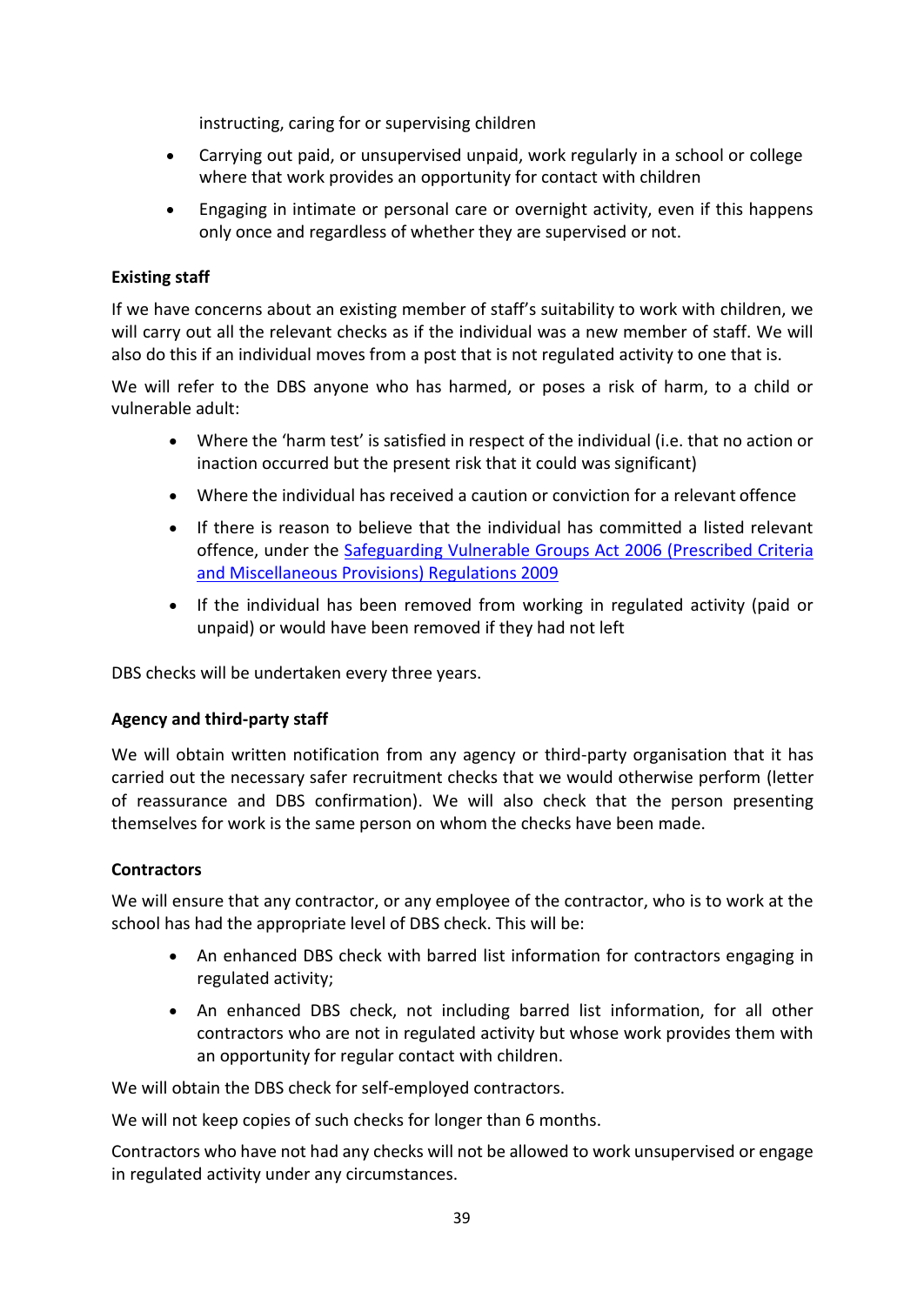We will check the identity of all contractors and their staff on arrival at the academy.

This section applies to our use of alternative provision (AP).

#### **Trainee/student teachers**

Where applicants for initial teacher training are salaried by us, we will ensure that all necessary checks are carried out, as detailed in appointing new staff.

Where trainee teachers are fee-funded, we will obtain written confirmation from the training provider that necessary checks have been carried out and that the trainee has been judged by the provider to be suitable to work with children.

#### **Volunteers**

We will:

- Never leave an unchecked volunteer unsupervised or allow them to work in regulated activity
- Obtain an enhanced DBS check with barred list information for all volunteers who are new to working in regulated activity
- Obtain an enhanced DBS check without barred list information for all volunteers who are not in regulated activity, but who have an opportunity to come into contact with children on a regular basis, for example, supervised volunteers
- Carry out a risk assessment when deciding whether to seek an enhanced DBS check for any volunteers not engaging in regulated activity.

| Role            | <b>DBS</b> | <b>Barred List</b> | <b>S128</b> |
|-----------------|------------|--------------------|-------------|
| Trustee         | Enhanced   | No                 | Yes         |
| <b>ELT</b>      | Enhanced   | Yes                | Yes         |
| National        | Enhanced   | Yes                | Yes         |
| Regional        | Enhanced   | Yes                | Yes         |
| Ambassador      | Enhanced   | Yes*               | No          |
| (Amber lanyard) |            |                    |             |

#### **Governance**

\*Opt out available but would result in full supervision (red lanyard)

- All persons within our Trust governance structure will have the above checks completed prior to commencement of their role. Some checks are determined by whether their role includes working in regulated activity with children at an academy.
- All other checks in line with the Trust SCR and Safer Recruitment Policy also apply. The Chair of the Board of Trustees will have their DBS countersigned by the Secretary of State.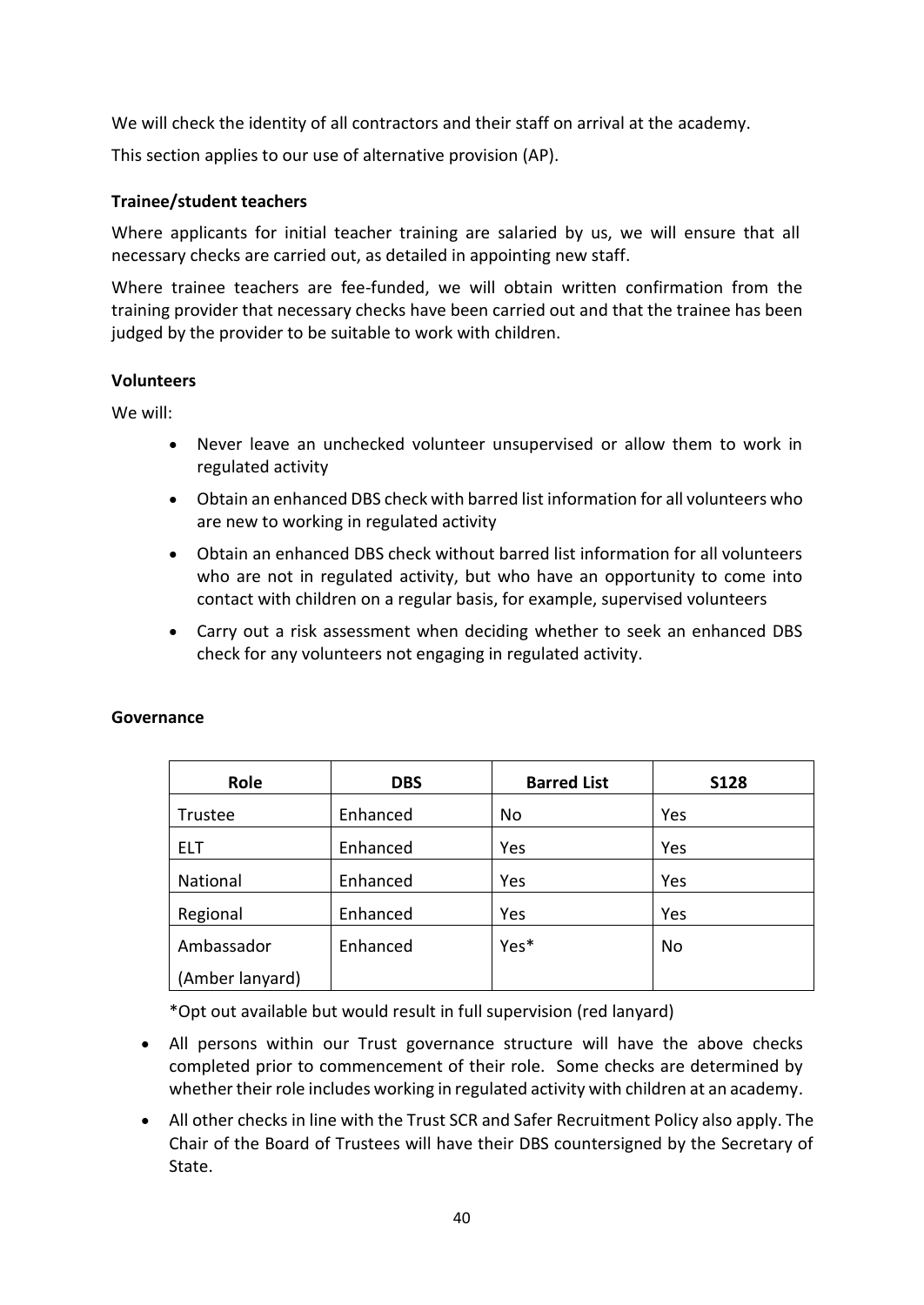#### **Adults who supervise pupils on work experience**

When organising work experience, we will ensure that policies and procedures are in place to protect children from harm.

We will also consider whether it is necessary for barred list checks to be carried out on the individuals who supervise a pupil (under 16) on work experience. This will depend on the specific circumstances of the work experience, including the nature of the supervision, the frequency of the activity being supervised, and whether the work is regulated activity. It will also depend on whether the individual(s) are supervised themselves and providing support frequently (more than 30 days in 30 or overnight). The decision and any risk assessment required will be recorded on CPOMS.

If a pupil (over 16) is on work experience that gives the opportunity for contact with children then consideration should be given on whether an enhanced DBS check is required for the pupil themselves.

#### **Pupils staying with host families**

Where the academy makes arrangements for pupils to be provided with care and accommodation by a host family to which they are not related (for example, during a foreign exchange visit), we will request enhanced DBS checks with barred list information on those individuals.

Where the academy is organising such hosting arrangements overseas and host families cannot be checked in the same way, we will work with our partner schools abroad to ensure that similar assurances are undertaken prior to the visit.

This will be supported by any relevant intelligence/information to assess the suitability. The decision and any risk assessment required will be recorded on CPOMS.

#### **Checking the identity and suitability of visitors**

**All visitors** will be required to verify their identity to the satisfaction of staff at reception.

If the visitor is unknown to the setting, we will check their credentials and reason for visiting before allowing them to enter the setting. Visitors should be ready to produce identification.

Visitors are expected to sign in and wear a visitor's badge. The academy will issue a red lanyard to the visitor if the academy has not completed all the relevant checks**. If a visitor is wearing a red lanyard they cannot be left unsupervised in the academy at any point.**

Visitors in a professional capacity will have identity checked and we will obtain assurance that an appropriate DBS check is in place alongside a letter of reassurance.

All visitors to our setting, including external organisations, will be accompanied by a member of staff in regulated activity at all times. We will carefully consider the suitability of input from external organisations including an assessment of the educational value, age appropriateness and relevant checks.

We will not invite into the academy any individual/organisation who is known to disseminate extremist views and we will carry out appropriate checks to ensure that any individual/organisation using academy facilities is not seeking to disseminate extremist views or radicalise pupils, parents or staff.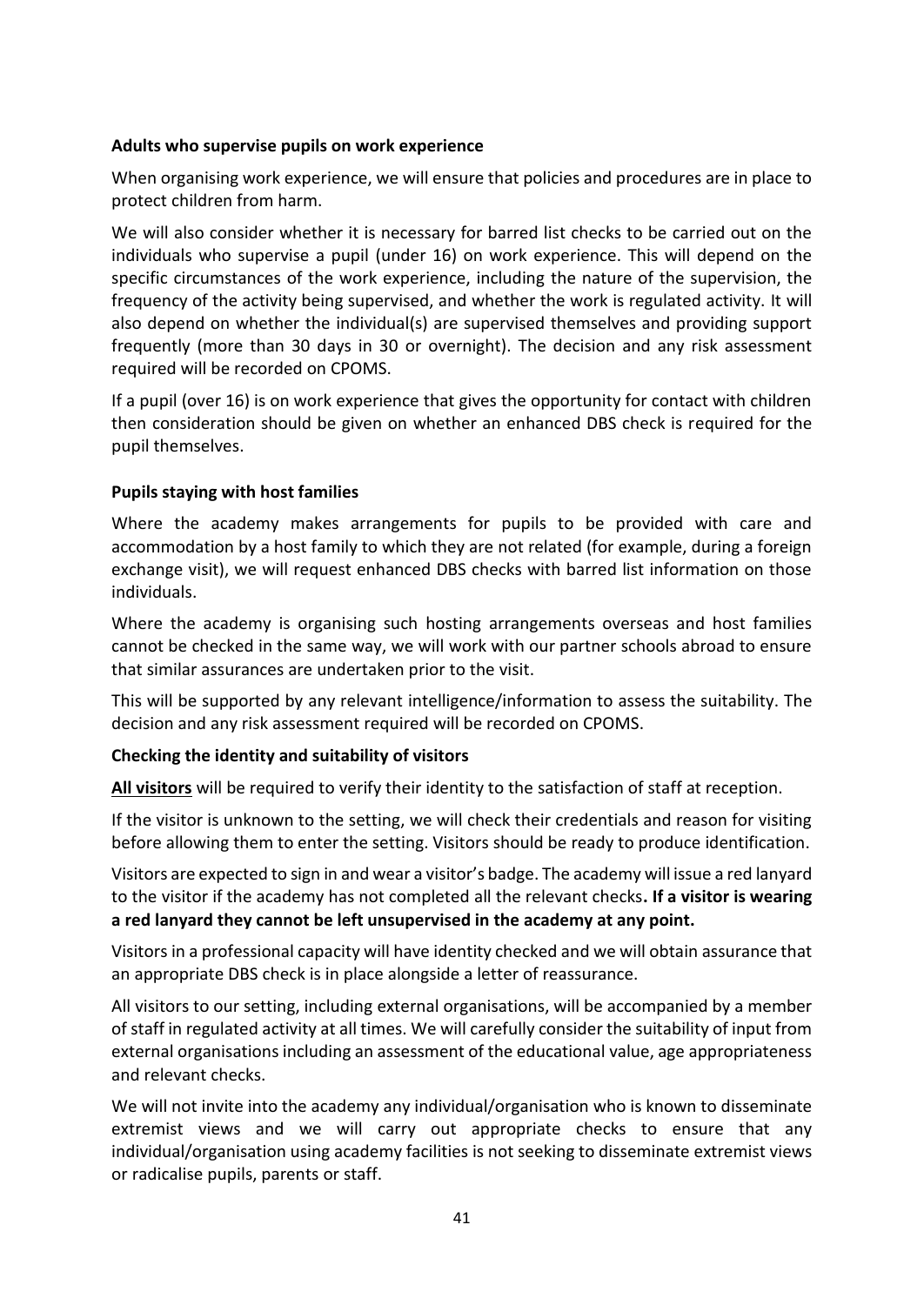## **Appendix 3: Allegations/Low level concerns against staff**

#### **1: Allegations that may meet the harms threshold (Allegations)**

This section of the policy applies to all cases in which it is alleged that a current member of staff, volunteer (including ambassadors) or supply staff has:

- Behaved in a way that has harmed a child, or may have harmed a child, or
- Possibly committed a criminal offence against or related to a child, or
- Behaved towards a child or children in a way that indicates he or she would pose a risk of harm to children.
- Behaved or may have behaved in a way that indicates they may not be suitable to work with children

The final bullet point refers to 'transferable risk' from a MOS who is involved in an incident outside of school that does not involve children i.e. a MOS who is involved in perpetrating domestic abuse at home and it is determined that a child could trigger the same reaction and would thus be put at risk.

It applies regardless of whether the alleged abuse took place in the school. Allegations against a teacher who is no longer teaching and historical allegations of abuse will be referred to the Police/LADO and the academy will support any investigations in full.

We will deal with any allegation of abuse against a member of staff, volunteer or supply staff very quickly, in a fair and consistent way that provides effective child protection while also supporting the individual who is the subject of the allegation. In the event that this applies to supply staff then regular communication will take place between the academy and supply agency/LADO until the conclusion of the allegation.

Our procedures for dealing with allegations will be applied with common sense and fair judgement.

#### **Suspension**

Suspension will not be the default position and will only be considered in cases where there is reason to suspect that a child or other children is/are at risk of harm, or the case is so serious that it might be grounds for dismissal. In such cases, we will only suspend an individual if we have considered all other options available and there is no reasonable alternative.

Based on an assessment of risk, we will consider alternatives such as:

- Redeployment within the school so that the individual does not have direct contact with the child or children concerned
- Providing an assistant to be present when the individual has contact with children
- Redeploying the individual to alternative work in the school so that they do not have unsupervised access to children
- Moving the child or children to classes where they will not come into contact with the individual, making it clear that this is not a punishment and parents have been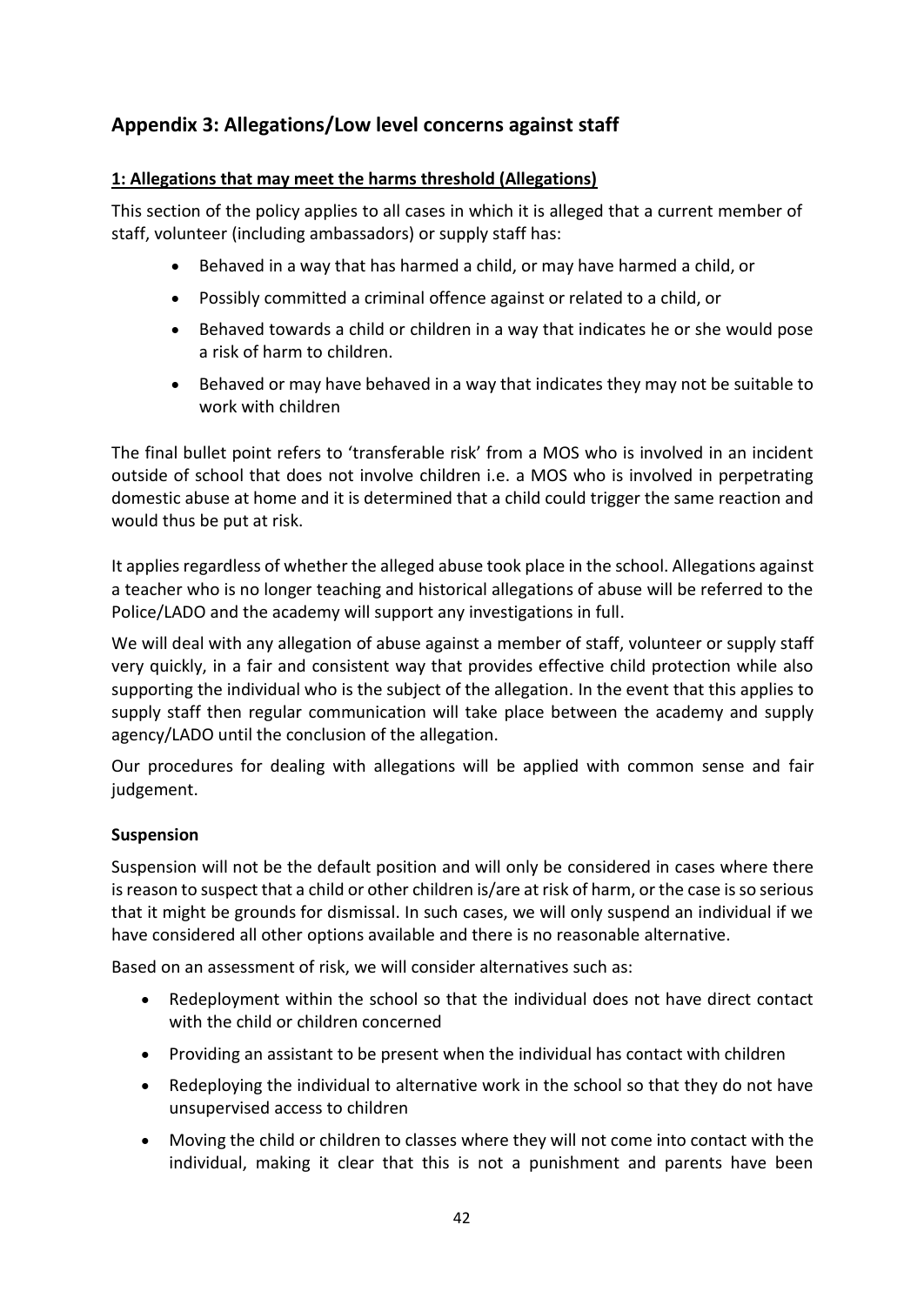consulted

• Temporarily redeploying the individual to another role in a different location, for example to an alternative school or other work for the trust.

#### **Definitions for outcomes of allegation investigations**

- **Substantiated:** there is sufficient evidence to prove the allegation
- **Malicious:** there is sufficient evidence to disprove the allegation and there has been a deliberate act to deceive
- **False:** there is sufficient evidence to disprove the allegation
- **Unsubstantiated:** there is insufficient evidence to either prove or disprove the allegation (this does not imply guilt or innocence)
- **Unfounded:** to reflect cases where there is no evidence or proper basis which supports the allegation being made.

#### **Procedure for dealing with allegations**

In the event of an allegation that meets the criteria above, the Headteacher (or the Regional Education Director/National Safeguarding Director) where the Headteacher is the subject of the allegation) – the 'case manager' – will take the following steps:

- Immediately ensure any children and staff involved in the allegation are safe
- Immediately discuss the allegation with the designated officer at the local authority. This is to consider the nature, content and context of the allegation and agree a course of action, including whether further enquiries are necessary to enable a decision on how to proceed, and whether it is necessary to involve the Police and/or children's social care services. (The case manager may, on occasion, consider it necessary to involve the Police *before* consulting the designated officer – for example, if the accused individual is deemed to be an immediate risk to children or there is evidence of a possible criminal offence. In such cases, the case manager will notify the designated officer as soon as practicably possible after contacting the Police)
- Inform the accused individual of the concerns or allegations and likely course of action as soon as possible after speaking to the designated officer (and the Police or children's social care services, where necessary). Where the Police and/or children's social care services are involved, the case manager will only share such information with the individual as has been agreed with those agencies
- Where appropriate (in the circumstances described above), carefully consider whether suspension of the individual from contact with children at the academy is justified or whether alternative arrangements such as those outlined above can be put in place. Advice will be sought from the designated officer, Police and/or children's social care services, as appropriate.
- **If immediate suspension is considered necessary**, agree and record the rationale for this with the designated officer. The record will include information about the alternatives to suspension that have been considered, and why they were rejected. Written confirmation of the suspension will be provided to the individual facing the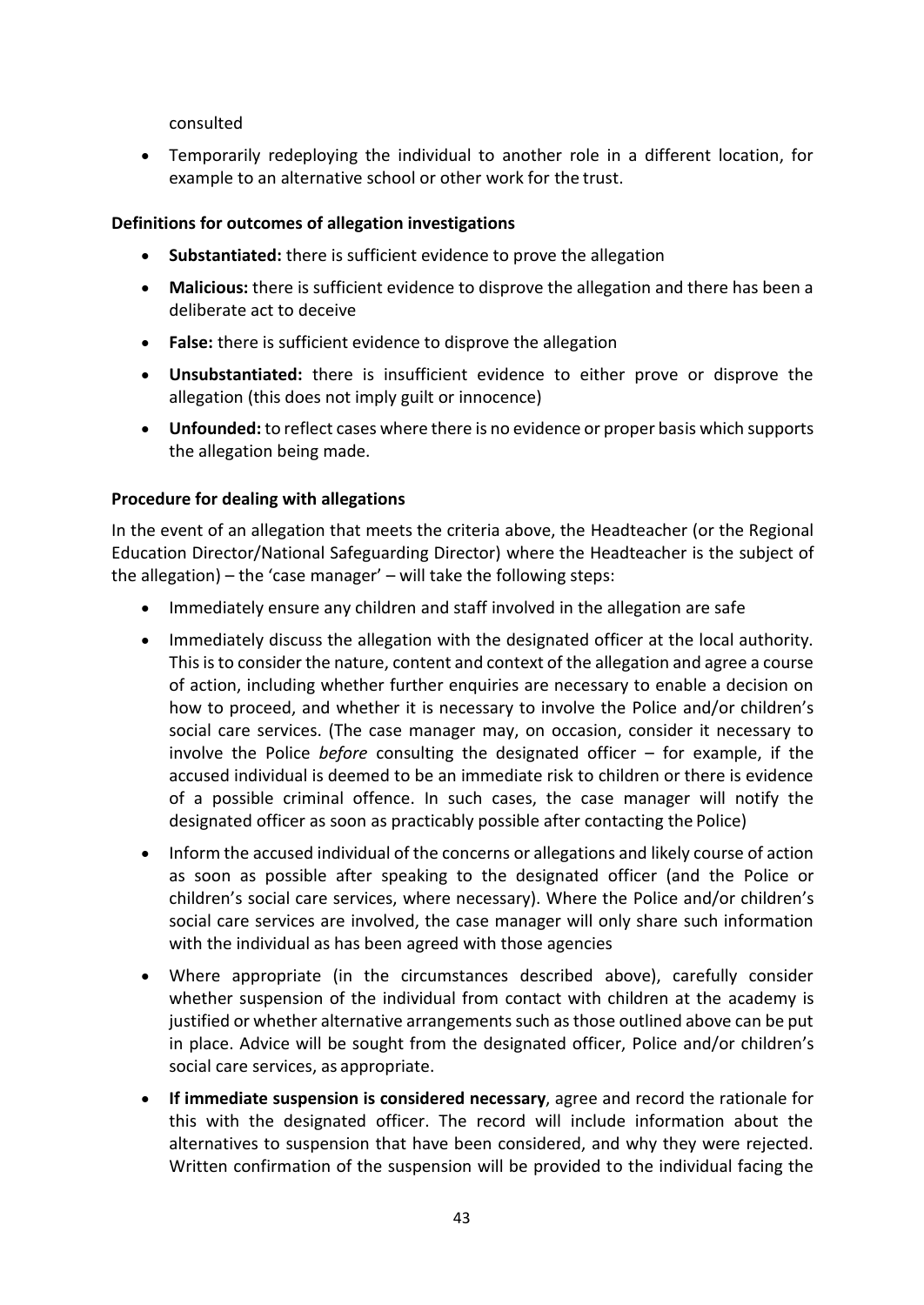allegation or concern within 1 working day, and the individual will be given a named contact at the academy and their contact details.

- **If it is decided that no further action is to be taken** in regard to the subject of the allegation or concern, record this decision and the justification for it and agree with the designated officer what information should be put in writing to the individual and by whom, as well as what action should follow both in respect of the individual and those who made the initial allegation. This may sometimes result in further action being taken if there are concerns regarding the conduct of the member of staff.
- **If it is decided that further action is needed**, take steps as agreed with the designated officer to initiate the appropriate action in the academy and/or liaise with the Police and/or children's social care services as appropriate.
- Provide effective support for the individual facing the allegation or concern, including appointing a named representative to keep them informed of the progress of the case and consider what other support is appropriate. The trust provides external and confidential support for all employees 'Employer Assistance Programme'. The contact number is 0800 0305182.
- Inform the parents or carers of the child/children involved about the allegation as soon as possible if they do not already know (following agreement with children's social care services and/or the Police, if applicable). The case manager will also inform the parents or carers of the requirement to maintain confidentiality about any allegations made against teachers (where this applies) while investigations are ongoing. Any parent or carer who wishes to have the confidentiality restrictions removed in respect of a teacher will be advised to seek legaladvice.
- Keep the parents or carers of the child/children involved informed of the progress of the case and the outcome, where there is not a criminal prosecution, including the outcome of any disciplinary process (in confidence).
- Make a referral to the DBS where it is thought that the individual facing the allegation or concern has engaged in conduct that harmed or is likely to harm a child, or if the individual otherwise poses a risk of harm to a child.
- In the case of a member of teaching staff, the case manager must consider whether to refer the matter to the TRA to consider prohibiting the individual from teaching.
- NOTE: If the academy is made aware that the Secretary of State has made an interim prohibition order in respect of an individual, we will immediately suspend that individual from teaching, pending the findings of the investigation by Teaching Regulation Authority (TRA).

#### **Ensuring actions do not jeopardise any potential Police investigation…**

Allegations against Staff: Process by Case Manager (Headteacher)

If basic enquiries determine potential foundation to allegation: Inform LADO – Inform RED/RSL/HR – Complete LADO referral if requested by LADO – Investigation (either by Police/Social Care/internally through investigating officer (IO) –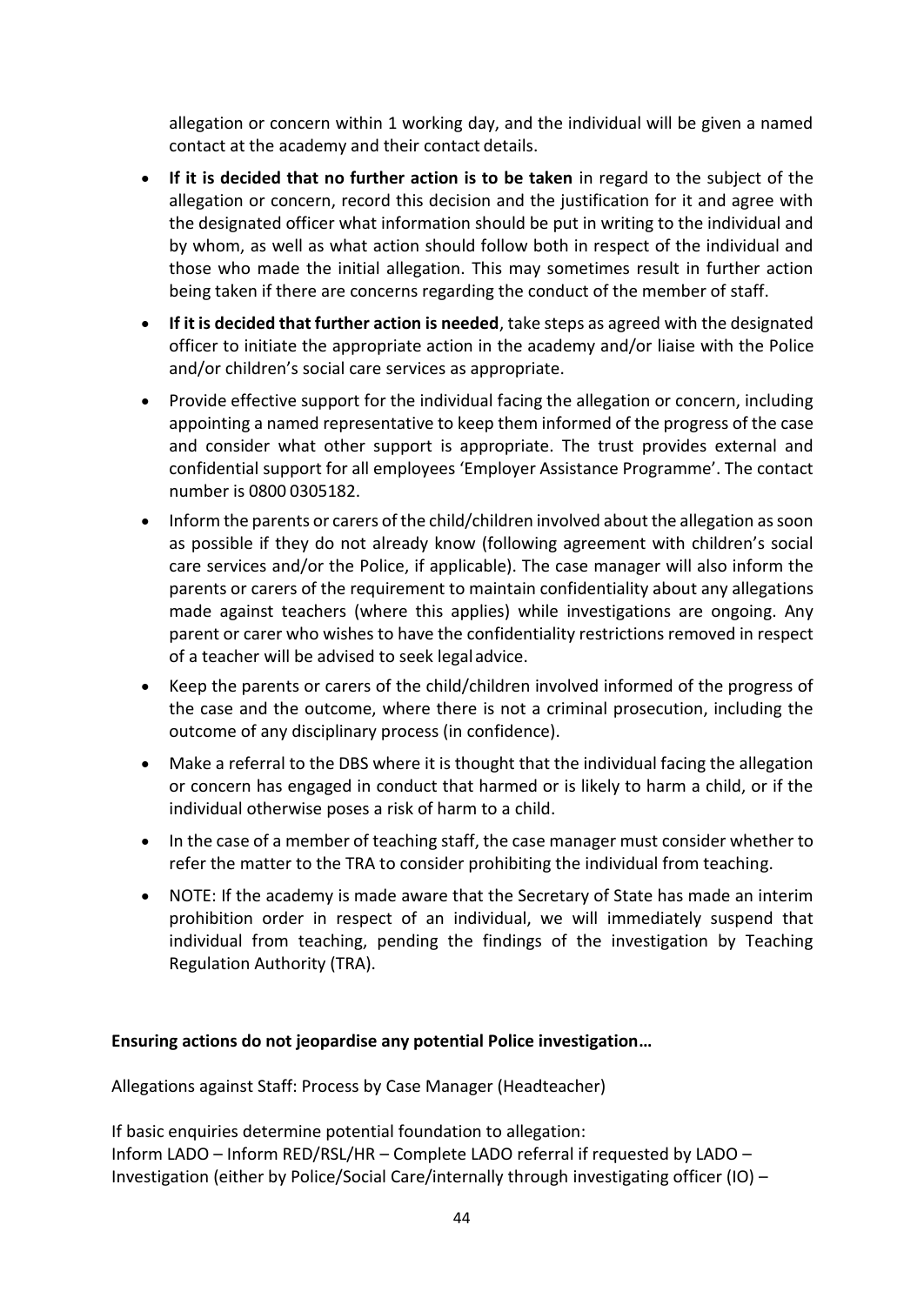Outcome recorded on SAM and shared with above professionals

If basic enquiries determine no potential foundation to allegation: Check to ensure allegation is not malicious – Confirm conclusion to individual who raised the allegation – Outcome recorded on SAM and shared with RED/RSL/HR

Allegations against Headteacher: Process by Case Manager (RED)

If basic enquiries determine potential foundation to allegation: Inform NSD/CEO – Inform LADO – Complete LADO referral if requested by LADO – Investigation (either by Police/Social Care/internally through investigating officer (IO) – Outcome recorded on SAM and shared with above professionals

If basic enquiries determine no potential foundation to allegation: Inform NSD/CEO – Check to ensure allegation is not malicious – Confirm conclusion to individual who raised the allegation – Outcome recorded on SAM and shared with NSD/CEO

In the Primary Academies we will inform Ofsted of any allegations of serious harm or abuse by any person living, working, or looking after children at the premises (whether the allegations relate to harm or abuse committed on the premises or elsewhere), and any action taken in respect of the allegations. This notification will be made as soon as reasonably possible and always within 14 days of the allegations being made.

Where the Police are involved, wherever possible we will ask the Police at the start of the investigation to obtain consent from the individuals involved to share their statements and evidence for use in the academy disciplinary process, should this be required at a later point.

#### **Timescales**

- Any cases where it is clear immediately that the allegation is unsubstantiated or malicious will be resolved within 1 week.
- If the nature of an allegation does not require formal disciplinary action, we will institute appropriate action within 3 working days.
- If a disciplinary hearing is required and can be held without further investigation, we will hold this within 15 working days.

## **Specific actions**

#### **Action following a criminal investigation or prosecution**

The case manager will discuss with the local authority's designated officer whether any further action, including disciplinary action, is appropriate and, if so, how to proceed, taking into account information provided by the Police and/or children's Social Care.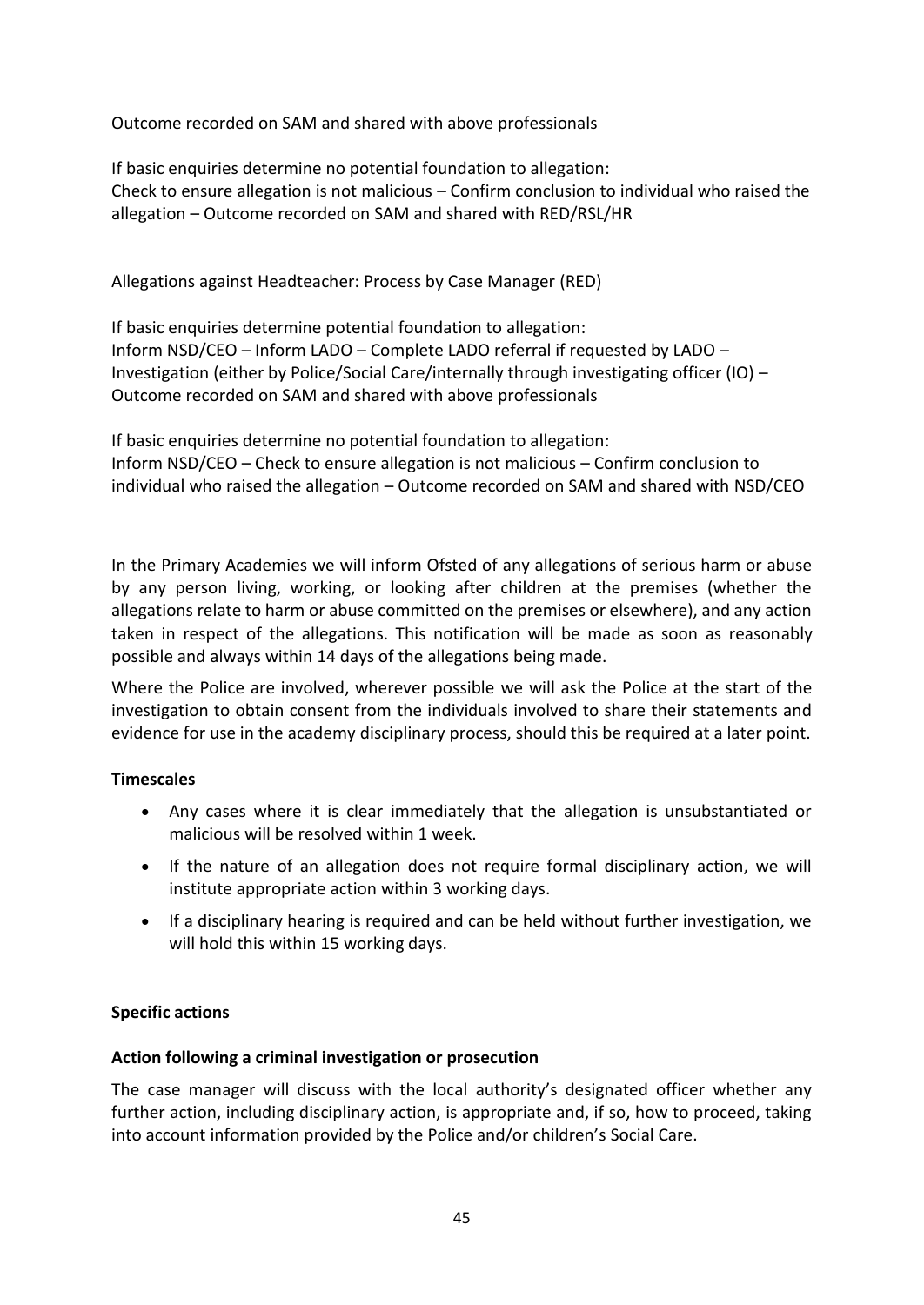#### **Conclusion of a case where the allegation is substantiated**

If the allegation is substantiated and the individual is dismissed or the school ceases to use their services, or the individual resigns or otherwise ceases to provide their services, the case manager and the school's personnel adviser will discuss with the designated officer whether to make a referral to the DBS for consideration of whether inclusion on the barred lists is required.

If the individual concerned is a member of teaching staff, the case manager and personnel adviser will discuss with the designated officer whether to refer the matter to the TRA to consider prohibiting the individual from teaching.

#### **Individuals returning to work after suspension**

If it is decided on the conclusion of a case that an individual who has been suspended can return to work, the case manager will consider how best to facilitate this.

The case manager will also consider how best to manage the individual's contact with the child or children who made the allegation if they are still attending the academy.

#### **Unsubstantiated or malicious allegations**

If an allegation is shown to be deliberately invented, or malicious, the Headteacher, or other appropriate person in the case of an allegation against the Headteacher, will consider whether any disciplinary action is appropriate against the pupil(s) who made it, or whether the Police should be asked to consider whether action against those who made the allegation might be appropriate, even if they are not a pupil.

#### **Confidentiality**

The academy will make every effort to maintain confidentiality and guard against unwanted publicity while an allegation is being investigated or considered.

The case manager will take advice from the local authority's designated officer, Police and children's social care services, as appropriate, to agree:

- Who needs to know about the allegation and what information can be shared;
- How to manage speculation, leaks and gossip, including how to make parents or carers of a child/children involved aware of their obligations with respect to confidentiality;
- What, if any, information can be reasonably given to the wider community to reduce speculation;
- How to manage press interest if, and when, it arises.

#### **Record Keeping**

The case manager will maintain clear records about any case where the allegation or safeguarding concern meets the criteria above and store them on the individual's confidential personnel file for the duration of the case.

Such records will include: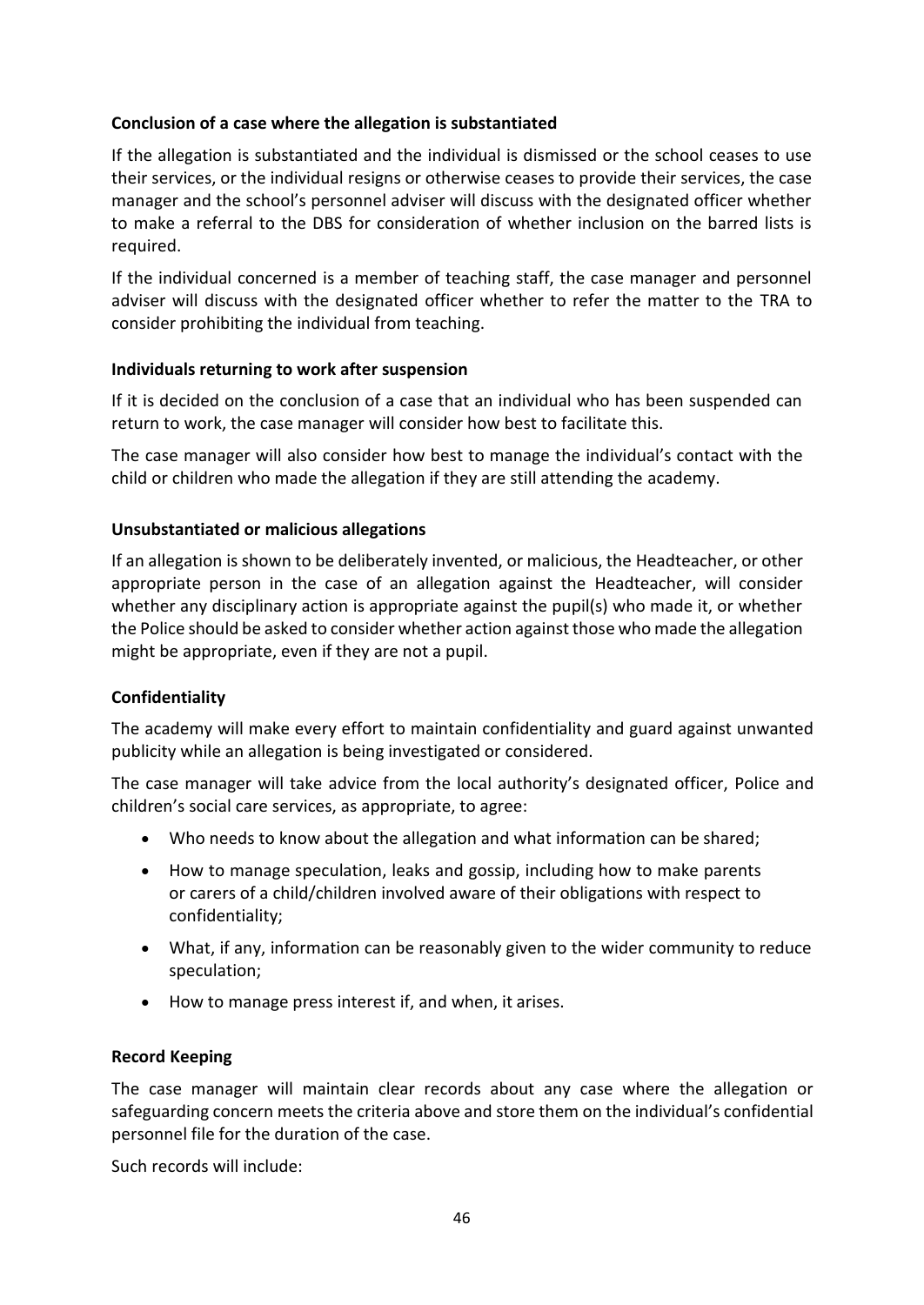- A clear and comprehensive summary of the allegation or safeguarding concern
- Details of how it was followed up and resolved
- Notes of any action taken and decisions reached (and justification for these, as stated above).

If an allegation or concern is not found to have been malicious, the school will retain the records of the case on the individual's confidential personnel file and provide a copy to the individual. We will retain these records at least until the individual has reached normal pension age, or for 10 years from the date of the allegation if that is longer.

The records of any allegation that is found to be malicious will be deleted from the individual's personnel file.

#### **References**

When providing employer references, we will not refer to any allegation that has been proven to be false, unsubstantiated or malicious, or any history of allegations where all such allegations have been proven to be false, unsubstantiated or malicious.

#### **Learning lessons**

After any cases where the allegations are *substantiated*, we will review the circumstances of the case with the local authority's designated officer to determine whether there are any improvements that we can make to the school's procedures or practice to help prevent similar events in the future.

This will include consideration of (as applicable):

- Issues arising from the decision to suspend the member of staff
- The duration of the suspension
- Whether or not the suspension was justified
- The use of suspension when the individual is subsequently reinstated. We will consider how future investigations of a similar nature could be carried out without suspending the individual.

NOTE: Abuse can be reported no matter how long ago it happened.

## **2: Allegations that do not meet the harms threshold (Low level concerns)**

We have an open and transparent culture where **all** concerns about adults are dealt with promptly and appropriately, and where all adults feel able to share their concerns. Where the harms threshold is not met, there are still concerns that can exist from: suspicion, patterns in behaviour, a 'nagging doubt' or incidents that are inconsistent with the staff code of conduct.

Examples of this could include:

- Being over friendly with children
- having favourites
- taking photographs of children on their mobile phone
- engaging 1:1 with a child in a secluded area or behind a closed door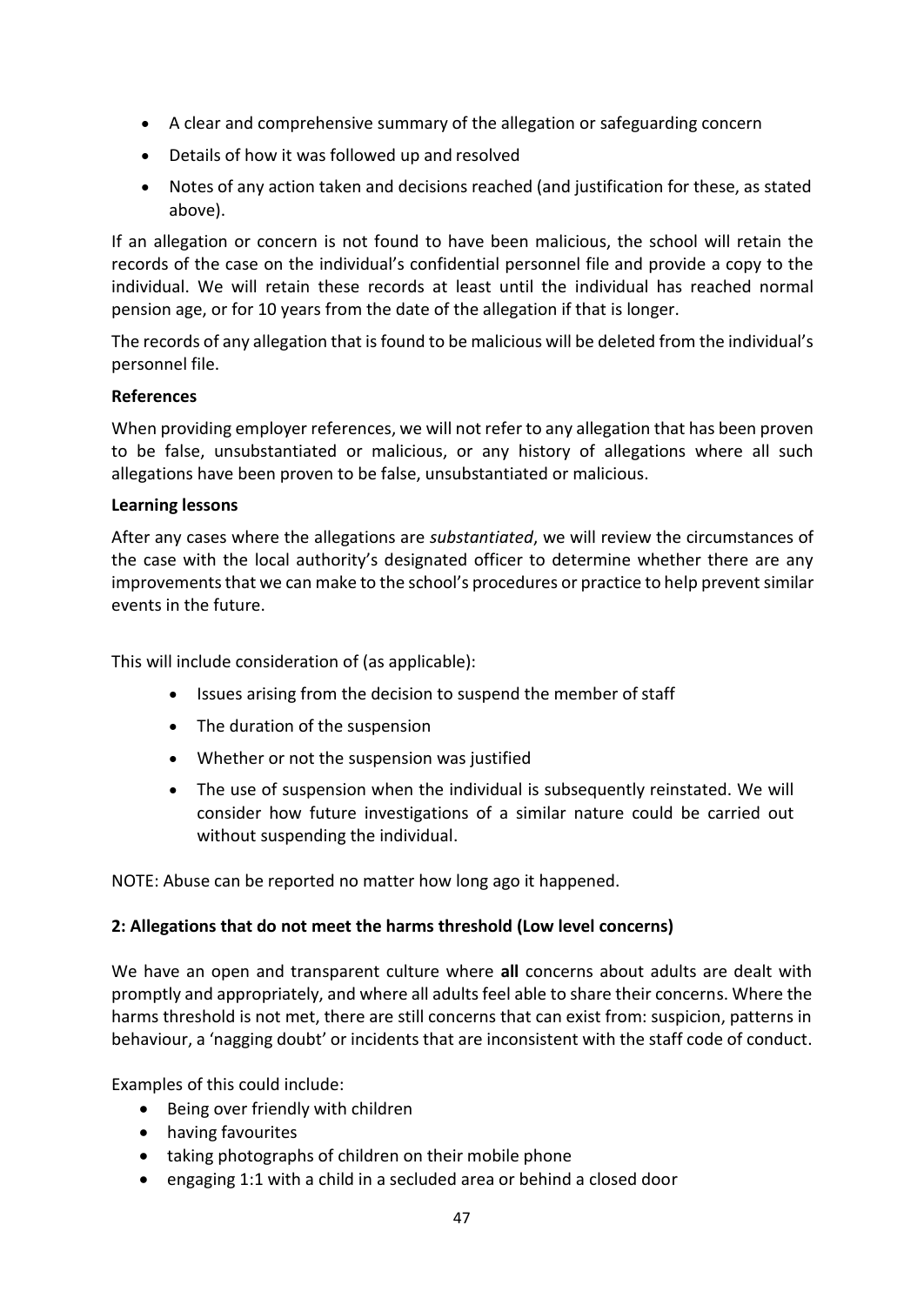• using inappropriate sexualised/intimidating/offensive language

Whilst there is a wide spectrum here from inadvertent/thoughtless actions to those actions intended to enable abuse. It is essential that these low level concerns are fully addressed and appropriately recorded.

#### **Process**

Staff to inform the DSL of any safeguarding procedural concerns so that these can be checked and appropriate action taken/lessons learnt.

Staff to inform the Headteacher of any low level concerns about staff – Headteacher to complete internal informal investigation of concerns – Headteacher to determine if management expectation letter is required (in conjunction with RSL/HR as required) – Headteacher to record outcome on SAM.

The Headteacher (together with RSL/HR) will analyse trends for low level concerns to identify wider lessons learnt (i.e. whole academy/regional/trust-wide approach required such as additional staff training) and to ascertain if an individual member of staff poses a greater risk based on their reported low level concerns in conjunction with other relevant information (i.e. vetting checks etc). Where this is the case, further formal investigation and consultation with the LADO may be required.

#### **Support**

Staff will receive training around the concept of low level concerns and the process to follow to raise these concerns.

Staff are provided with the Trust's staff code of conduct and also receive specific training around safeguarding procedures, positive handling, managing behaviour and safer working practice.

The Trust's Whistleblowing Policy is shared with all staff so that they are clear on how to raise a concern.

The use of SAM enables the confidential, secure and consistent storing of all low level concerns/allegations together with enabling analysis of trends by those with appropriate access and knowledge to do so.

**NOTE:** Low level concerns will not be referred to in a reference unless they relate to issues that would normally be included (i.e. misconduct or poor performance).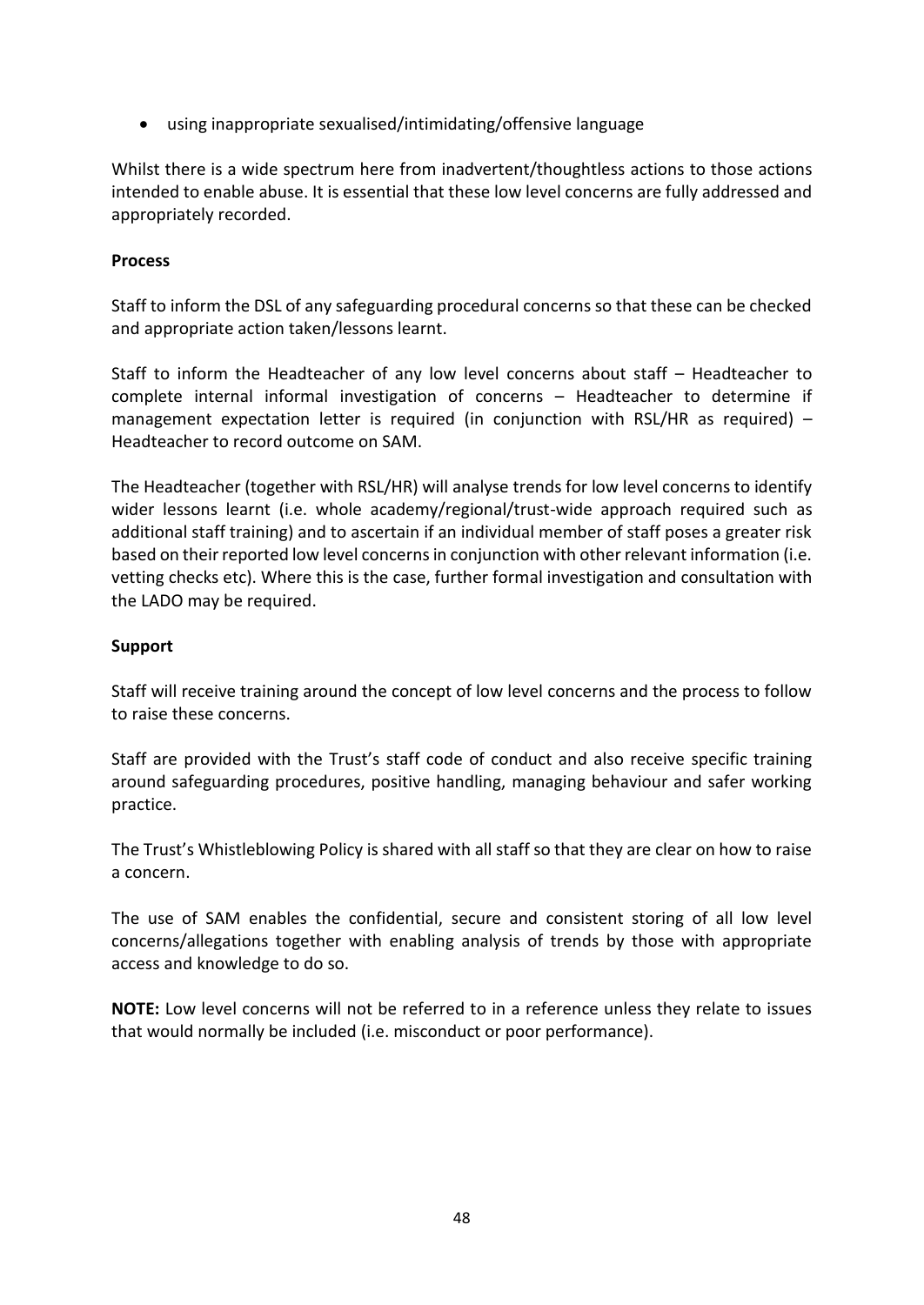## **Appendix 4: Role of the Designated Safeguarding Lead**

The designated safeguarding lead should take **lead responsibility** for safeguarding and child protection (including online safety and social-worker children). This should be explicit in the role holder's job description. **The DSL must be a member of the senior leadership team.**

Whilst the activities of the designated safeguarding lead can be delegated to appropriately trained deputies, the ultimate lead responsibility for safeguarding and child protection, as set out above, remains with the designated safeguarding lead. This responsibility should not be delegated.

The designated safeguarding lead should liaise with the three safeguarding partners and work with other agencies in line with Working Together to Safeguard Children.

The DSL should understand when they should consider calling the Police and what to expect when they do.

During term time, the DSL should always be available (during school or college hours) for staff in the school or college to discuss any safeguarding concerns.

The DSL should undergo training to provide them with the knowledge and skills required to carry out the role. The training should be updated every two years. In addition to their formal training as set out above, their knowledge and skills should be updated (for example via ebulletins, meeting other designated safeguarding leads, or taking time to read and digest safeguarding developments), at regular intervals, and at least annually, to keep up with any developments relevant to their role.

#### **Deputy Designated Safeguarding Leads**

The Deputy Designated Safeguarding Leads should be trained to the same standard as the Designated Safeguarding Lead and the role should be explicit in their job description. The deputy (or multiple deputies) must be able to perform the role of the DSL in the absence of the DSL.

Exemplar job descriptions can be found below for both DSL and DDSL.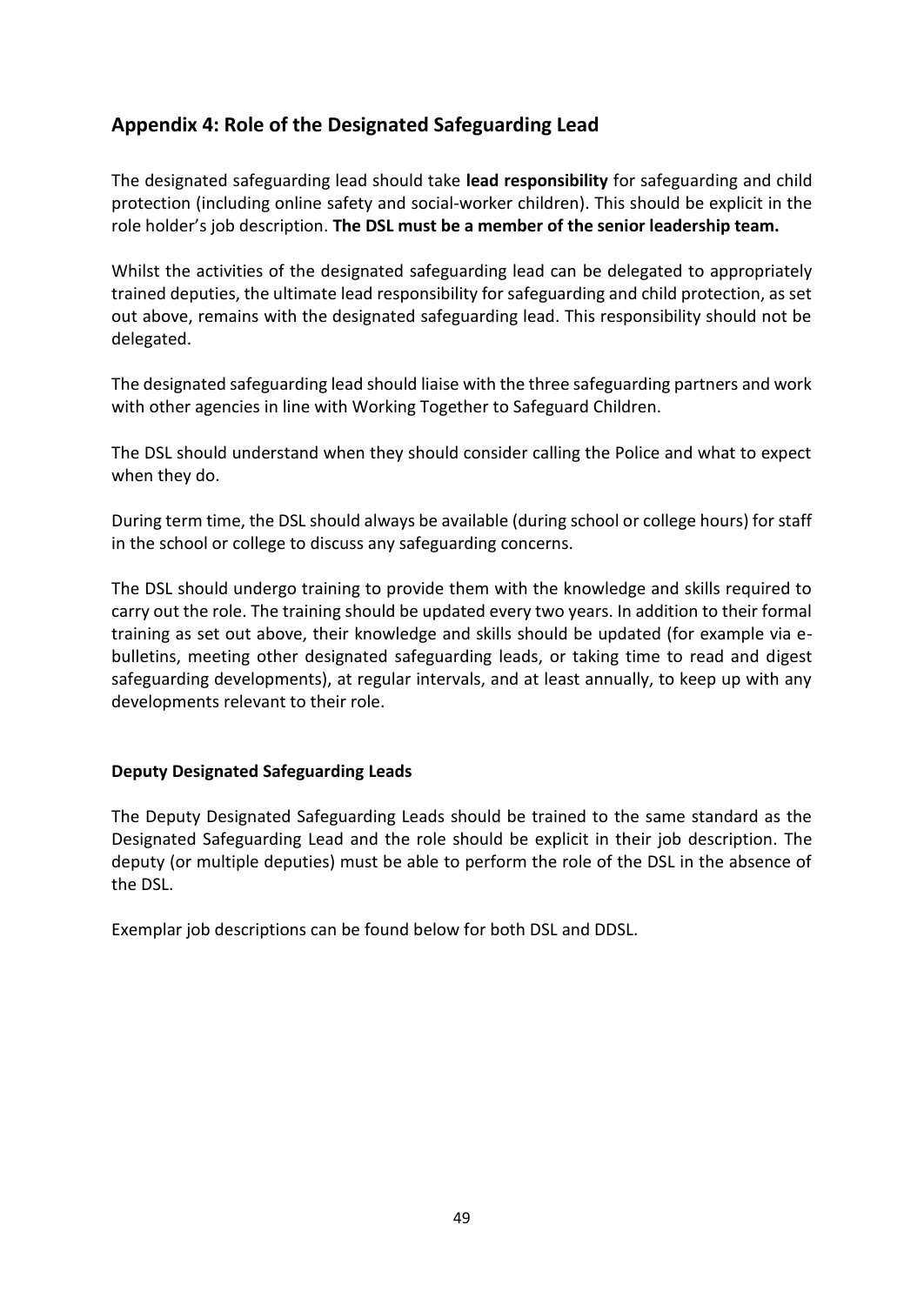## **Appendix 5: Exemplar Job description Designated Safeguarding Lead**

#### **JOB DESCRIPTION**

| <b>JOB TITLE:</b>    | Designated Safeguarding Lead (DSL)                                                                           |
|----------------------|--------------------------------------------------------------------------------------------------------------|
| <b>LOCATION:</b>     | Based at the academy                                                                                         |
| <b>REPORTING TO:</b> | The Headteacher, the Regional Safeguarding Lead and the<br><b>Regional Education Director</b>                |
| <b>CONTRACT:</b>     | Permanent. Full time. With occasional travel to academies within<br>the region and to other E-ACT academies. |

The Designated Safeguarding Lead will take lead responsibility for safeguarding and child protection (including online safety). The DSL will have a leadership position in the school. They will be given the time, funding, training, resources and support to provide advice and support to other staff on child welfare and child protection matters, to take part in strategy discussions and inter-agency meetings, and/or to support other staff to do so, and to contribute to the assessment of children.

#### **Key Accountabilities:**

#### **Manage referrals**

The Designated Safeguarding Lead will:

- Refer cases of suspected abuse to the local authority children's social care as required;
- Support staff who make referrals to local authority children's social care;
- Refer cases to the Channel programme where there is a radicalisation concern
- Refer cases where a person is dismissed or left due to risk/harm to a child to

the Disclosure and Barring Service as required and to the local authority's designated officer;

• Refer cases where a crime may have been committed to the Police.

## **Work with others**

The Designated Safeguarding Lead will:

- Liaise with the Headteacher to inform her/him of issues especially ongoing enquiries under section 47 of the Children Act 1989 and Police investigations;
- As required, liaise with the "case manager" and the designated officer(s) at the local authority for child protection concerns in cases which concern a staff member;
- Liaise with staff on matters of safety and safeguarding (including online and digital safety) and when deciding whether to make a referral by liaising with relevant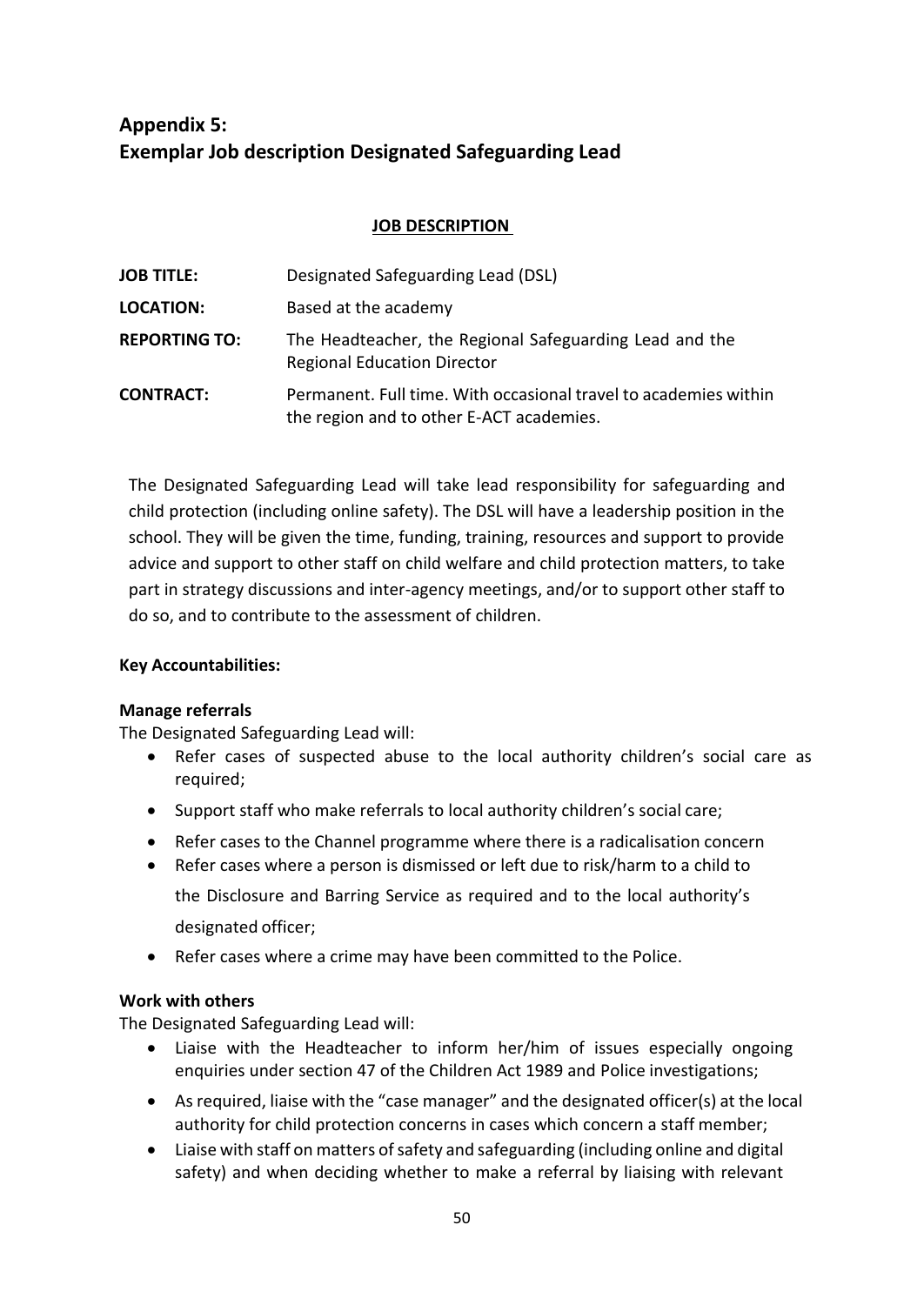agencies; and

- Act as a source of support, advice and expertise for all staff.
- Link closely with the three local safeguarding partners.

#### **Training**

The Designated Safeguarding Lead will undergo training to provide them with the knowledge and skills required to carry out the role. This training should be updated at least every two years.

The Designated Safeguarding Lead will undertake Prevent awareness training.

The DSL will keep up-to-date with latest information about safeguarding so that their knowledge and skills are refreshed (this might be via e-bulletins, meeting other designated safeguarding leads, or simply taking time to read and digest safeguarding developments).

#### **The DSL will:**

- understand the assessment process for providing early help and statutory intervention, including local criteria for action and local authority children's social care referral arrangements
- have a working knowledge of how local authorities conduct a child protection case conference and a child protection review conference and be able to attend and contribute to these effectively when required to do so
- ensure each member of staff has access to, and understands, the school or college's child protection policy and procedures, especially new and part time staff
- are alert to the specific needs of children in need, those with special educational needs and young carers
- are able to keep detailed, accurate, secure written records of concerns and referrals
- understand and support the school or college with regards to the requirements of the Prevent duty and are able to provide advice and support to staff on protecting children from the risk of radicalisation
- are able to understand the unique risks associated with online safety and be confident that they have the relevant knowledge and up to date capability required to keep children safe whilst they are online at school or college
- can recognise the additional risks that children with SEN and disabilities (SEND) face online, for example, from online bullying, grooming and radicalisation and are confident they have the capability to support SEND children to stay safe online
- obtain access to resources and attend any relevant or refresher training courses; and
- encourage a culture of listening to children and taking account of their wishes and feelings, among all staff, in any measures the school or college may put in place to protect them.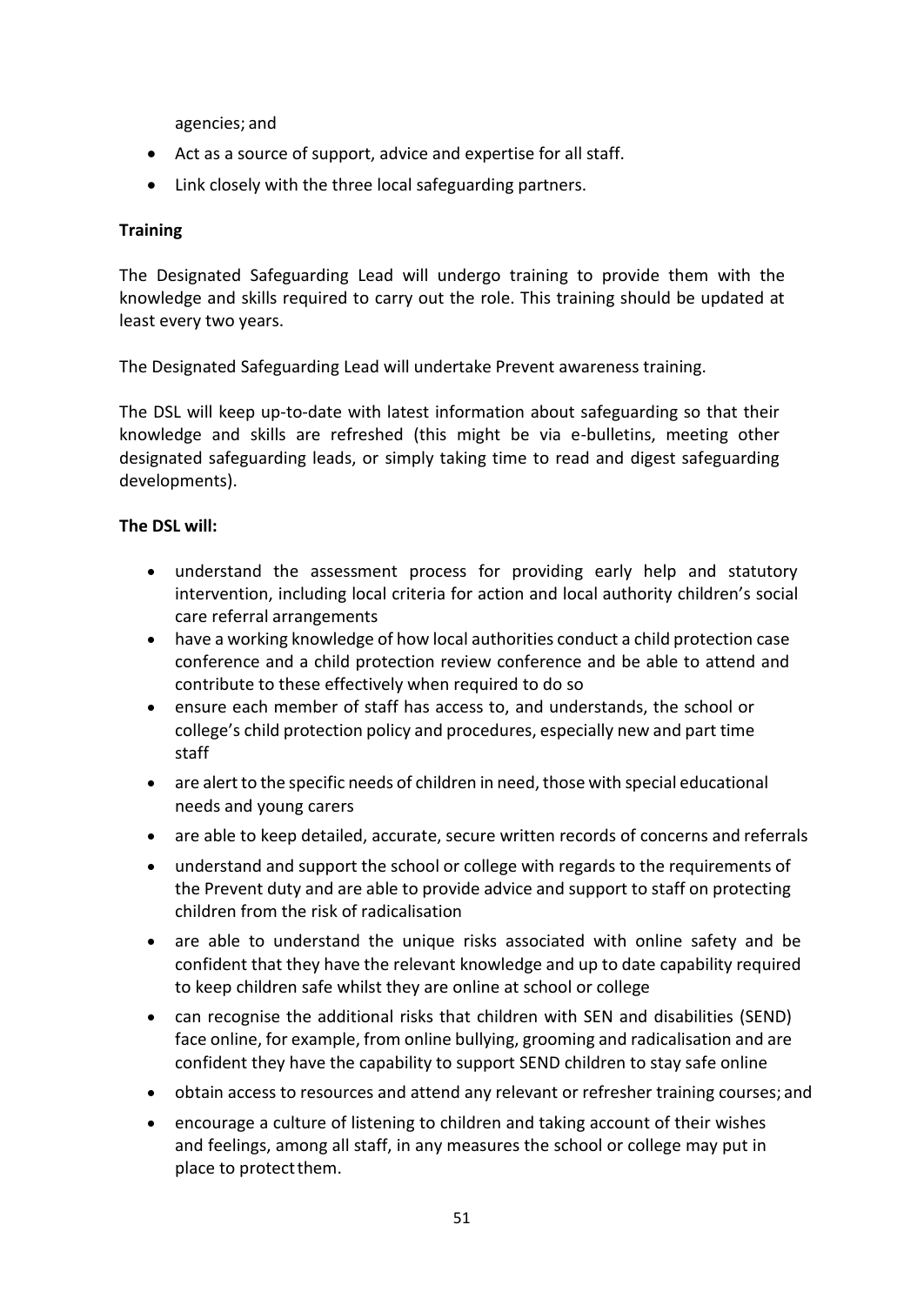• Ensure the academic/pastoral progress of all children who need a social worker by ensuring regular reviews of their holistic progress

#### **Raise Awareness**

The Designated Safeguarding Lead will:

- ensure the academy child protection policy is known, understood and used appropriately and is reviewed annually (as a minimum) and the procedures and implementation are updated and reviewed regularly, and work with the Regional Education and Operations Directors (and their deputies), the system leader for safeguarding
- ensure the child protection policy is available publicly and parents are aware of the fact that referrals about suspected abuse or neglect may be made and the role of the school or college in this
- link with the Local Safeguarding Partners to make sure staff are aware of any training opportunities and the latest local policies on local safeguarding arrangements
- provide information to the GRDs, the RPBs, the Trust, the National Director of Education.

#### **Child Protection File**

The DSL, where children leave the academy, will ensure their child protection file is transferred to the new school or college within 5 days. This should be transferred separately from the main pupil file, ensuring secure transit, and confirmation of receipt should be obtained (if CPOMS is not the tool for transfer). Receiving schools and colleges should ensure key staff such as designated safeguarding leads and SENCOs or the named person with oversight for SEND in colleges, are aware as required.

In addition to the child protection file, the DSL should also consider if it would be appropriate to share any information with the new school or college in advance of a child leaving. For example, information that would allow the new school or college to continue supporting victims of abuse and have that support in place for when the child arrives.

#### **Availability**

During term time the Designated Safeguarding Lead should always be available (during academy or college hours) for staff in the school or college to discuss any safeguarding concerns.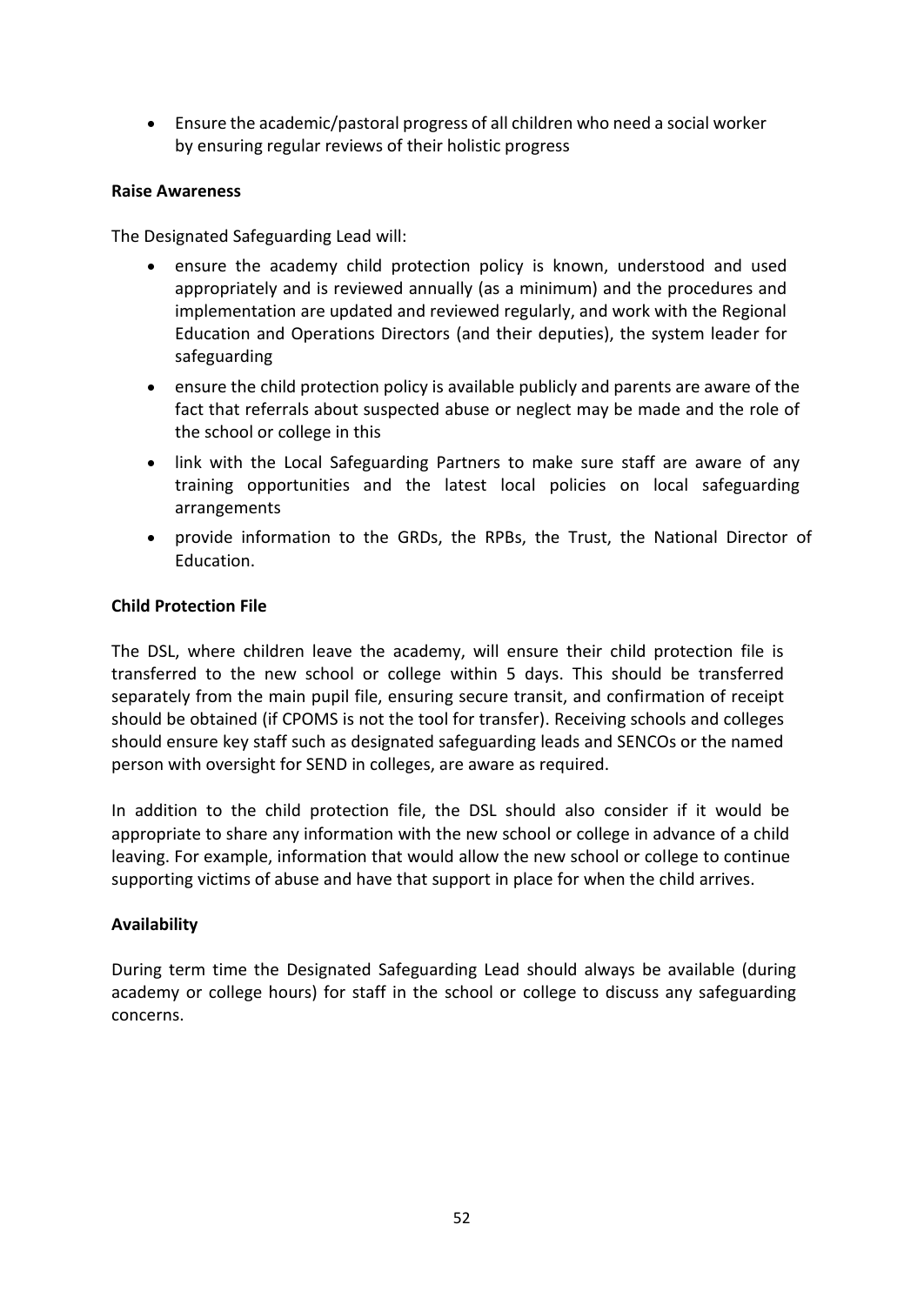#### **PERSON SPECIFICATION**

- We want everyone to *think big* for yourselves and for the world around you;
- We want everyone to *do the right thing* in everything you do, even when this means doing something that's hard, not popular or takes a lot of time;
- We want everyone to show strong *team spirit*, always supporting and driving your team forward

We really believe that if we all do the right thing, support our teams and we all think big, believe big, act big, then the results will be big too!

**This means that if you want to be part of E-ACT, you need to be able to embrace and embody these values in all that you do.**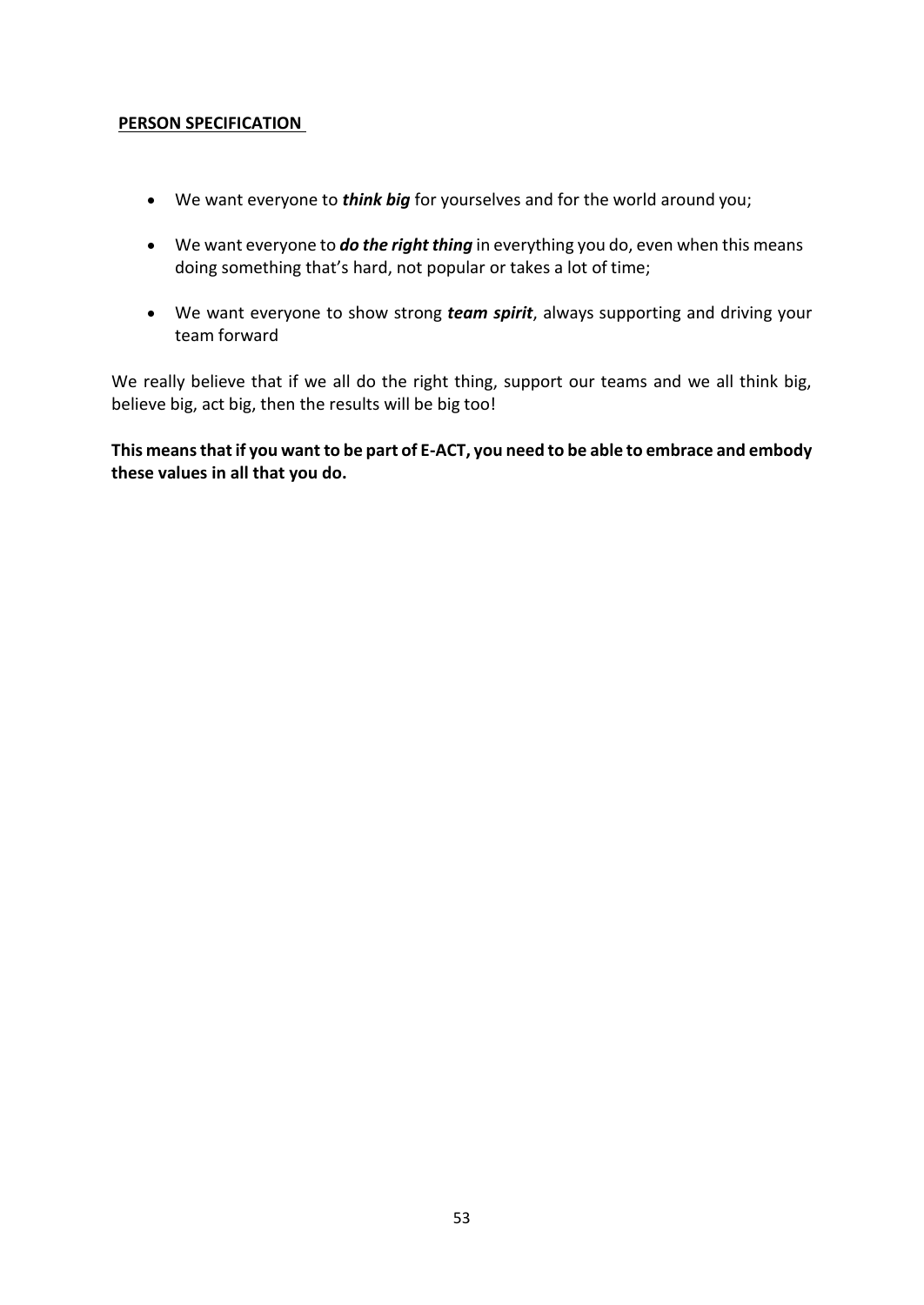### **OUR VALUES**

| <b>Thinking Big</b>                  | Show energy, enthusiasm and passion for what you do<br>$\bullet$<br>Demand the highest quality in all that you do, and in the work of your<br>$\bullet$<br>team<br>Willing to champion new ideas and think beyond the status quo<br>$\bullet$<br>Show an ability to think creatively and 'outside of the box' in your area<br>$\bullet$<br>of expertise, continually seeking improvements in what you do to make<br>the organisation better<br>Be open to new ideas and change where it will have a positive impact<br>$\bullet$<br>on the organisation<br>Show a willingness to embrace different ideas and ways of thinking to<br>$\bullet$<br>improve E-ACT<br>Ability to 'look outside' - to continually learn about innovations in your<br>$\bullet$<br>field, new ways of doing things, and bring that learning into your work<br>Commitment to self-development, and developing your wider Team<br>$\bullet$<br>Ability to self-reflect on yourself, your performance, and to think about<br>$\bullet$<br>how this could be improved further<br>Ability to encourage ideas from others in order to improve the<br>$\bullet$ |
|--------------------------------------|------------------------------------------------------------------------------------------------------------------------------------------------------------------------------------------------------------------------------------------------------------------------------------------------------------------------------------------------------------------------------------------------------------------------------------------------------------------------------------------------------------------------------------------------------------------------------------------------------------------------------------------------------------------------------------------------------------------------------------------------------------------------------------------------------------------------------------------------------------------------------------------------------------------------------------------------------------------------------------------------------------------------------------------------------------------------------------------------------------------------------------|
| Doing the<br><b>Right Thing</b>      | organisation and build your team's confidence<br>Have integrity and honesty in all that you do<br>$\bullet$<br>Make decisions that are based on doing the right thing, even when this<br>$\bullet$<br>means that they're unpopular or will lead to more work<br>Take responsibility and ownership for your area of work<br>$\bullet$<br>Have difficult conversations or deliver difficult messages if that's what's<br>$\bullet$<br>required to do the right thing by our pupils<br>Be transparent and open<br>$\bullet$<br>Be resilient and trustworthy<br>$\bullet$<br>Stand firm and stay true to our mission<br>$\bullet$                                                                                                                                                                                                                                                                                                                                                                                                                                                                                                      |
| <b>Showing</b><br><b>Team Spirit</b> | Understand how you can have a greater impact as a team than you can<br>$\bullet$<br>as an individual<br>Understand how you are part of your immediate team but also a much<br>wider organisational team, in working towards our mission<br>Recognise that everyone is important within E-ACT, and show an ability<br>to build strong working relationships at every level<br>Recognise and celebrate the success and achievements, no matter how<br>small, of your colleagues<br>Be generous with sharing your knowledge to help to develop others<br>$\bullet$<br>Understand and be willing to receive suggestions and input on your<br>$\bullet$<br>area of work from others<br>Support your colleagues, even when this means staying a little later, or<br>$\bullet$<br>re-prioritising some of your work<br>Be aware of other peoples' needs and show an ability to offer genuine<br>support<br>Show an awareness and respect for peoples' differences, and recognise<br>how different characteristics and personal strengths build dynamic and<br>great teams                                                                 |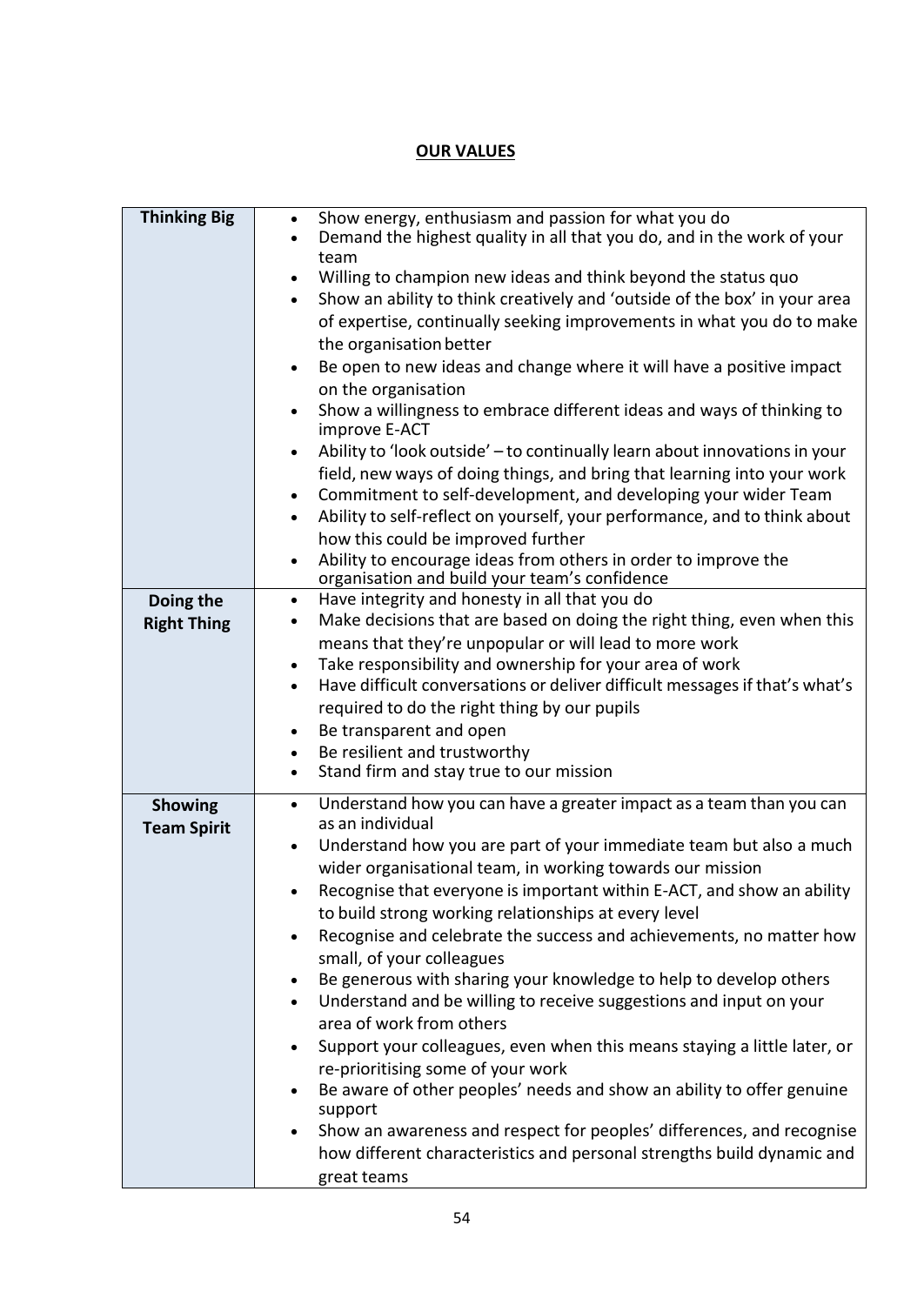#### **Exemplar Job Description Deputy Designated Safeguarding Lead:**

#### **JOB DESCRIPTION**

| <b>JOB TITLE:</b>    | Deputy Designated Safeguarding Lead (DDSL)                                                                   |
|----------------------|--------------------------------------------------------------------------------------------------------------|
| <b>LOCATION:</b>     | Based at the academy                                                                                         |
| <b>REPORTING TO:</b> | The DSL, the Headteacher, the Regional Safeguarding Lead and the<br><b>Regional Education Director</b>       |
| <b>CONTRACT:</b>     | Permanent. Full time. With occasional travel to academies within the<br>region and to other E-ACT academies. |

The Deputy Designated Safeguarding Lead will support the DSL to safeguard and protect children (including online safety). The DDSL will be given the time, funding, training, resources and support to provide advice and support to other staff on child welfare and child protection matters, to take part in strategy discussions and inter-agency meetings, and/or to support other staff to do so, and to contribute to the assessment of children.

#### **Key Accountabilities:**

#### **Manage referrals**

The deputy designated safeguarding lead will when the DSL is unavailable or out of the academy:

- refer cases of suspected abuse to the local authority children's social care as required
- support staff who make referrals to local authority children's social care;
- refer cases to the Channel programme where there is a radicalisation concern
- refer cases where a person is dismissed or left due to risk/harm to a child to the Disclosure and Barring Service as required and to the local authority's designated officer;
- refer cases where a crime may have been committed to the Police.

#### **Work with others**

The deputy designated safeguarding lead will support the DSL to:

- liaise with the Headteacher to inform her/him of issues especially ongoing enquiries under section 47 of the Children Act 1989 and Police investigations;
- as required, liaise with the "case manager" and the designated officer(s) at the local authority for child protection concerns in cases which concern a staff member;
- liaise with staff on matters of safety and safeguarding (including online and digital safety) and when deciding whether to make a referral by liaising with relevant agencies; and
- act as a source of support, advice and expertise for all staff.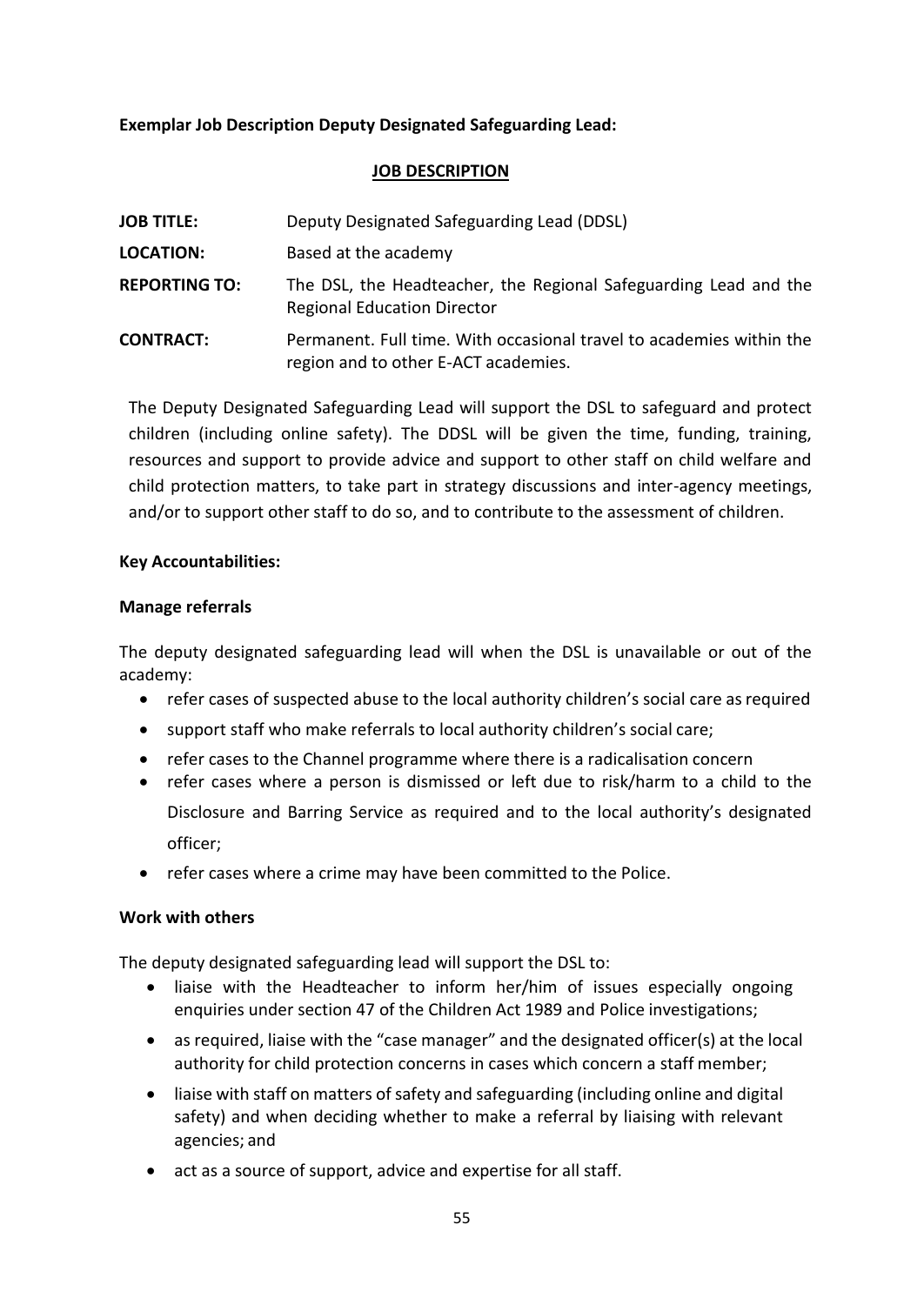### **Training**

The deputy designated safeguarding lead will undergo training to provide them with the knowledge and skills required to carry out the role. This training should be updated at least every two years.

The deputy designated safeguarding lead will undertake Prevent awareness training.

The DDSL will keep up-to-date with latest information about safeguarding so that their knowledge and skills are refreshed (this might be via e-bulletins, meeting other designated safeguarding leads, or simply taking time to read and digest safeguarding developments).

The DDSL will:

- understand the assessment process for providing early help and statutory intervention, including local criteria for action and local authority children's social care referral arrangements
- have a working knowledge of how local authorities conduct a child protection case conference and a child protection review conference and be able to attend and contribute to these effectively when required to do so
- ensure each member of staff has access to, and understands, the school or college's child protection policy and procedures, especially new and part time staff
- are alert to the specific needs of children in need, those with special educational needs and young carers
- are able to keep detailed, accurate, secure written records of concerns and referrals
- understand and support the school or college with regards to the requirements of the Prevent duty and are able to provide advice and support to staff on protecting children from the risk of radicalisation
- are able to understand the unique risks associated with online safety and be confident that they have the relevant knowledge and up to date capability required to keep children safe whilst they are online at school or college
- can recognise the additional risks that children with SEN and disabilities (SEND) face online, for example, from online bullying, grooming and radicalisation and are confident they have the capability to support SEND children to stay safe online
- obtain access to resources and attend any relevant or refresher training courses; and
- encourage a culture of listening to children and taking account of their wishes and feelings, among all staff, in any measures the school or college may put in place to protect them.

#### **Availability**

During term time the DDSL will always be available (during academy hours) for staff in the academy to discuss any safeguarding concerns. The DDSL will assume responsibility for safeguarding in the academy when the DSL is absent.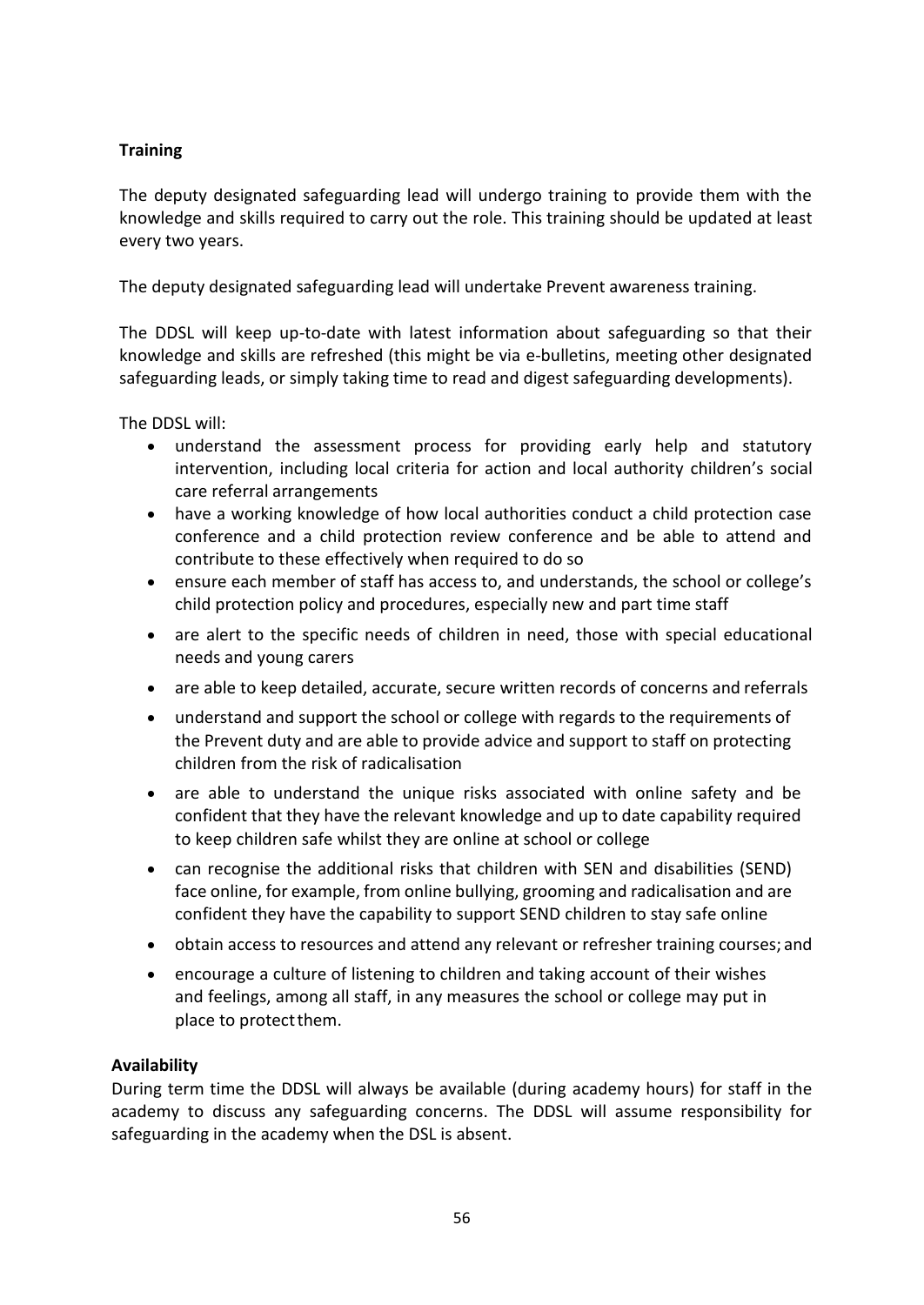#### **PERSON SPECIFICATION**

- We want everyone to *think big* for yourselves and for the world around you;
- We want everyone to *do the right thing* in everything you do, even when this means doing something that's hard, not popular or takes a lot of time;
- We want everyone to show strong *team spirit*, always supporting and driving your team forward

We really believe that if we all do the right thing, support our teams and we all think big, believe big, act big, then the results will be big too!

**This means that if you want to be part of E-ACT, you need to be able to embrace and embody these values in all that you do.**

#### **OUR VALUES**

| <b>Thinking Big</b> | Show energy, enthusiasm and passion for what you do                                                                          |
|---------------------|------------------------------------------------------------------------------------------------------------------------------|
|                     | Demand the highest quality in all that you do, and in the work of your<br>$\bullet$                                          |
|                     | team<br>Willing to champion new ideas and think beyond the status quo<br>$\bullet$                                           |
|                     | Show an ability to think creatively and 'outside of the box' in your area<br>$\bullet$                                       |
|                     | of expertise, continually seeking improvements in what you do to make<br>the organisation better                             |
|                     | Be open to new ideas and change where it will have a positive impact<br>$\bullet$<br>on the organisation                     |
|                     | Show a willingness to embrace different ideas and ways of thinking to<br>$\bullet$<br>improve E-ACT                          |
|                     | Ability to 'look outside' - to continually learn about innovations in your<br>$\bullet$                                      |
|                     | field, new ways of doing things, and bring that learning into your work                                                      |
|                     | Commitment to self-development, and developing your wider Team<br>$\bullet$                                                  |
|                     | Ability to self-reflect on yourself, your performance, and to think about<br>$\bullet$                                       |
|                     | how this could be improved further                                                                                           |
|                     | Ability to encourage ideas from others in order to improve the<br>$\bullet$<br>organisation and build your team's confidence |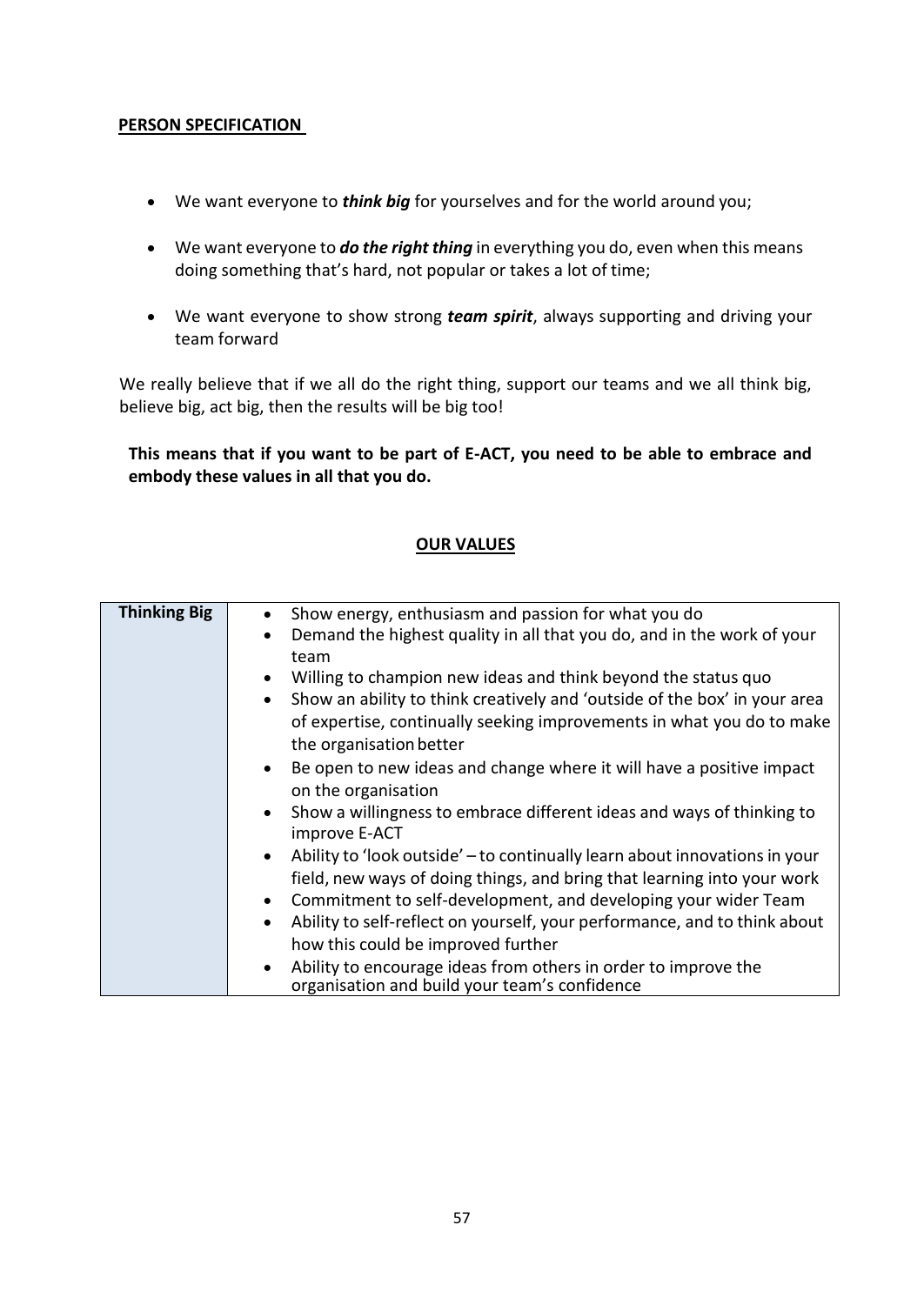| Doing the<br><b>Right Thing</b> | Have integrity and honesty in all that you do<br>$\bullet$<br>Make decisions that are based on doing the right thing, even when this<br>means that they're unpopular or will lead to more work<br>Take responsibility and ownership for your area of work<br>Have difficult conversations or deliver difficult messages if that's what's<br>$\bullet$<br>required to do the right thing by our pupils<br>Be transparent and open<br>Be resilient and trustworthy<br>Stand firm and stay true to our mission |
|---------------------------------|-------------------------------------------------------------------------------------------------------------------------------------------------------------------------------------------------------------------------------------------------------------------------------------------------------------------------------------------------------------------------------------------------------------------------------------------------------------------------------------------------------------|
| <b>Showing</b>                  | Understand how you can have a greater impact as a team than you can<br>as an individual                                                                                                                                                                                                                                                                                                                                                                                                                     |
| <b>Team Spirit</b>              | Understand how you are part of your immediate team but also a much                                                                                                                                                                                                                                                                                                                                                                                                                                          |
|                                 | wider organisational team, in working towards our mission                                                                                                                                                                                                                                                                                                                                                                                                                                                   |
|                                 | Recognise that everyone is important within E-ACT, and show an ability<br>$\bullet$                                                                                                                                                                                                                                                                                                                                                                                                                         |
|                                 | to build strong working relationships at every level                                                                                                                                                                                                                                                                                                                                                                                                                                                        |
|                                 | Recognise and celebrate the success and achievements, no matter how<br>small, of your colleagues                                                                                                                                                                                                                                                                                                                                                                                                            |
|                                 | Be generous with sharing your knowledge to help to develop others                                                                                                                                                                                                                                                                                                                                                                                                                                           |
|                                 | Understand and be willing to receive suggestions and input on your<br>area of work from others                                                                                                                                                                                                                                                                                                                                                                                                              |
|                                 | Support your colleagues, even when this means staying a little later, or<br>$\bullet$<br>re-prioritising some of your work                                                                                                                                                                                                                                                                                                                                                                                  |
|                                 | Be aware of other peoples' needs and show an ability to offer genuine<br>support                                                                                                                                                                                                                                                                                                                                                                                                                            |
|                                 | Show an awareness and respect for peoples' differences, and recognise                                                                                                                                                                                                                                                                                                                                                                                                                                       |
|                                 | how different characteristics and personal strengths build dynamic and<br>great teams                                                                                                                                                                                                                                                                                                                                                                                                                       |
|                                 |                                                                                                                                                                                                                                                                                                                                                                                                                                                                                                             |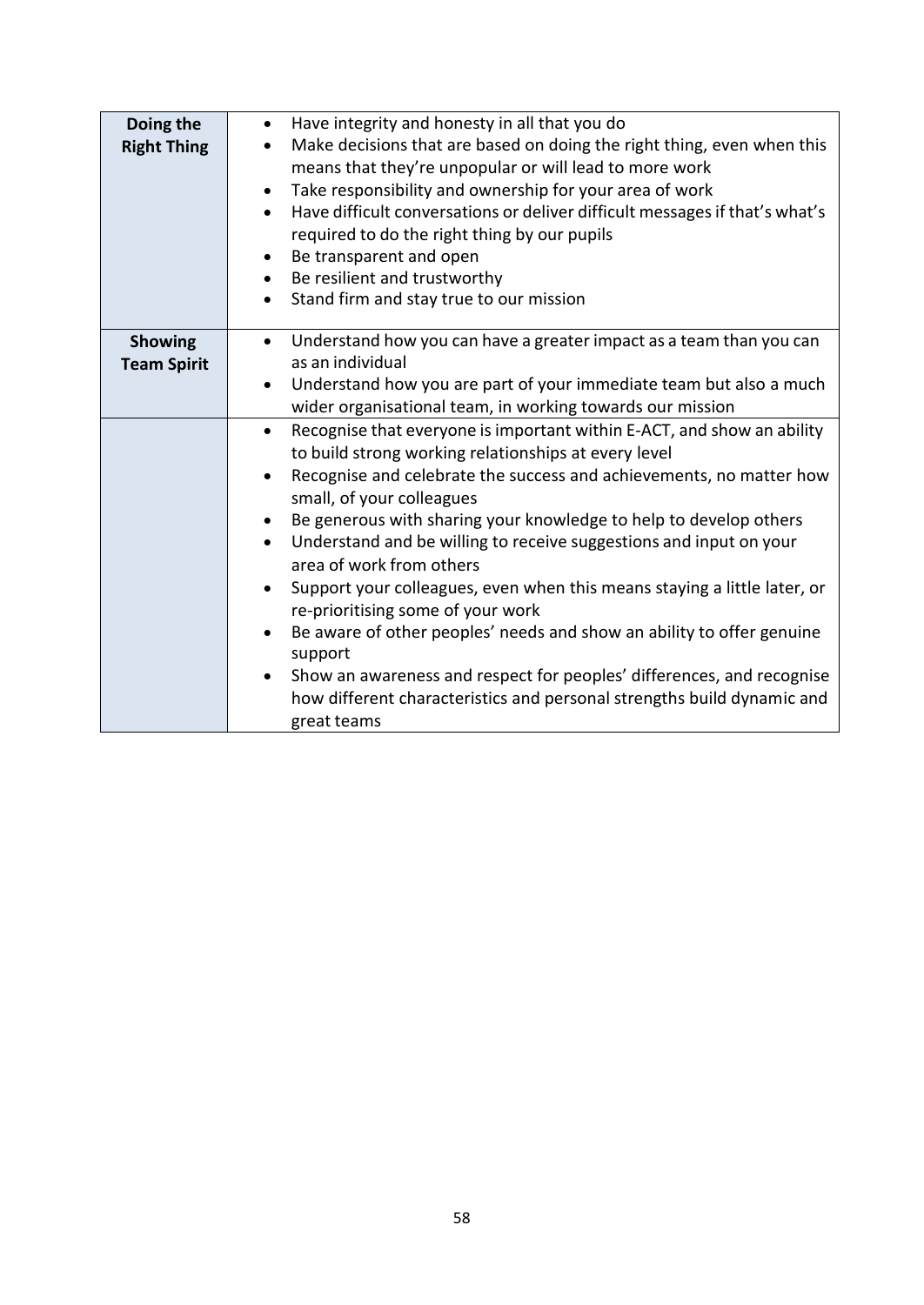## **Appendix 6: Local Safeguarding Arrangements**

Working Together to Safeguard Children 2018 sets out how local areas should work to replace Local Safeguarding Children Boards (LSCBs) with new partnership arrangements.

On 21 June 2019 the Brent Safeguarding Partners published the new partnership arrangements to safeguard children in the borough.

Brent LSCB no longer exists and the new safeguarding arrangements begun to operate in Brent on 21 September 2019. (Wednesday 27th of November 2019)

CLICK [HERE](https://media.inzu.net/f9e1fab6a6c10d044839fb1bee0a4704/mysite/articles/465/Final_Brent_Safeguarding_Arrangements_2019.pdf) FOR MORE INFORMATION.

#### **HOW TO REFER A CHILD Updated Oct 2019 If you are a worker with information or concerns about a child:**

Follow the London Child Protection Procedures and discuss the issue with your manager or the designated professional in your organisation.

The concern may also need to be discussed with a senior member of staff to clarify the seriousness and urgency of the situation and to assist in deciding the next course of action.

The senior member of staff may be:

- A manager/supervisor
- The LSCB representative in your organisation

• A designated member of staff with responsibility for safeguarding children, i.e. designated nurse, doctor or teacher

#### **Any discussions about a concern should be recorded by both parties and a referral should be made to Social Care.**

Whilst a member of the public may make an anonymous referral, this is not an option for professionals, who are operating in either a paid or unpaid capacity.

Professionals must always disclose their professional role and contact details

#### **If you would like to make a child protection referral, please contact:**

**The Brent Family Front Door Tel: 020 8937 4300**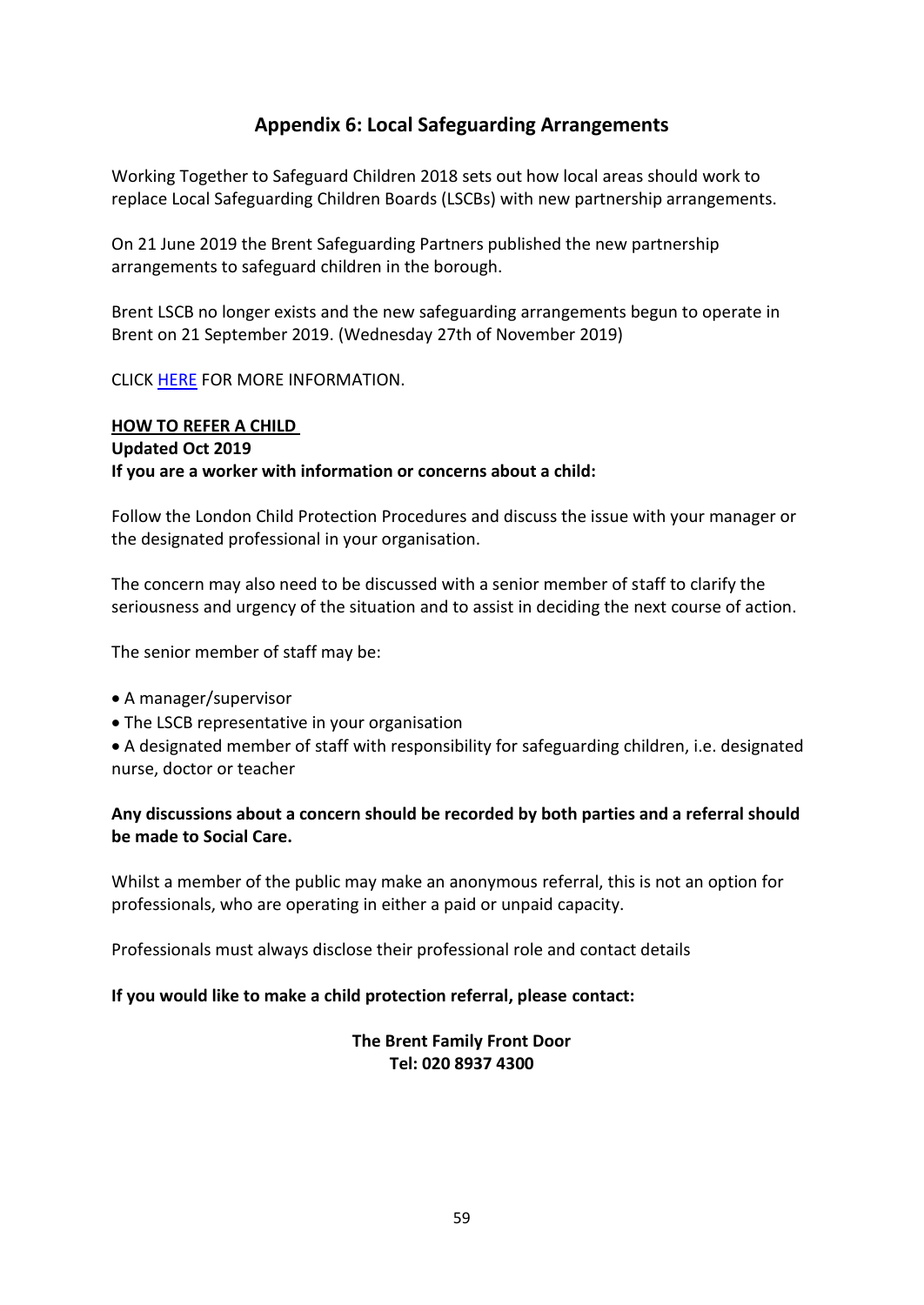#### **If the matter involves an allegation against a member of staff:**

You must also contact the Local Authority Designated Officer (LADO) for allegations against staff - Mona Cook (Brent Council [mona.cook@brent.gov.uk](mailto:mona.cook@brent.gov.uk) 02089372057/07826549777).

**For further information on 'Managing Allegations against staff', please go to the ['Responding to allegations that a trusted adult has harmed a child'](https://brentsafeguardingpartnerships.uk/children/article.php?id=453&menu=3&sub_menu=1) page.** 

#### **LOCAL SAFEGUARDING PARTNERSHIP DETAILS**



#### **Local Context**

Contextual Safeguarding – Borough Team

**Brian Grady**  Operational Director Safeguarding, Partnerships and Strategy [brian.grady@brent.gov.uk](mailto:brian.grady@brent.gov.uk)

**Sonya Kalyniak**  Head of Safeguarding and Quality Assurance [Sonya.kalyniak@brent.gov.uk](mailto:Sonya.kalyniak@brent.gov.uk)

In Brent, contextual safeguarding relates to children and young people who are at risk of:

- Youth violence
- Gang involvement

• Child exploitation, including sexual exploitation and criminal exploitation such as county lines.

In relation to national contextual safeguarding, we are committed to raising awareness and ensuring there is no platform for Sexual Harassment, Assault, Violence and Up skirting within the academy. This incorporates the recent report from Everyone's Invited which highlighted this across the country.

The Academy will ensure:

- Staff training and awareness
- Student PHSE lessons and Assemblies
- Use of Student Safeguarding Champions to educate staff and students alike